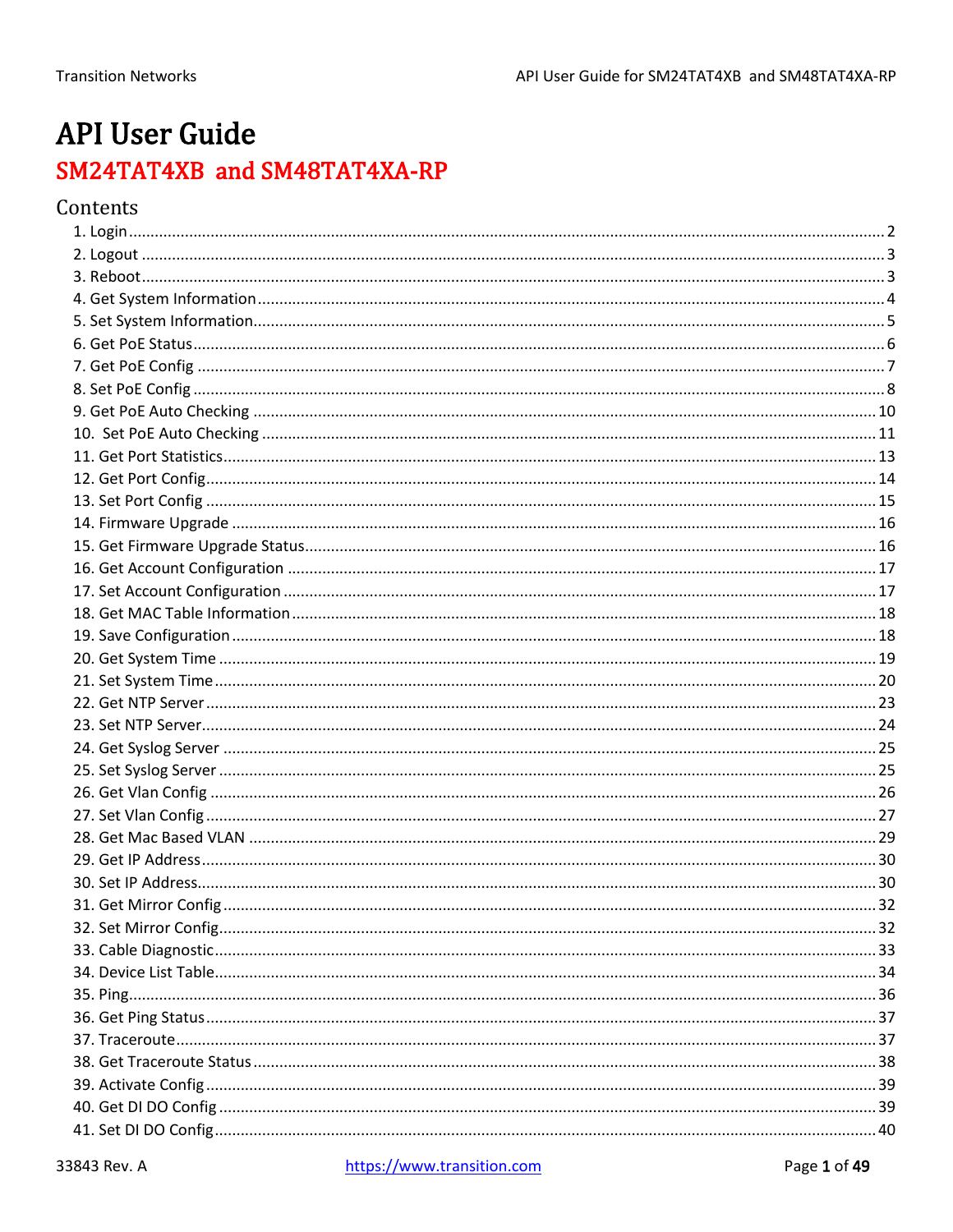# <span id="page-1-0"></span>1. Login

URL: /api/login

Method: POST

## **Request JSON:**

```
\{"login": {
            "username": "user123",
             "password": "user123",
            "user_ip":"192.168.1.1",
             "sessid": "375118820"
        \mathcal{E}ł
```
## **Response JSON:**

```
\{"response":{
            "status":"error",
           "message": "Wrong username or password!"
       \}
```

| <b>Name</b> | Data type     | Allowed / Value        | <b>Default Value</b> |
|-------------|---------------|------------------------|----------------------|
| username    | <b>String</b> | 1-31 alphanumeric      |                      |
| password    | String        | 0-31 alphanumeric      |                      |
| user_ip     | <b>String</b> | <ip4 address=""></ip4> |                      |
| sessid      | <b>String</b> | <cookie></cookie>      |                      |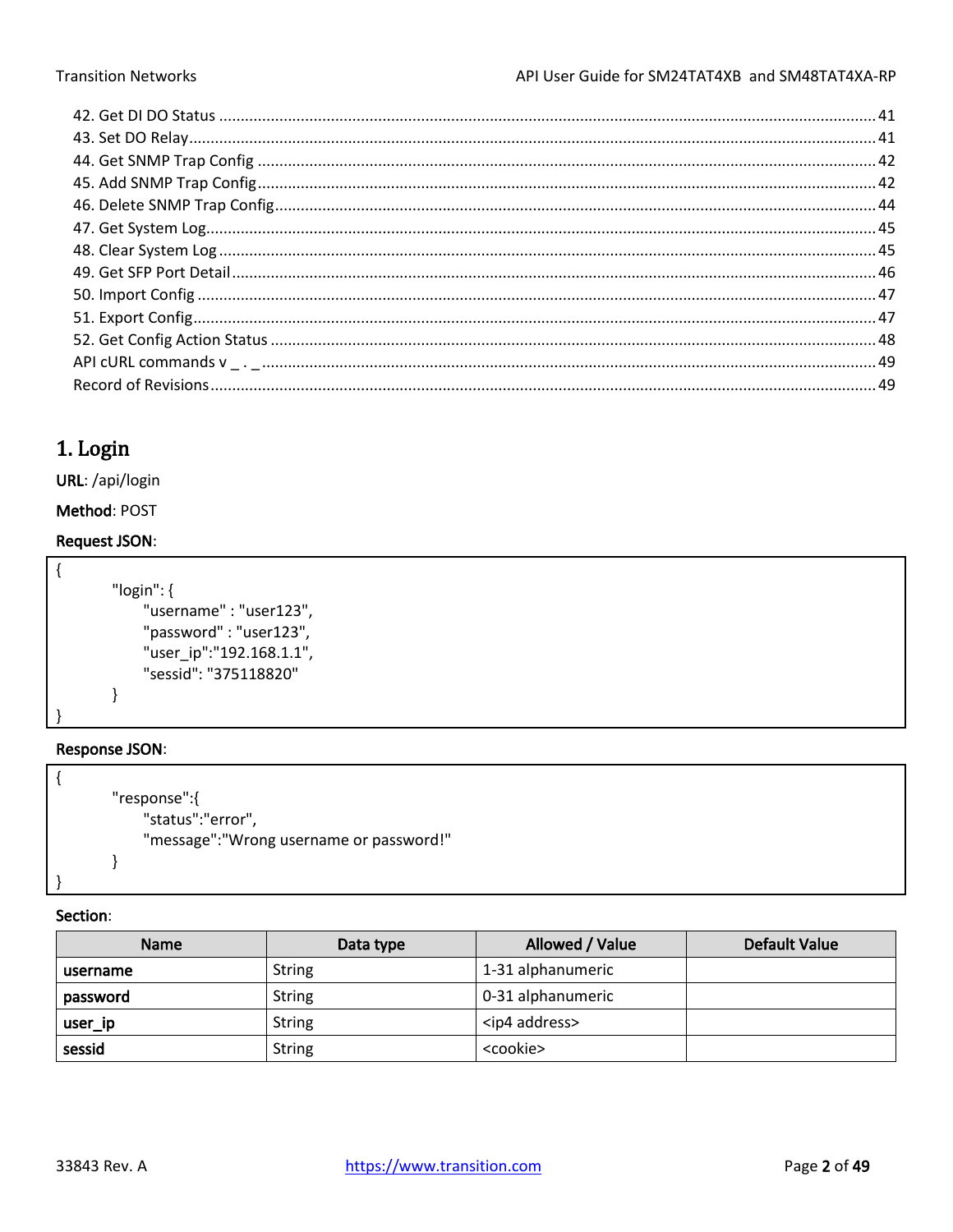# <span id="page-2-0"></span>2. Logout

URL: /api/logout

## Method: POST

## Request JSON:

```
{
        "logout": {
              "sessid": "375118820"
        }
}
```
## Response JSON:

```
{
        "response":{
              "status":"success"
        }
}
```
## Section:

| <b>Name</b> | Data type     | Allowed / Value   | <b>Default Value</b> |
|-------------|---------------|-------------------|----------------------|
| sessid      | <b>String</b> | <cookie></cookie> |                      |

# <span id="page-2-1"></span>3. Reboot

URL: /api/reboot

Method: POST

## Request JSON:

| "system": {<br>"warm": "Yes" |
|------------------------------|
|                              |
|                              |

## Response JSON: null

| <b>Name</b> | Data type     | Allowed / Value | Default Value |
|-------------|---------------|-----------------|---------------|
| warm        | <b>String</b> | "Yes"           |               |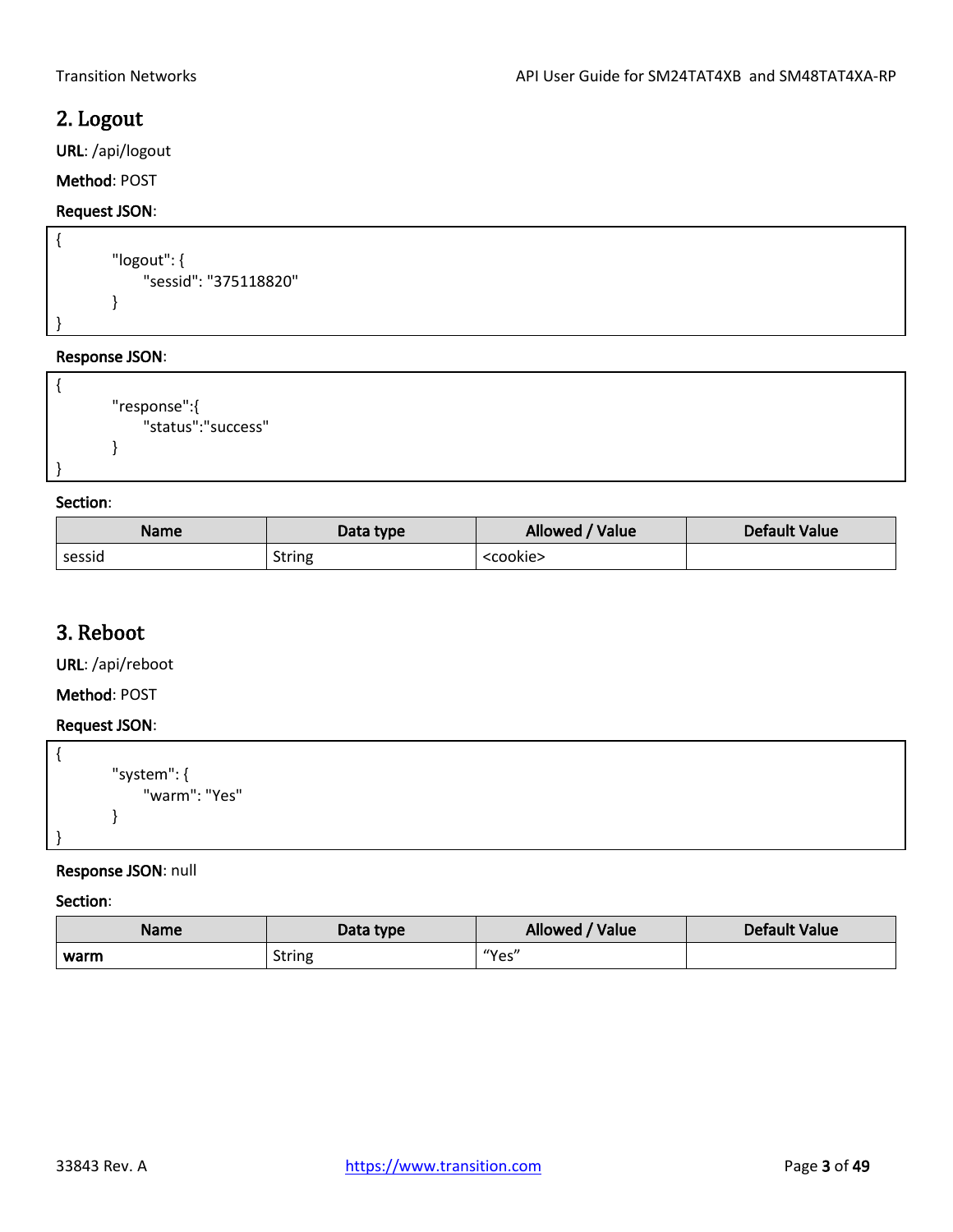# <span id="page-3-0"></span>4. Get System Information

URL: /api/get\_sysinfo

Method: GET

Request JSON: null

| "system":                                            |
|------------------------------------------------------|
| "information": {                                     |
| "model_name":"",                                     |
| "description": "26-Port GbE L2+ Managed PoE Switch", |
| "hardware_version": "v1.01",                         |
| "mechanical_version": "v1.01",                       |
| "firmware_version": "v6.54.3300 2019-11-29",         |
| "mac_addr": "00-40-c7-a1-cd-25",                     |
| "serial_number": "A054118AR3800001",                 |
| "system_name":<br>"Wade",                            |
| "location":                                          |
| <b>HH</b><br>"contact":                              |
| "system_date": "2017-01-01T01:44:55+09:00",          |
| "uptime": "17:56:09",                                |
| "cpu_load": "51%, 25%, 17%",                         |
| "ram": $\{$                                          |
| "total": "7272 KBytes",                              |
| "free": "1079 KBytes"                                |
| },                                                   |
| "temperature_1":50,                                  |
| "temperature_2":64                                   |
| }                                                    |
| }                                                    |
|                                                      |
|                                                      |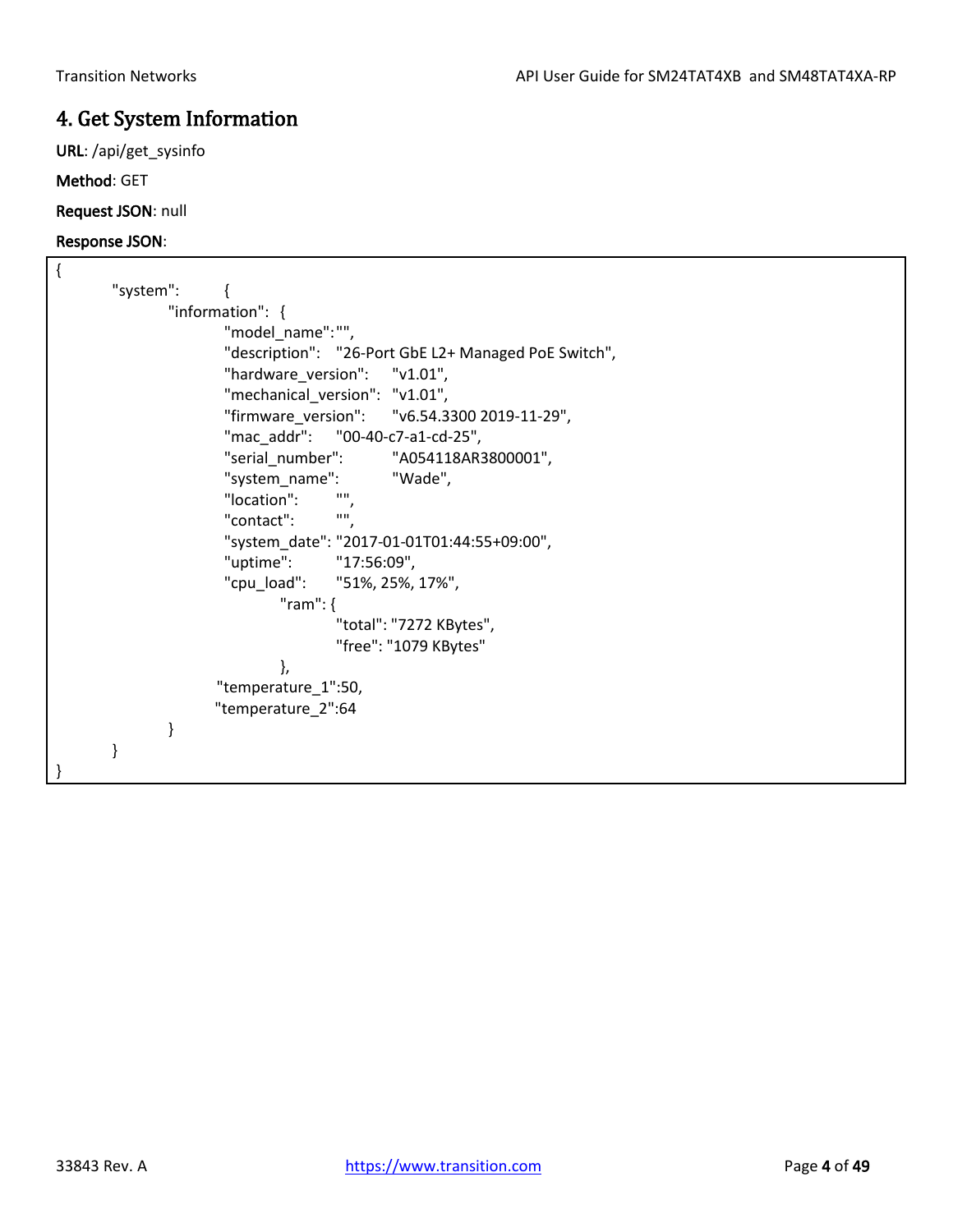# <span id="page-4-0"></span>5. Set System Information

URL: /api/set\_sysinfo

## Method: POST

## Request JSON:

| "system": {                  |
|------------------------------|
| "information": {             |
| "system_name": "Test name",  |
| "location": "Test Location", |
| "contact": "Test Contact"    |
|                              |
|                              |
|                              |

## Response JSON:

|  | "system": {                   |
|--|-------------------------------|
|  | "information": {              |
|  | "system_name": " Test name ", |
|  | "location": "Test Location",  |
|  | "contact": "Test Contact"     |
|  |                               |
|  |                               |
|  |                               |

| <b>Name</b> | Data type     | Allowed / Value    | Default Value |
|-------------|---------------|--------------------|---------------|
| system_name | <b>String</b> | 1-128 alphanumeric |               |
| location    | String        | 1-128 alphanumeric |               |
| contact     | <b>String</b> | 1-128 alphanumeric |               |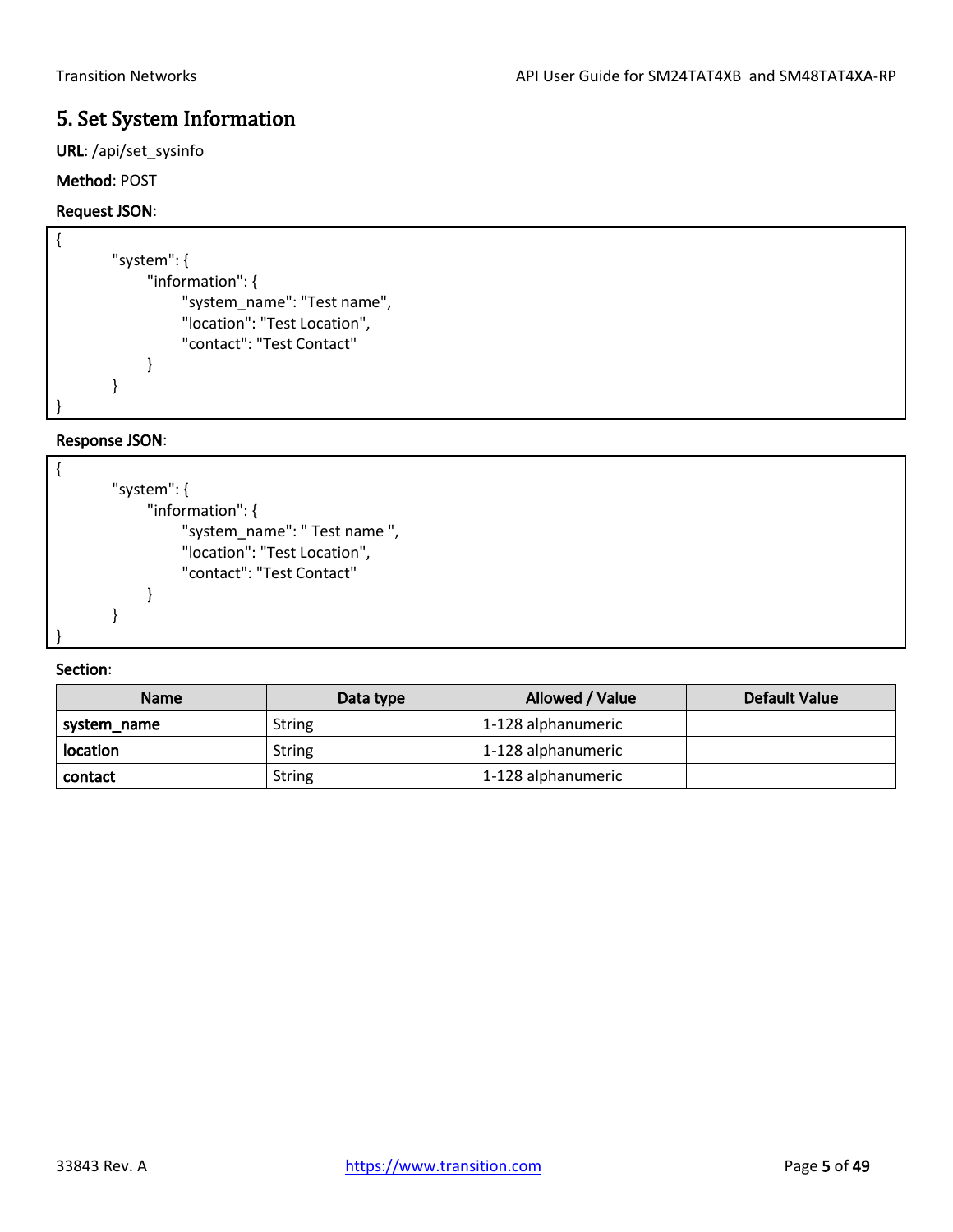# <span id="page-5-0"></span>6. Get PoE Status

URL: /api/get\_poe\_status

Method: GET

Request JSON: null

Response JSON:

```
{
        "poe": {
              "total_power_allocate": 140,
              "total_power_used": 48,
             "total_current_used": 95
        },
        "ports":[{
             "id": 1,
              "poe":{
                  "pd_class": "2",
                  "priority": "Low",
                  "port_status": "PoE turned ON",
                  "power_allocate": 70,
                  "power_used": 29,
                  "current_used": 52
             }
        },
        … … …
        ]
}
```

| Name                 | Data type | Unit       |
|----------------------|-----------|------------|
| total_power_allocate | Integer   | $0.1$ watt |
| total_power_used     | Integer   | $0.1$ watt |
| total current used   | Integer   | mA         |
| power_allocate       | Integer   | $0.1$ watt |
| power used           | Integer   | $0.1$ watt |
| current_used         | Integer   | mA         |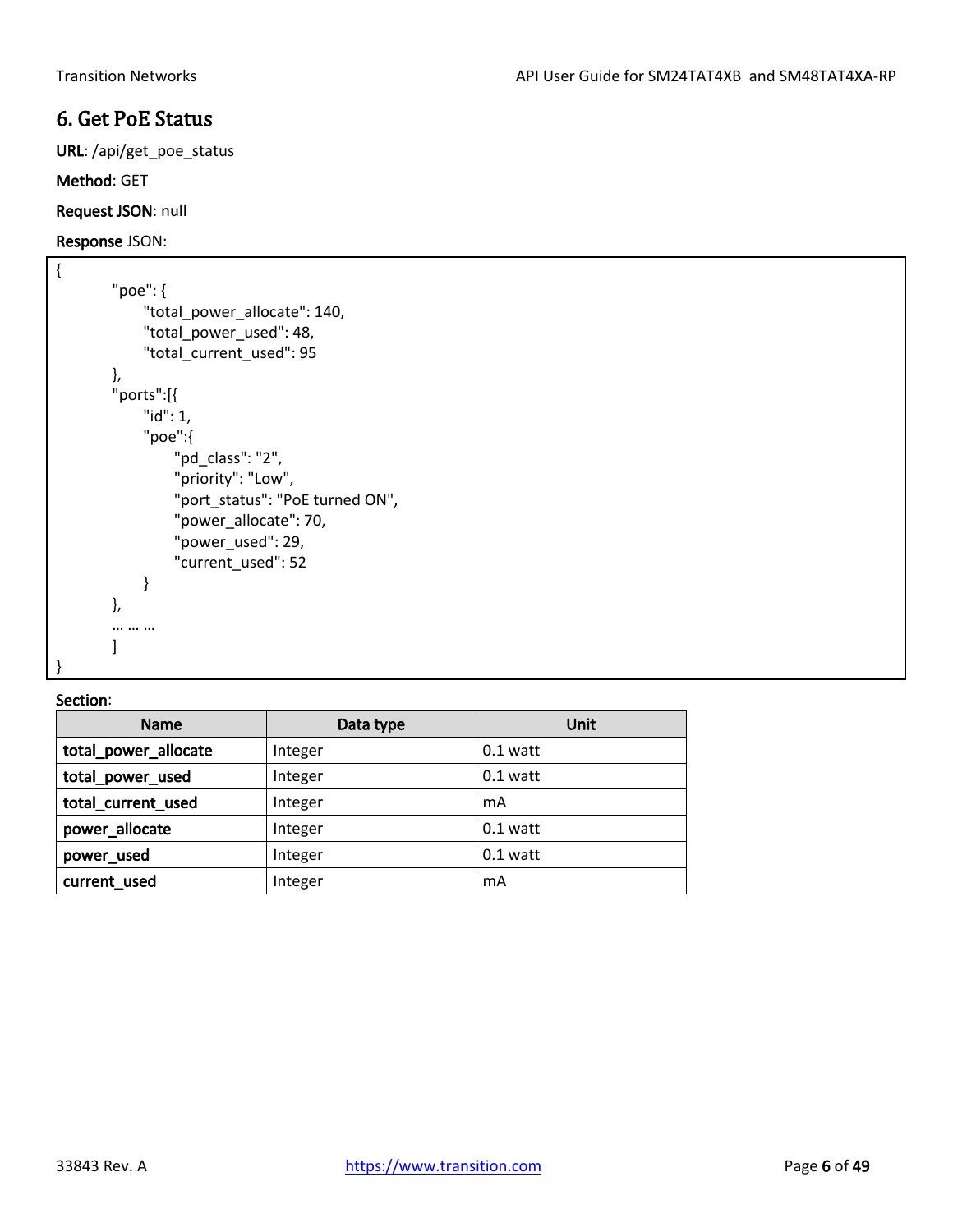# <span id="page-6-0"></span>7. Get PoE Config

URL: /api/get\_poe\_config

### Method: GET

Request JSON: null

### Response JSON:

```
{
        "poe": {
              "poe_firmware_version": "104-100",
              "total_power_watts": 2000,
              "power_determined_mode": "Class",
              "power_management_mode": "Reserved Power",
             "capacitor_detection": true,
              "profile_list": [
              {
                   "id": 1,
                  "name": "profile1"
              },
              … … …
             ]
        },
        "ports": [
        {
              "id": 1,
              "poe":{
                  "mode": "Enabled",
                  "priority": "Low",
                  "power_limit_user": 30,
                  "schedule": "Disabled"
             }
        },
        … … …
        \mathbf{I}}
```

| <b>Name</b>       | Data type | Unit |
|-------------------|-----------|------|
| total_power_watts | Integer   | watt |
| power_limit_user  | Integer   | watt |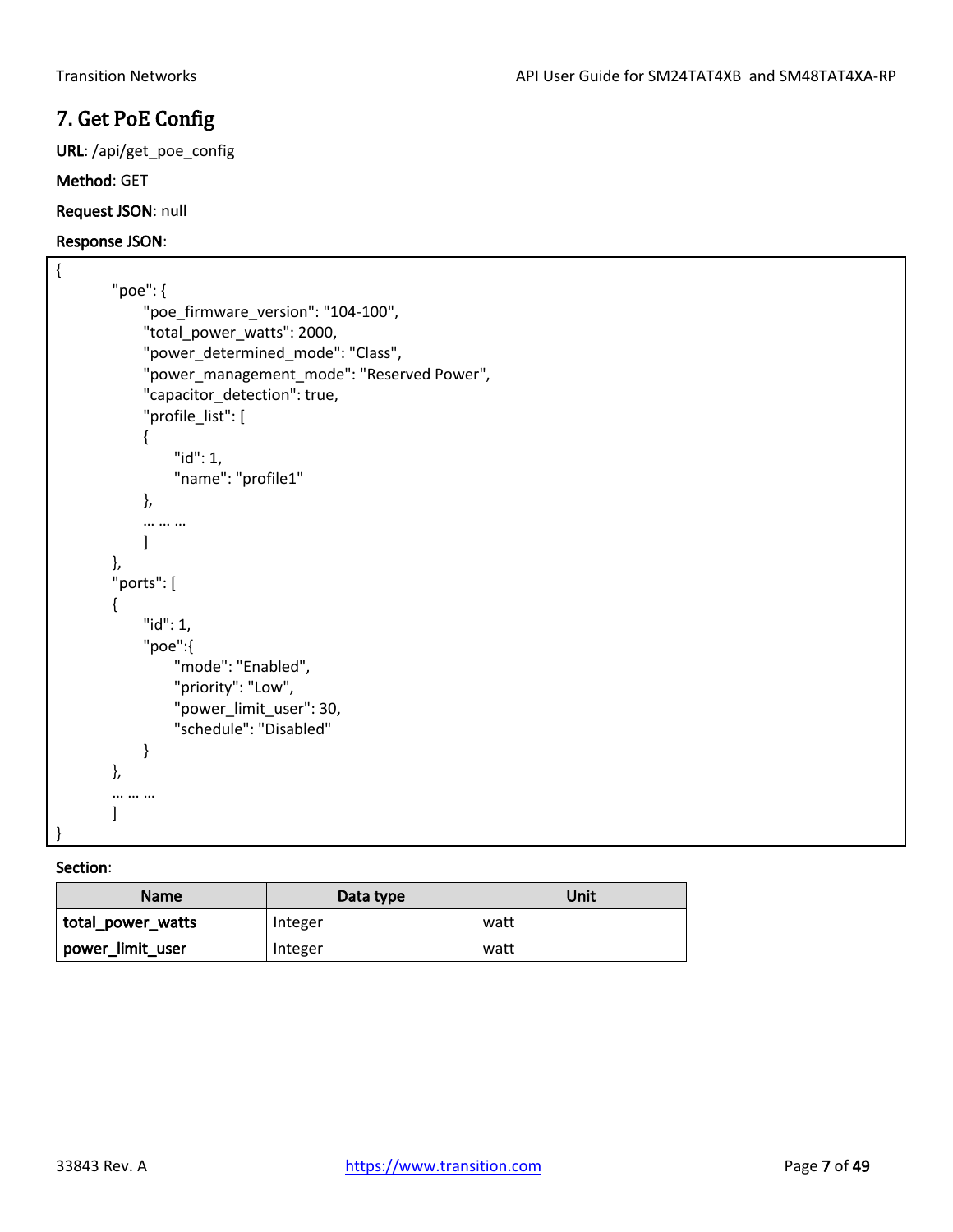# <span id="page-7-0"></span>8. Set PoE Config

URL: /api/set\_poe\_config

### Method: POST

### Request JSON:

```
{
        "poe": {
              "power_determined_mode": "Class",
              "power_management_mode": "Reserved Power",
              "capacitor_detection": true
              },
              "ports": [ 
              {
                  "id": 1,
                  "poe":{
                       "mode": "Enabled",
                       "priority": "Low",
                       "power_limit_user": 30,
                       "schedule": "Disabled"
                  }
        },
        … … …
        ]
}
```

```
{
        "poe": {
              "poe_firmware_version": "104-100",
              "total_power_watts": 2000,
              "power_determined_mode": "Class",
              "power_management_mode": "Reserved Power",
              "capacitor_detection": true,
              "profile_list": [
              {
                  "id": 1,
                  "name": "profile1"
              },
              … … …
             ]
        },
        "ports": [
        {
              "id": 1,
              "poe":{
                  "mode": "Enabled",
                  "priority": "Low",
                  "power_limit_user": 30,
```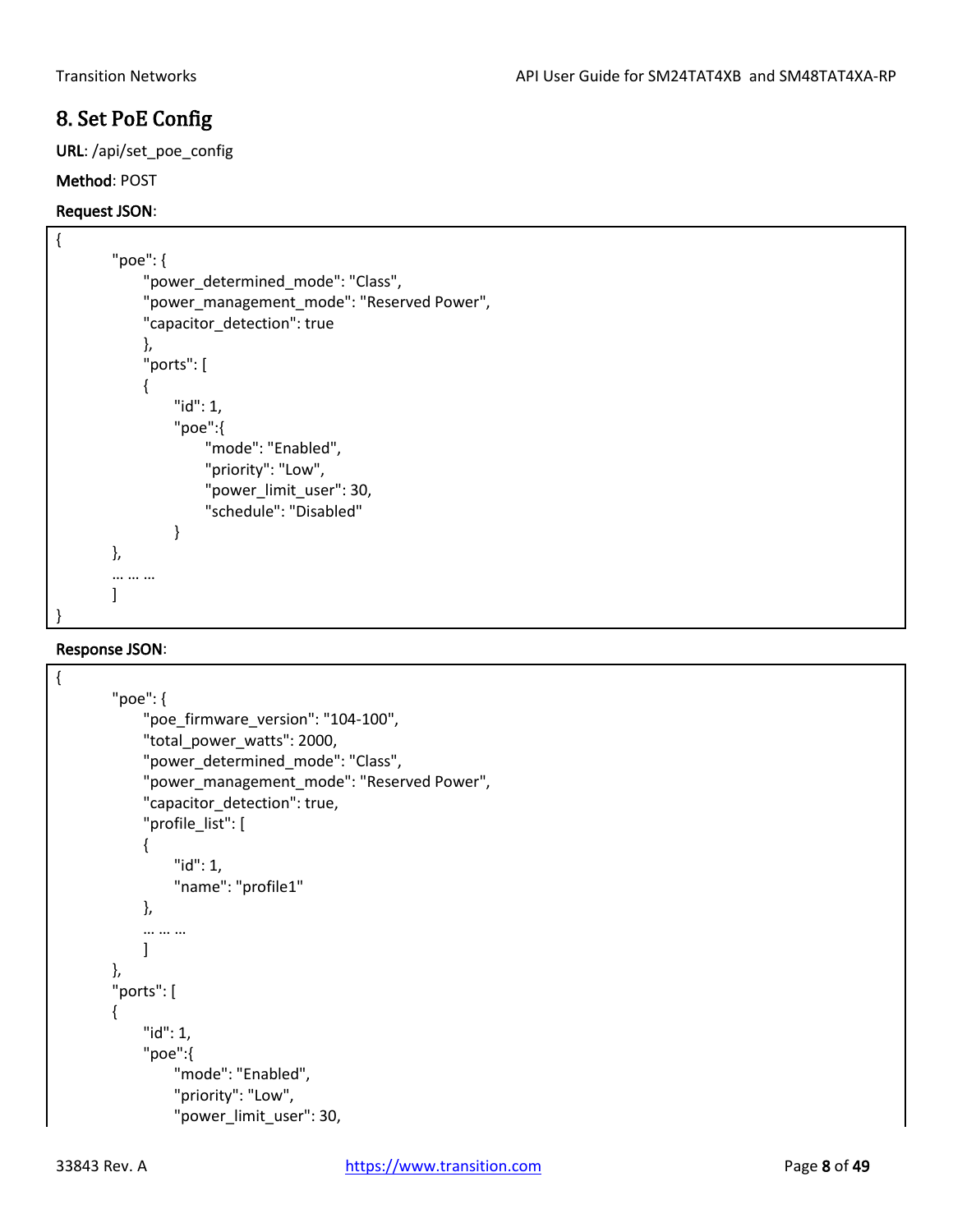

## Section:

}

| <b>Name</b>           | Data type      | Allowed / Value                          | Default Value             |
|-----------------------|----------------|------------------------------------------|---------------------------|
| power_determined_mode | <b>String</b>  | "Class"、"Allocation"、"LLDP-Med"          | Allocation                |
| power_management_mode | <b>String</b>  | "Actual Consumption" > "Reserved Power"  | <b>Actual Consumption</b> |
| capacitor_detection   | <b>Boolean</b> |                                          | false                     |
| id                    | Integer        | <port number=""></port>                  |                           |
| mode                  | <b>String</b>  | "Enabled" 、"Disabled"                    | Enabled                   |
| priority              | <b>String</b>  | "Low" 、"High" 、"Critical"                | Low                       |
| power_limit_user      | Integer        | $1-30$ watt                              | 30                        |
| schedule              | <b>String</b>  | "Disabled" > <profile name=""></profile> | <b>Disabled</b>           |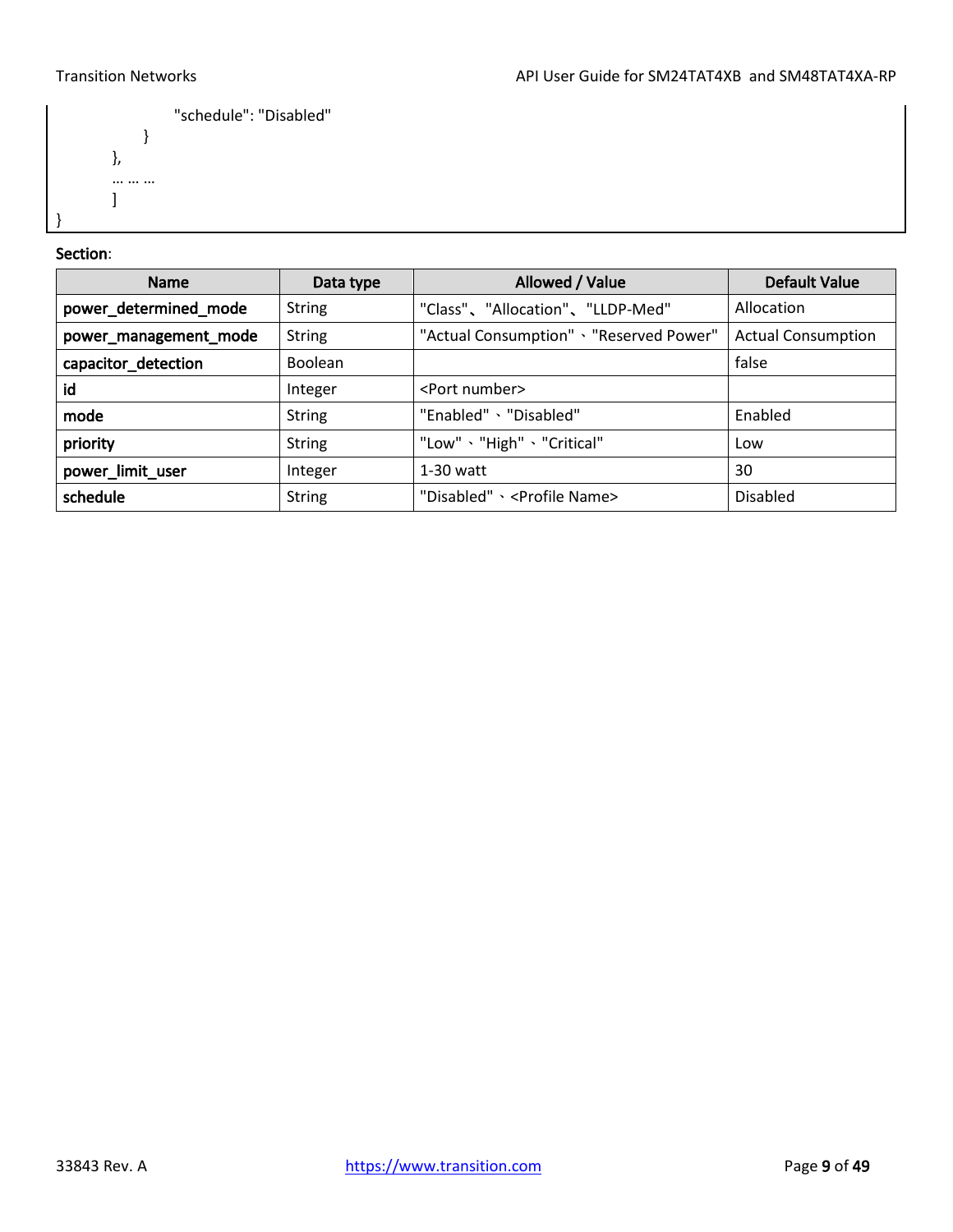# <span id="page-9-0"></span>9. Get PoE Auto Checking

URL: /api/get\_poe\_auto\_checking

Method: GET

Request JSON: null

### Response JSON:

```
{
        "poe": {
              "ping_check": false,
        },
        "ports": [
        {
              "id": 1,
              "poe_auto_checking":{
                   "ip": "0.0.0.0",
                   "startup_time": 60,
                   "interval_time": 30,
                   "retry_time": 3,
                   "error": 0,
                   "total": 0,
                   "failure_reboot": false,
                   "reboot_time": 15,
                   "max_reboot_times": 3
              }
        },
        … … …
        ]
}
```

| <b>Name</b> | Data type |
|-------------|-----------|
| error       | Integer   |
| total       | Integer   |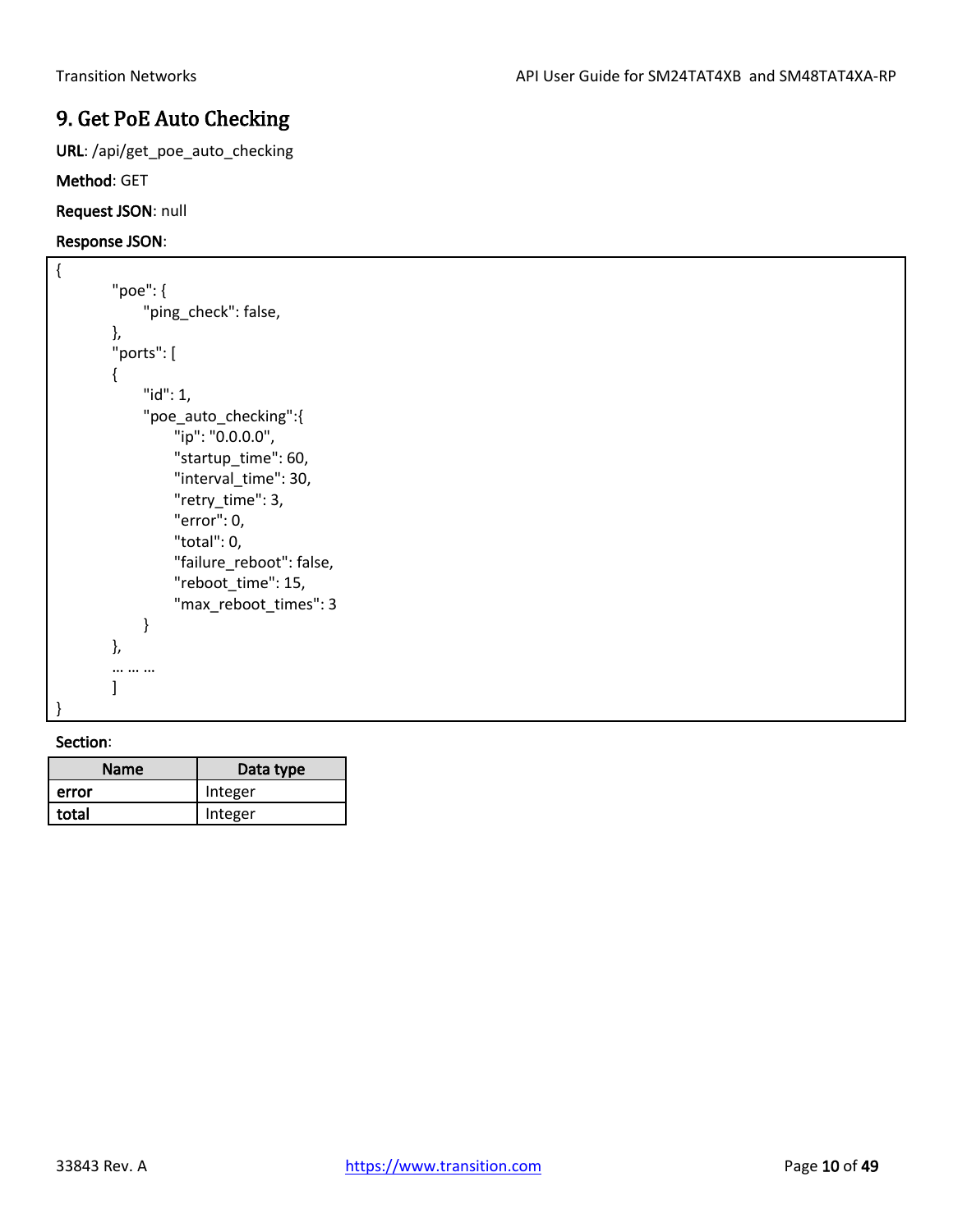# <span id="page-10-0"></span>10. Set PoE Auto Checking

URL: /api/set\_poe\_auto\_checking Method: POST

### Request JSON:

{

```
"poe": {
      "ping_check": false,
},
"ports": [
{
      "id": 1,
     "poe auto checking":{
          "ip": "0.0.0.0",
         "startup_time": 60,
          "interval_time": 30,
          "retry_time": 3,
          "failure_reboot": false,
          "reboot_time": 15,
          "max_reboot_times": 3
     }
},
… … …
]
```
## Response JSON:

}

```
{
         "poe": {
              "ping_check": false,
         },
         "ports": [
         {
               "id": 1,
               "poe_auto_checking":{
                    "ip": "0.0.0.0",
                    "startup_time": 60,
                    "interval_time": 30,
                    "retry_time": 3,
                    "error": 0,
                    "total": 0,
                    "failure_reboot": false,
                    "reboot_time": 15,
                    "max_reboot_times": 3
              }
         },
         … … …
         \mathbf{I}}
```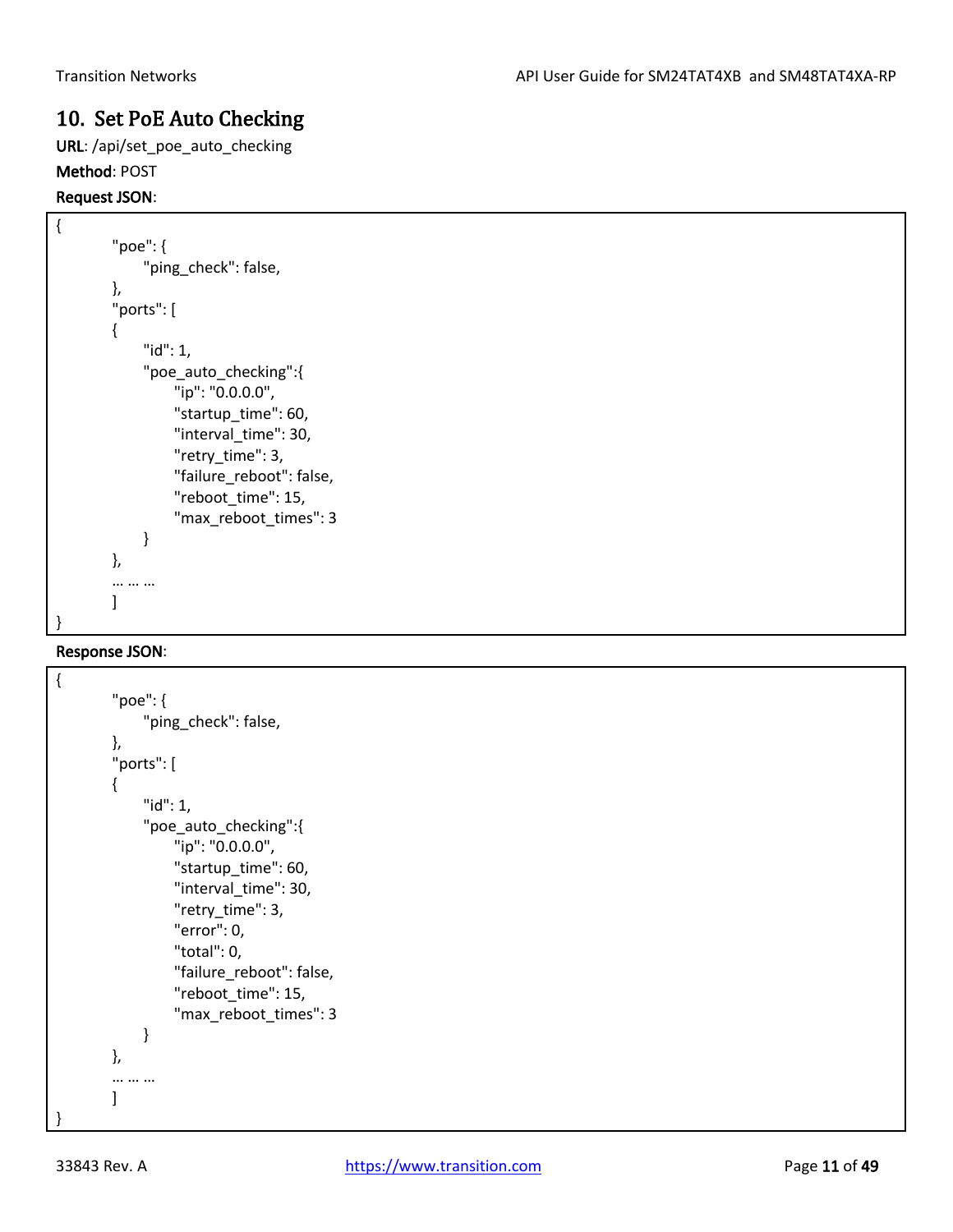| <b>Name</b>      | Data type      | Allowed / Value               | <b>Default Value</b> |
|------------------|----------------|-------------------------------|----------------------|
| ping_check       | <b>Boolean</b> |                               | false                |
| id               | Integer        | <port_number></port_number>   |                      |
| ip               | <b>String</b>  | <ipv4_address></ipv4_address> |                      |
| startup_time     | Integer        | 30-600                        | 60                   |
| interval_time    | Integer        | 10-120                        | 30                   |
| retry_time       | Integer        | $1 - 5$                       | 3                    |
| failure_reboot   | <b>Boolean</b> |                               | false                |
| reboot_time      | Integer        | $3 - 120$                     | 15                   |
| max_reboot_times | Integer        | $0 - 10$                      | 3                    |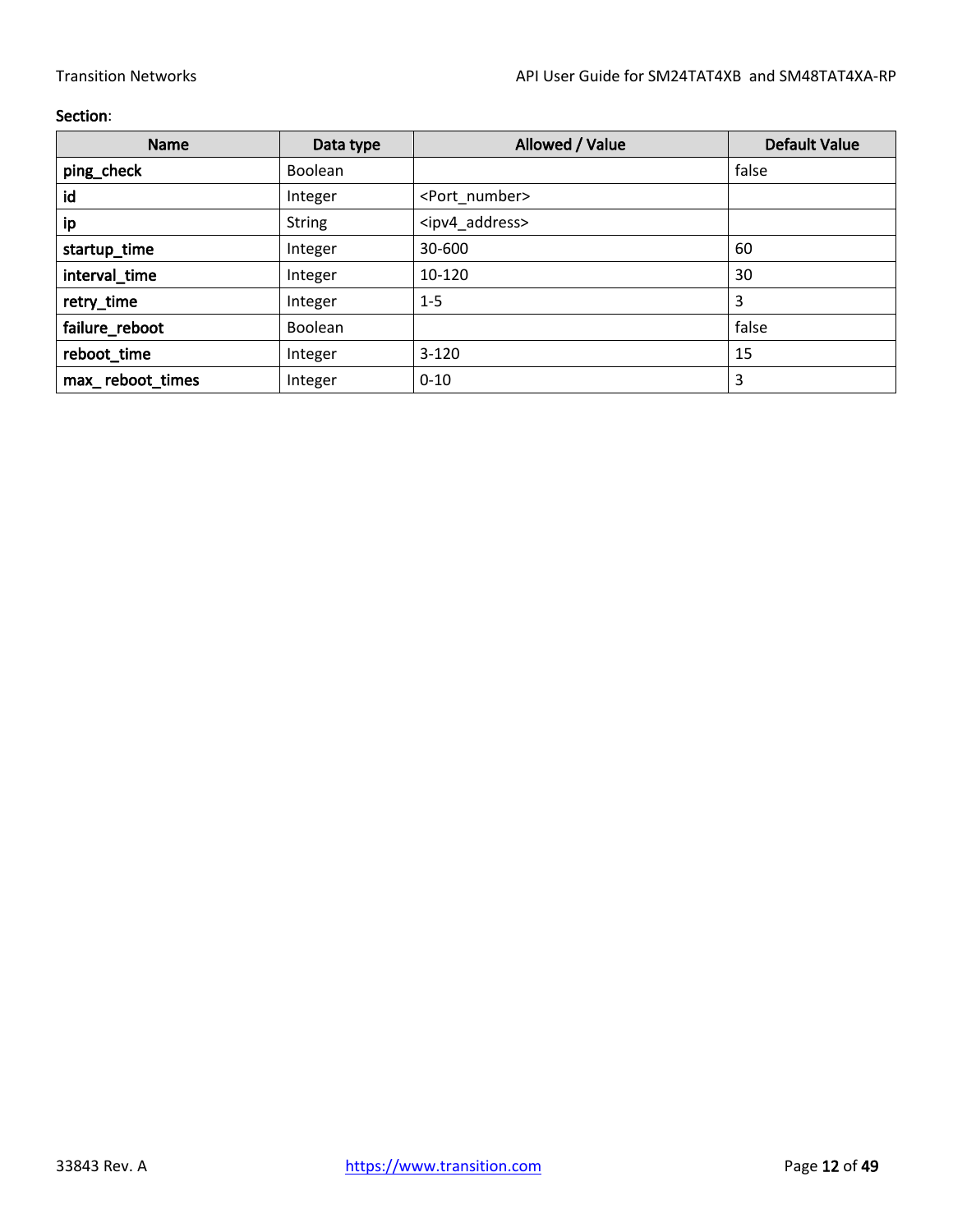# <span id="page-12-0"></span>11. Get Port Statistics

URL: /api/get\_port\_statistics

## Method: GET

Request JSON: null

| "ports": [<br>{<br>" $id$ ": 1, |  |
|---------------------------------|--|
|                                 |  |
|                                 |  |
|                                 |  |
| "statistics": {                 |  |
| "rx_packets": {                 |  |
| "all": 93536,                   |  |
| "octets": 11676072,             |  |
| "unicast": 44332,               |  |
| "multicast": 37536,             |  |
| "broadcast": 11672,             |  |
| "pause": 26816,                 |  |
| "64 bytes": 55171,              |  |
| "65-127 bytes": 6235,           |  |
| "128-255 bytes": 5317,          |  |
| "256-511 bytes": 5841,          |  |
| "512-1023 bytes": 3493,         |  |
| "1024-1526 bytes": 1,           |  |
| "1527-max bytes": 0,            |  |
| "Q0":0,                         |  |
| "Q1":0,                         |  |
| "Q2":0,                         |  |
| "Q3":0,                         |  |
| "Q4":0,                         |  |
| "Q5":0,                         |  |
| "Q6":0,                         |  |
| "Q7":0,                         |  |
| "drop": 26816,                  |  |
| "crc_alignment": 0,             |  |
| "oversize": 0,                  |  |
| "undersize": 0,                 |  |
| "fragments": 0,                 |  |
| "jabber": 0,                    |  |
| "filtered": 0                   |  |
| },                              |  |
| "tx_packets": {                 |  |
| "all": 130311,                  |  |
| "octets": 14036132,             |  |
| "unicast": 9516,                |  |
| "multicast": 1123,              |  |
| "broadcast": 119672,            |  |
| "pause": 0,                     |  |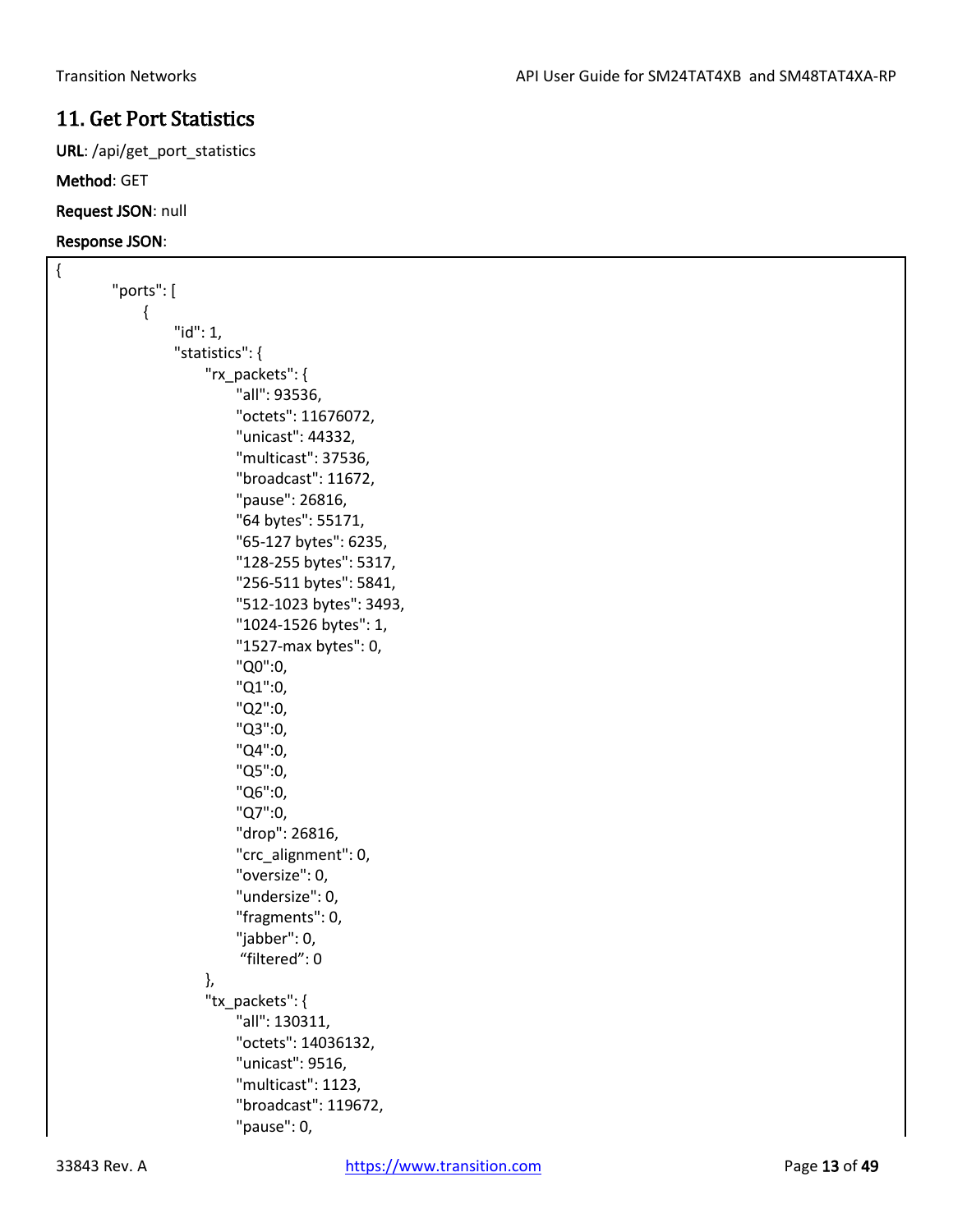|   |   | ł<br>}, | } | "64 bytes": 77115,<br>"65-127 bytes": 9511,<br>"128-255 bytes": 336,<br>"256-511 bytes": 302,<br>"512-1023 bytes": 1251,<br>"1024-1526 bytes": 2668,<br>"1527-max bytes": 0,<br>"Q0":0,<br>"Q1":0,<br>"Q2":0,<br>"Q3":0,<br>"Q4":0,<br>"Q5":0,<br>"Q6":0,<br>"Q7":0,<br>"drop": 0,<br>"late_excessive_collision": 0 |
|---|---|---------|---|---------------------------------------------------------------------------------------------------------------------------------------------------------------------------------------------------------------------------------------------------------------------------------------------------------------------|
| } | 1 |         |   |                                                                                                                                                                                                                                                                                                                     |

# <span id="page-13-0"></span>12. Get Port Config

URL: /api/get\_port\_config

Method: GET

Request JSON: null

```
{
        "ports": [
              {
                    "id": 1,
                    "link": "1Gfdx",
                    "media": "copper",
                    "speed_mode": "Auto",
                    "flow_control": false,
                   "jumbo_frames": 9600,
                    "description": ""
              },
              … …
        ]
}
```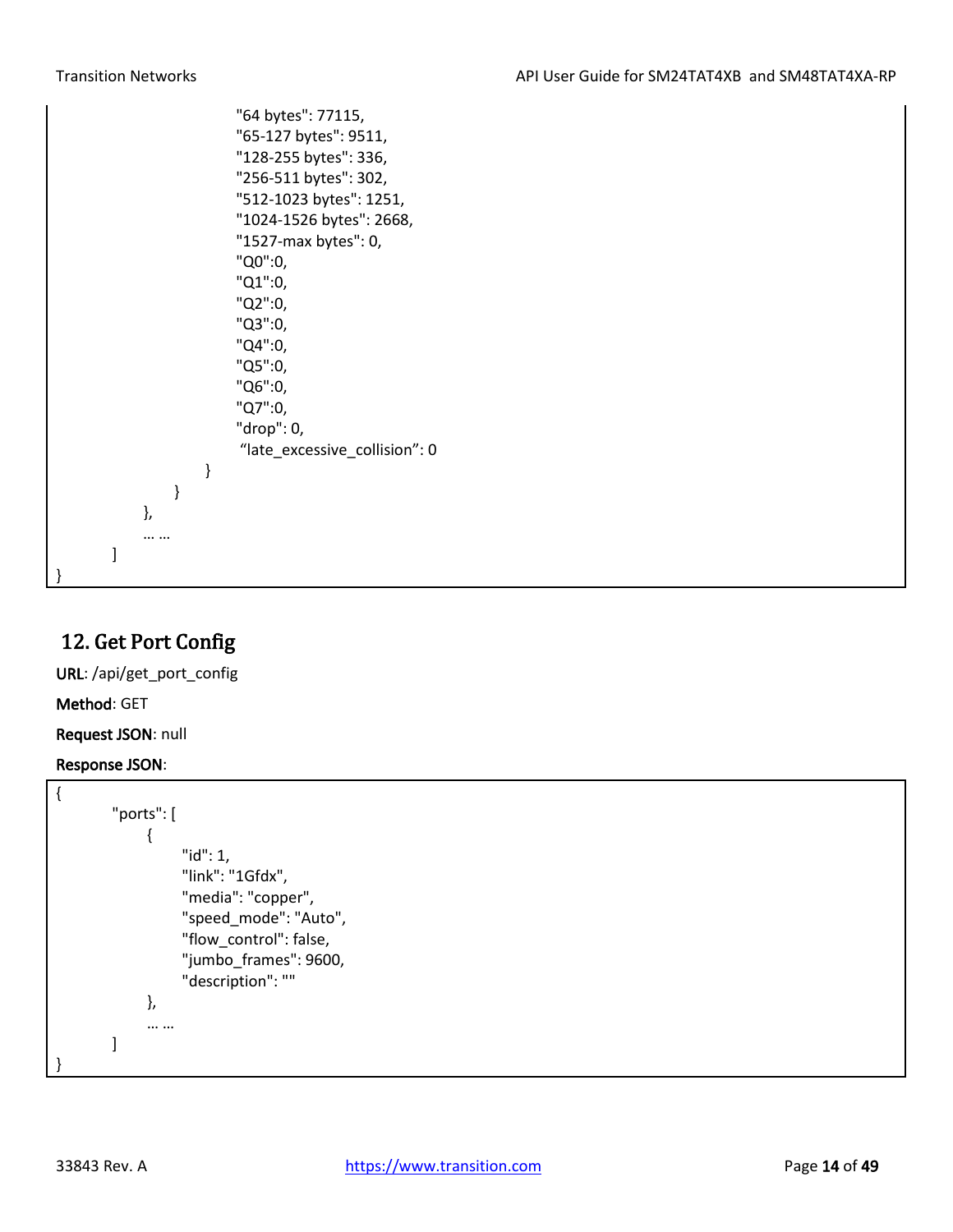# <span id="page-14-0"></span>13. Set Port Config

URL: /api/set\_port\_config Method: POST

# Request JSON:

```
{
        "ports": [
              {
                    "id": 1,
                    "speed_mode": "Auto",
                    "flow_control": false,
                    "jumbo_frames": 9600,
                    "description": "test description"
              },
              … …
        ]
}
```
## Response JSON:

| "ports": [ |                                   |
|------------|-----------------------------------|
|            |                                   |
|            | "id": 1,                          |
|            | "link": "down",                   |
|            | "media": "copper",                |
|            | "speed mode": "Auto",             |
|            | "flow control": false,            |
|            | "jumbo frames": 9600,             |
|            | "description": "test description" |
| },         |                                   |
|            |                                   |
|            |                                   |
|            |                                   |

| <b>Name</b>  | Data type     | Allowed / Value                                                                                                       | <b>Default Value</b> |
|--------------|---------------|-----------------------------------------------------------------------------------------------------------------------|----------------------|
| id           | Integer       | <port number=""></port>                                                                                               |                      |
| speed_mode   | <b>String</b> | "Disabled"<br>"Auto"<br>"10Mbps HDX"<br>"10Mbps FDX"<br>"100Mbps HDX"<br>"100Mbps FDX"<br>"1Gbps FDX"<br>"10Gbps FDX" | Auto                 |
| flow_control | Boolean       |                                                                                                                       | false                |
| jumbo_frames | Integer       | 1518-10240                                                                                                            | 10240                |
| description  | <b>String</b> | 0-63 alphanumeric                                                                                                     |                      |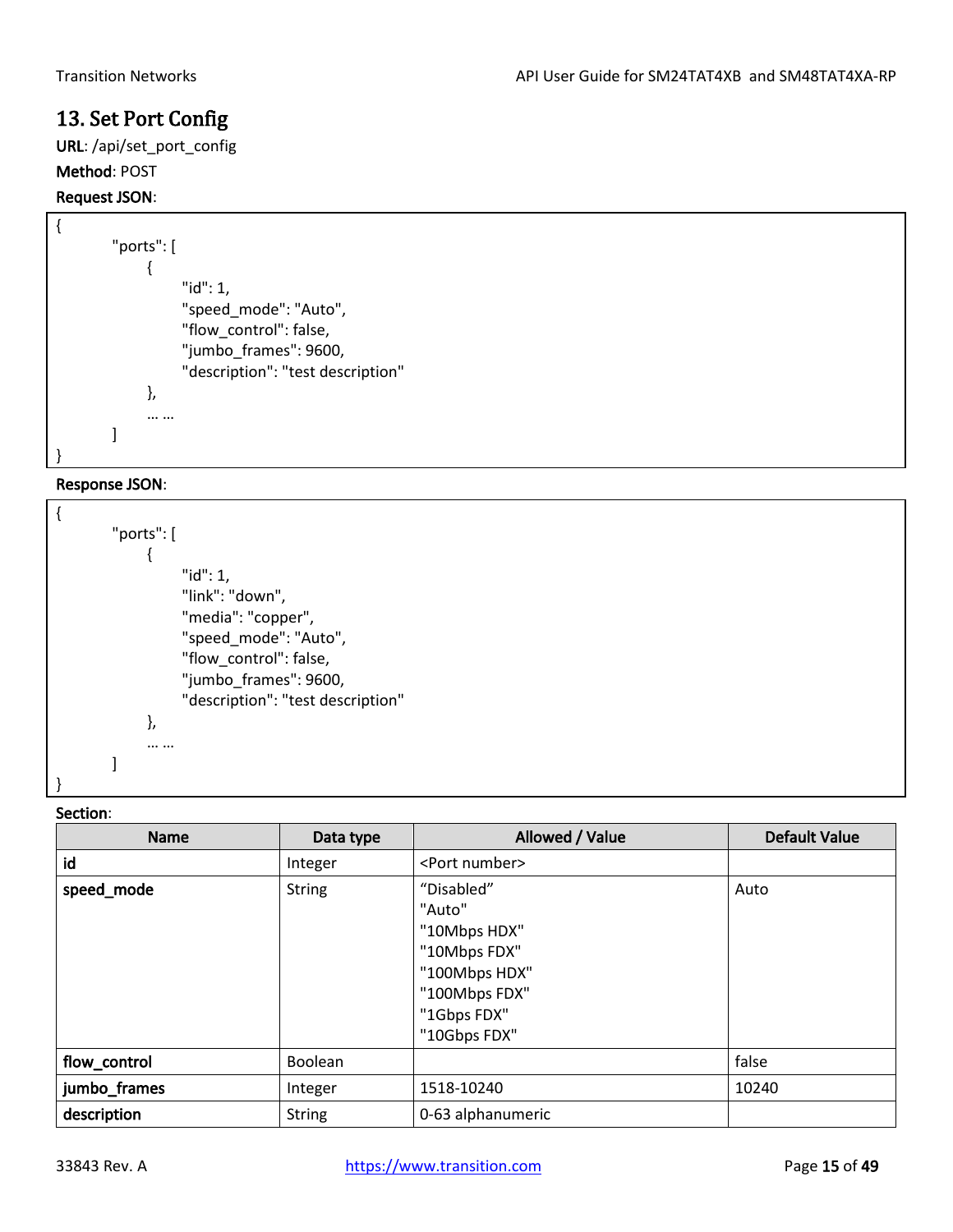# <span id="page-15-0"></span>14. Firmware Upgrade

URL: /api/firmware\_upgrade

## Method: POST

### Request JSON:

```
{
        "system": {
              "firmware": {
                    "upgrade_url":" http://192.168.5.46/test.dat"
              }
        }
}
```
### Response JSON: null

### Section:

| <b>Name</b> | Data type     | Allowed / Value | <b>Default Value</b> |
|-------------|---------------|-----------------|----------------------|
| upgrade_url | <b>String</b> | <url></url>     |                      |

# <span id="page-15-1"></span>15. Get Firmware Upgrade Status

URL: /api/get\_firmware\_upgrade\_status

Method: GET

Request JSON: null

```
{
        "system": {
               "firmware": {
                    "upgrade_status": "idle"
               }
        }
}
```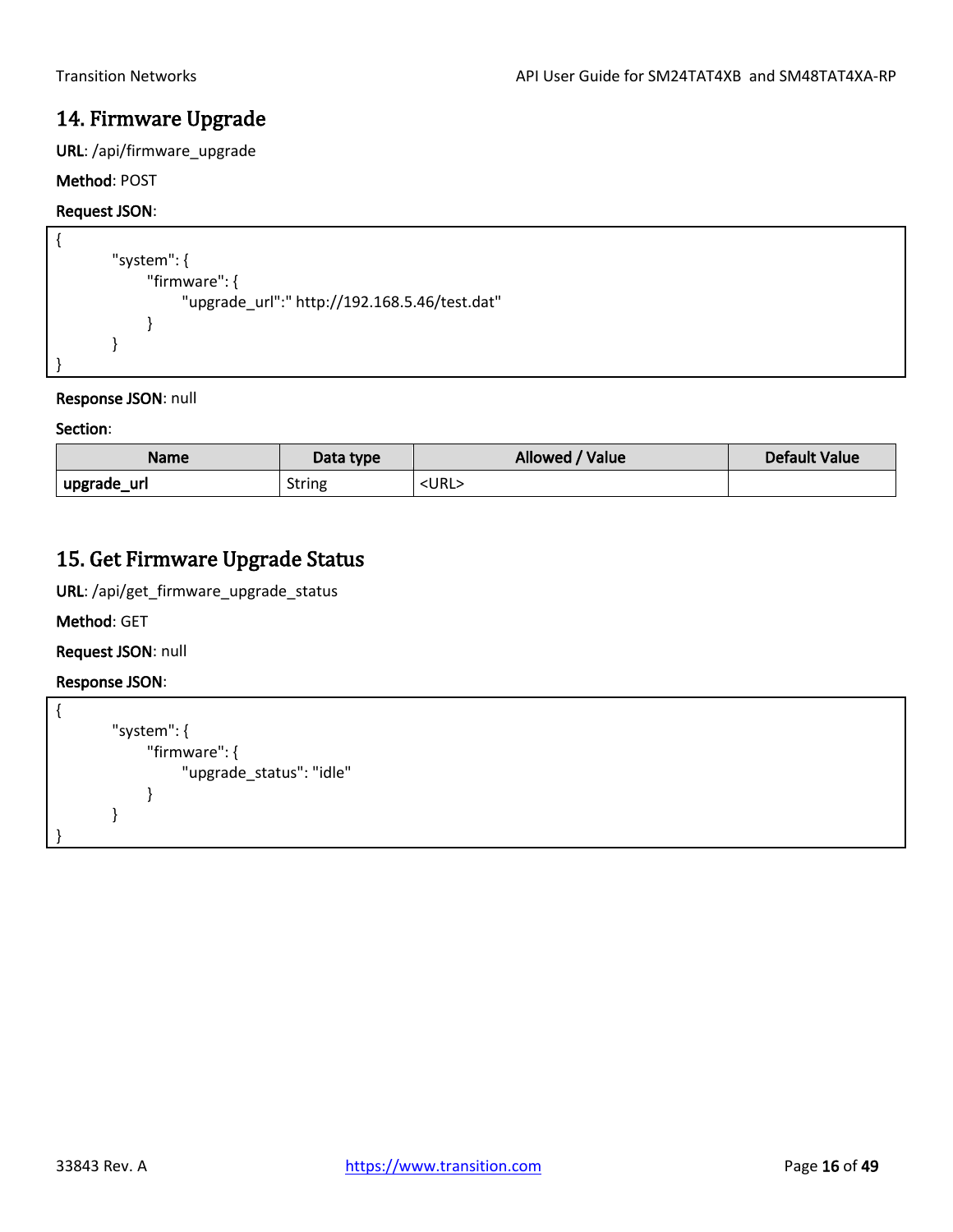# <span id="page-16-0"></span>16. Get Account Configuration

URL: /api/get\_account\_config

Method: GET

Request JSON: null

Response JSON:

```
{
         "account": [{
                 "username" : "superuser",
                 "privilege_level" : 15
         },
         … …
         \mathbf{I}}
```
# <span id="page-16-1"></span>17. Set Account Configuration

URL: /api/set\_account\_config Method: POST

## Request JSON:

```
{
        "account": {
               "status" : "NEW",
               "username" : "superuser",
               "password" : "superuser",
               "privilege_level" : 15
        }
}
```
Response JSON:

```
{
        "account": [{
               "username" : "superuser",
              "privilege_level" : 15
        },
        … …
        ]
}
```
Section:

| <b>Name</b>     | Data type     | Allowed / Value    | <b>Default Value</b> |
|-----------------|---------------|--------------------|----------------------|
| status          | <b>String</b> | "EDIT"、"NEW"、"DEL" |                      |
| username        | <b>String</b> | 1-31 alphanumeric  |                      |
| password        | <b>String</b> | 0-31 alphanumeric  |                      |
| privilege_level | Integer       | $0 - 15$           |                      |

Note: Only modify one at a time.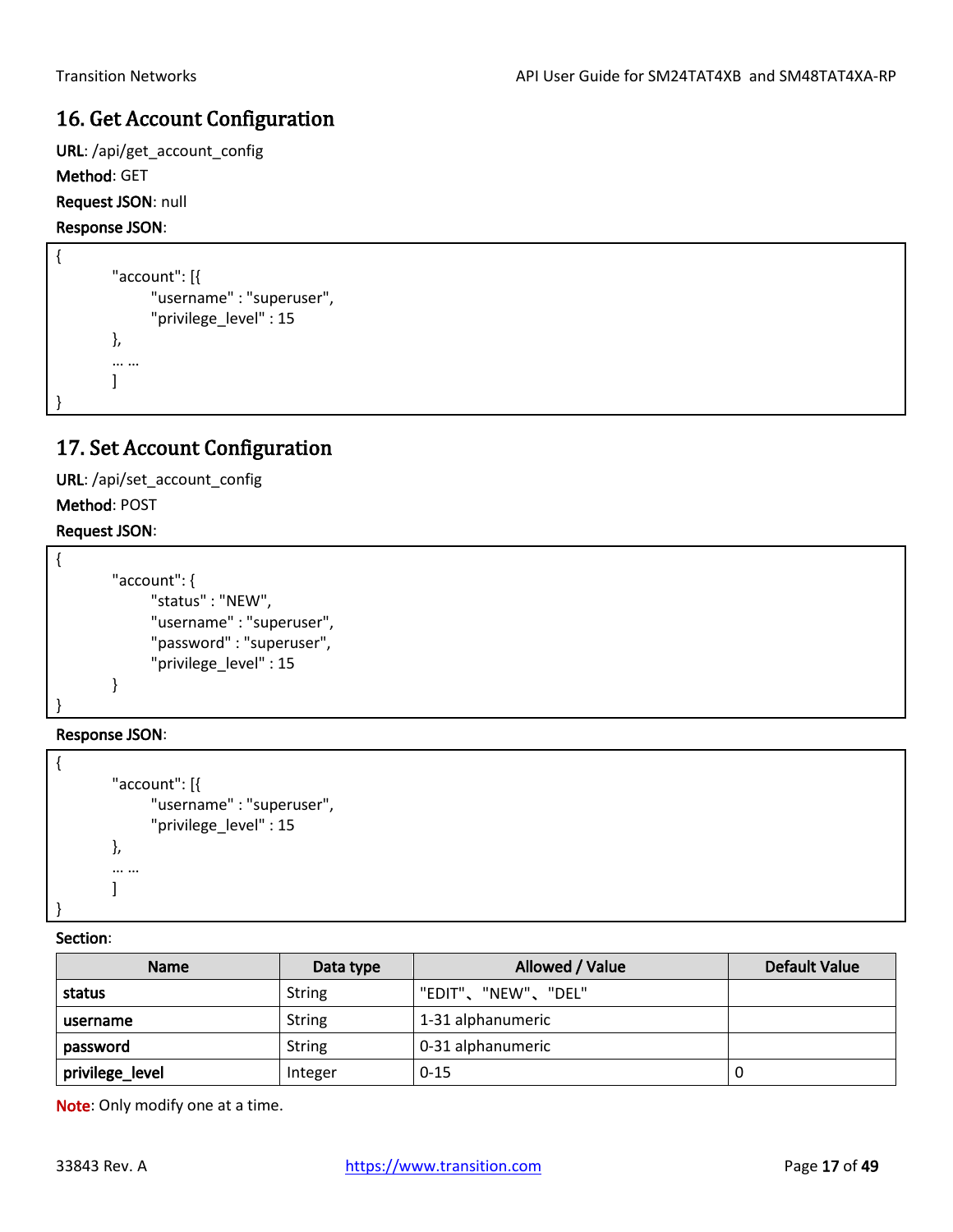# <span id="page-17-0"></span>18. Get MAC Table Information

URL: /api/get\_dynamic\_mac\_table

Method: GET

Request JSON: null

Response JSON:

```
{
         "mac_table": [{
               "type": "Dynamic",
               "mac": "00-40-C7-29-AA-22",
               "vid": 1,
               "port": 9
        },
         … …
        \mathbf{I}}
```
# <span id="page-17-1"></span>19. Save Configuration

URL: /api/save\_configuration

Method: GET

Request JSON: null

```
{
        " response ": {
              "status":"success",
              "message":"startup-config saved successfully."
        }
}
```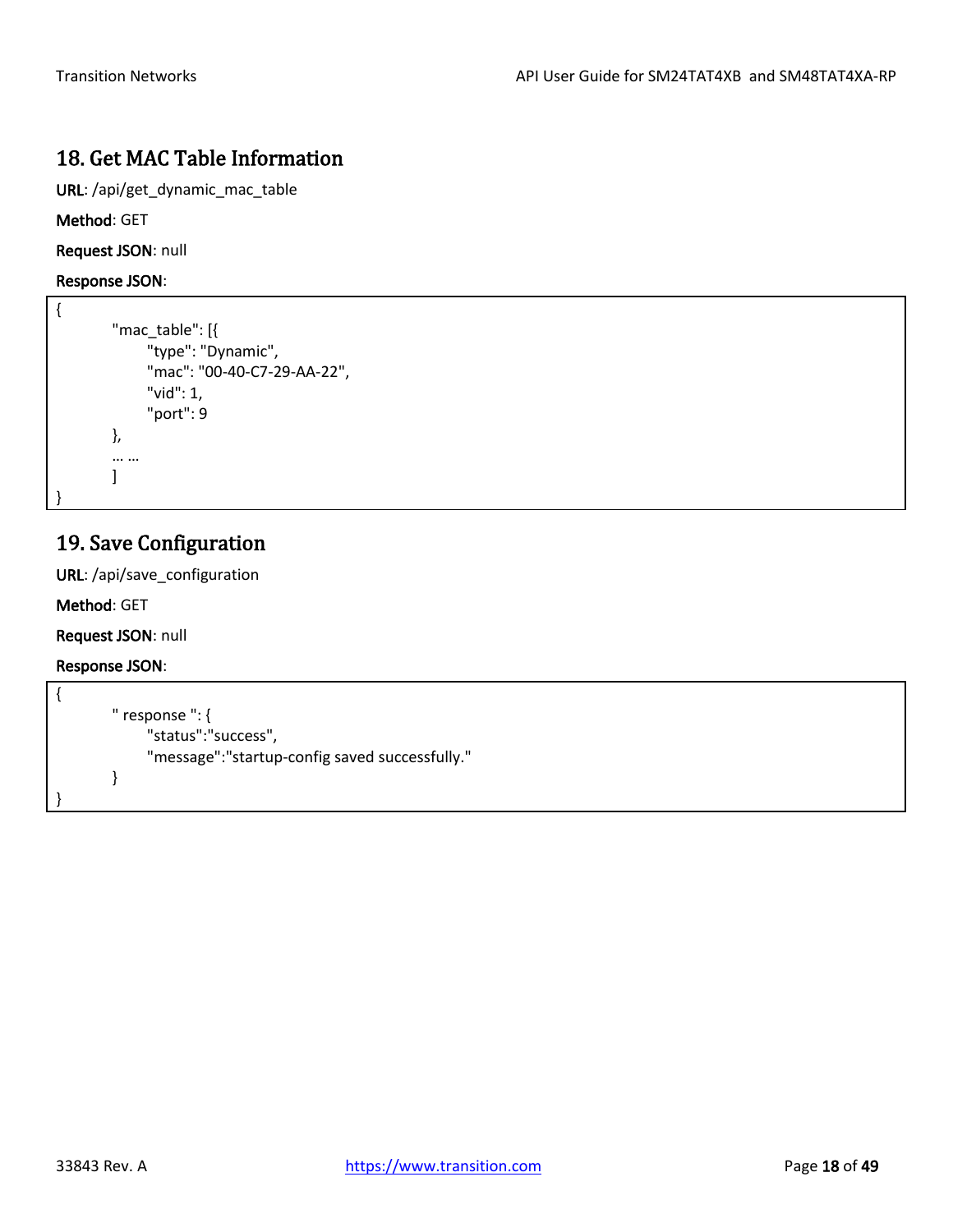## <span id="page-18-0"></span>20. Get System Time

URL: /api/get\_system\_time

### Method: GET

Request JSON: null

```
{
        "system": {
              "time": {
                   "clock_source":"Local Setting",
                   "system_date":"2017-01-01 01:01:30",
                   "time_zone":"5400",
                   "acronym":"",
                   "daylight":{
                        "mode": "disable",
                        "offset":60,
                        "start_time": {
                              "year": 0,
                              "month": "Jan",
                              "week": 1,
                              "day": "Mon",
                              "date": 1,
                              "hour": 1,
                              "minute": 0
                        },
                       "end time": {
                              "year": 0,
                              "month": "Jan",
                              "week": 1,
                              "day": "Mon",
                              "date": 1,
                              "hour": 1,
                              "minute": 0
         }
                   }
              }
        }
}
```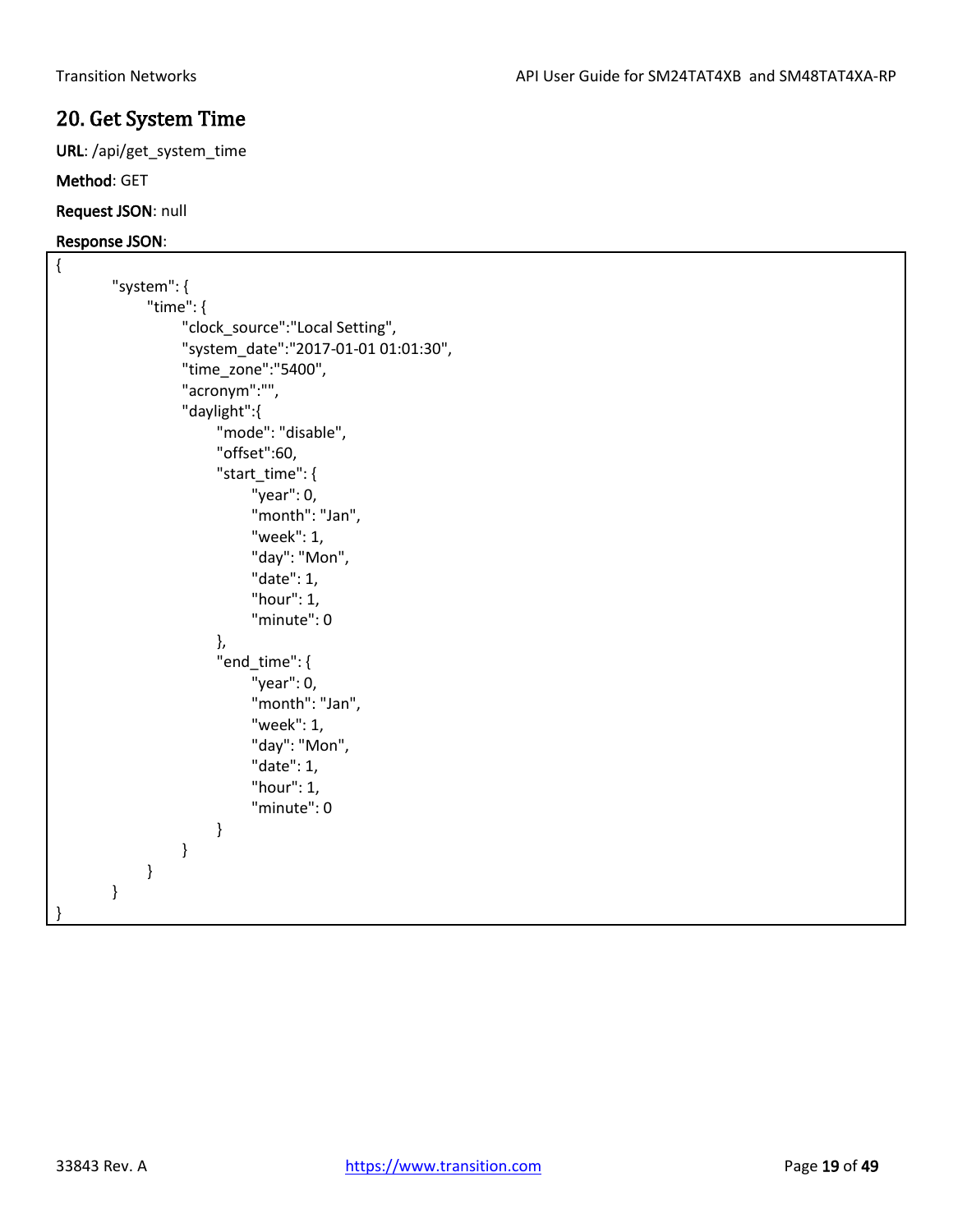# <span id="page-19-0"></span>21. Set System Time

URL: /api/set\_system\_time

## Method: POST

## Request JSON:

```
{
        "system": {
              "time": {
                   "clock_source":"Local Setting",
                   "system_date":"2017-01-01 01:01:30",
                   "time_zone":"5400",
                   "acronym":"",
                   "daylight":{
                       "mode": "disable",
                       "offset":60,
                       "start_time": {
                            "year": 2001,
                            "month": "Jan",
                            "week": 1,
                            "day": "Mon",
                            "date": 1,
                            "hour": 1,
                            "minute": 0
                       },
                      "end_time": {
                            "year": 2002,
                            "month": "Jan",
                            "week": 1,
                            "day": "Mon",
                            "date": 1,
                            "hour": 1,
                            "minute": 0
         }
                  }
              }
        }
}
```
## Response JSON:

{

```
"system": {
     "time": {
          "clock_source":"Local Setting",
          "system_date":"2017-01-01 01:01:30",
          "time_zone":"5400",
          "acronym":"",
          "daylight":{
              "mode": "disable",
              "offset":60,
```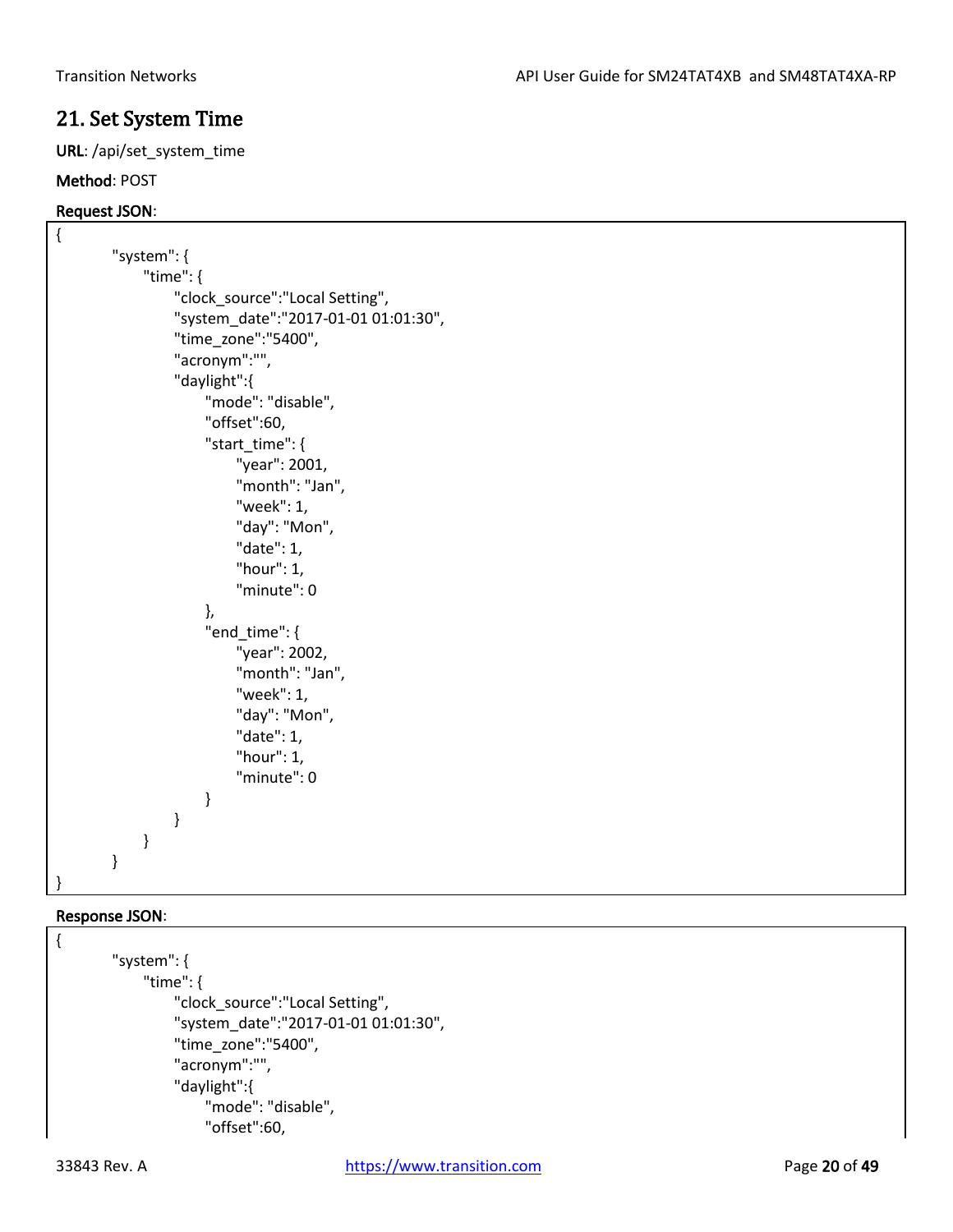|   |   |   |   | "start_time": {<br>"year": 2001,<br>"month": "Jan",<br>"week": 1,<br>"day": "Mon",<br>"date": 1,<br>"hour": 1,<br>"minute": 0 |
|---|---|---|---|-------------------------------------------------------------------------------------------------------------------------------|
|   |   |   |   | },                                                                                                                            |
|   |   |   |   | "end_time": {                                                                                                                 |
|   |   |   |   | "year": 2002,                                                                                                                 |
|   |   |   |   | "month": "Jan",                                                                                                               |
|   |   |   |   | "week": 1,                                                                                                                    |
|   |   |   |   | "day": "Mon",                                                                                                                 |
|   |   |   |   | "date": 1,                                                                                                                    |
|   |   |   |   | "hour": 1,                                                                                                                    |
|   |   |   |   | "minute": 0                                                                                                                   |
|   |   |   |   | }                                                                                                                             |
|   |   |   | ł |                                                                                                                               |
|   |   | ł |   |                                                                                                                               |
|   | Ι |   |   |                                                                                                                               |
| ł |   |   |   |                                                                                                                               |

| <b>Name</b>  | Data type     | Allowed / Value                                                                        | <b>Default Value</b> |
|--------------|---------------|----------------------------------------------------------------------------------------|----------------------|
| clock_source | <b>String</b> | "Use Local Setting"、"Use NTP Server"                                                   | Use Local Setting    |
| system_date  | <b>String</b> | "[Year]-[Month]-[Day]<br>[Hour]:[Minute]:[Second]"                                     |                      |
| time_zone    | <b>String</b> | See "Time Zone Mapping Table" below                                                    |                      |
| acronym      | acronym       | acronym                                                                                |                      |
| mode         | String        | "disable" > "recurring" > "non-recurring"                                              | disable              |
| offset       | Integer       | 1-720 Min                                                                              | 60                   |
| year         | Integer       | 2000-2097                                                                              | 2001                 |
| month        | <b>String</b> | "Jan"、"Feb"、"Mar"<br>"Apr" 、"May" 、"Jun"<br>"Jul" 、"Aug" 、"Sep"<br>"Oct" 、"Nov" 、"Dec" | Jan                  |
| week         | Integer       | $1 - 5$                                                                                | 1                    |
| day          | String        | "Mon" > "Tue" > "Wed"<br>"Thu"、"Fri"、"Sat"、"Sun"                                       | Mon                  |
| date         | Integer       | $1 - 31$                                                                               | $\mathbf{1}$         |
| hour         | Integer       | $0 - 23$                                                                               | 0                    |
| minute       | Integer       | $0 - 59$                                                                               | 0                    |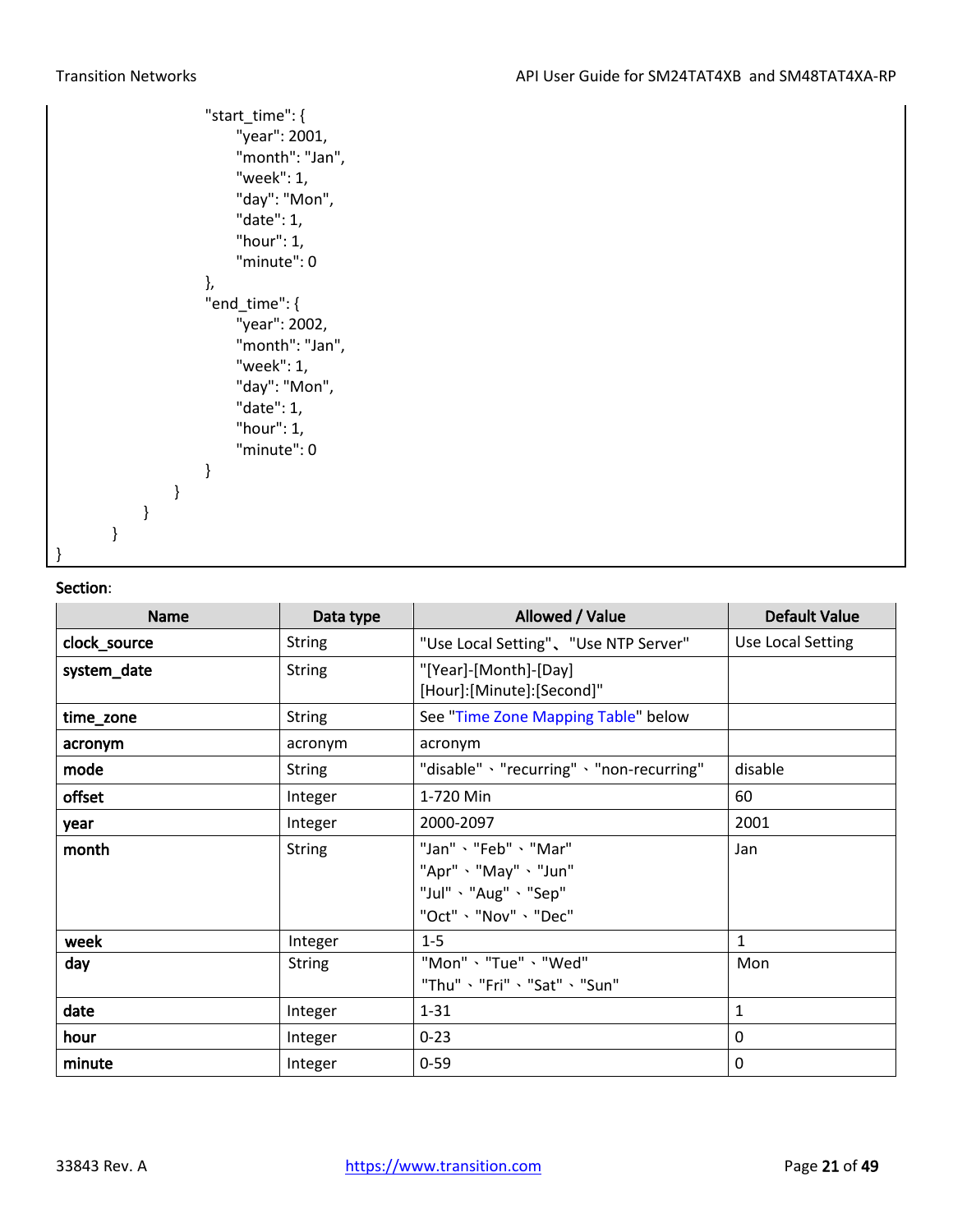## Time Zone Mapping Table:

| Value   | Note        |
|---------|-------------|
| -7200   | (GMT-12:00) |
| $-6600$ | (GMT-11:00) |
| $-6000$ | (GMT-10:00) |
| $-5400$ | (GMT-09:00) |
| $-4800$ | (GMT-08:00) |
| $-4200$ | (GMT-07:00) |
| $-3600$ | (GMT-06:00) |
| $-3000$ | (GMT-05:00) |
| $-2700$ | (GMT-04:30) |
| $-2400$ | (GMT-04:00) |
| $-2100$ | (GMT-03:30) |
| $-1800$ | (GMT-03:00) |
| $-1200$ | (GMT-02:00) |
| $-600$  | (GMT-01:00) |
| 0       | (GMT+00:00) |
| 600     | (GMT+01:00) |
| 1200    | (GMT+02:00) |
| 1800    | (GMT+03:00) |
| 2100    | (GMT+03:30) |
| 2400    | (GMT+04:00) |
| 2700    | (GMT+04:30) |
| 3000    | (GMT+05:00) |
| 3300    | (GMT+05:30) |
| 3450    | (GMT+05:45) |
| 3600    | (GMT+06:00) |
| 3900    | (GMT+06:30) |
| 4200    | (GMT+07:00) |
| 4800    | (GMT+08:00) |
| 5400    | (GMT+09:00) |
| 5700    | (GMT+09:30) |
| 6000    | (GMT+10:00) |
| 6600    | (GMT+11:00) |
| 7200    | (GMT+12:00) |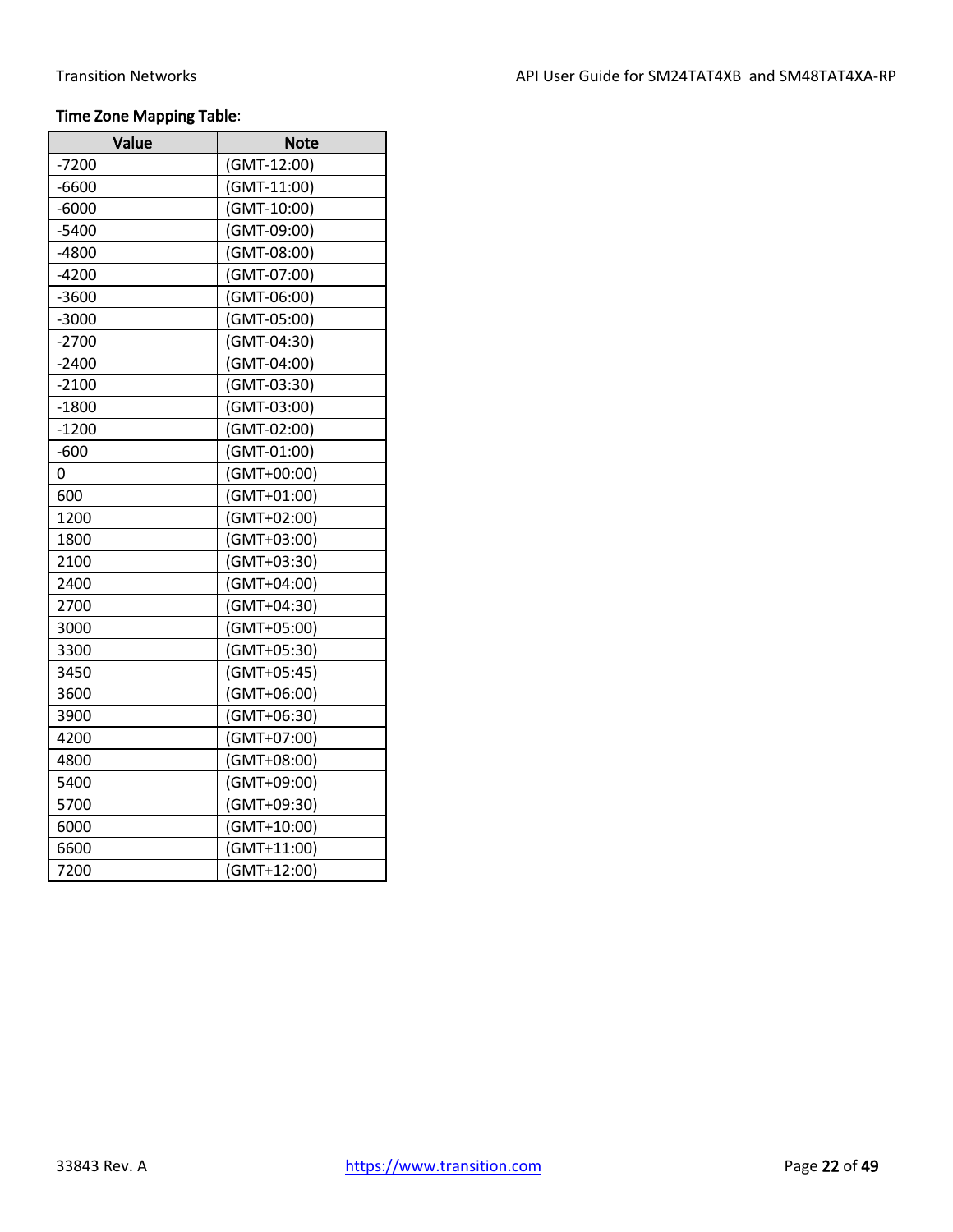# <span id="page-22-0"></span>22. Get NTP Server

URL: /api/get\_ntp\_server

### Method: GET

Request JSON: null

```
{
        "system": {
               "ntp": {
                    "automatic": true,
                    "interval": 60,
                    "server1": "ntp.transition.com",
                    "server2": "ntp.transition1.com",
                    "server3": "",
                    "server4": "",
                    "server5": ""
              }
        }
}
```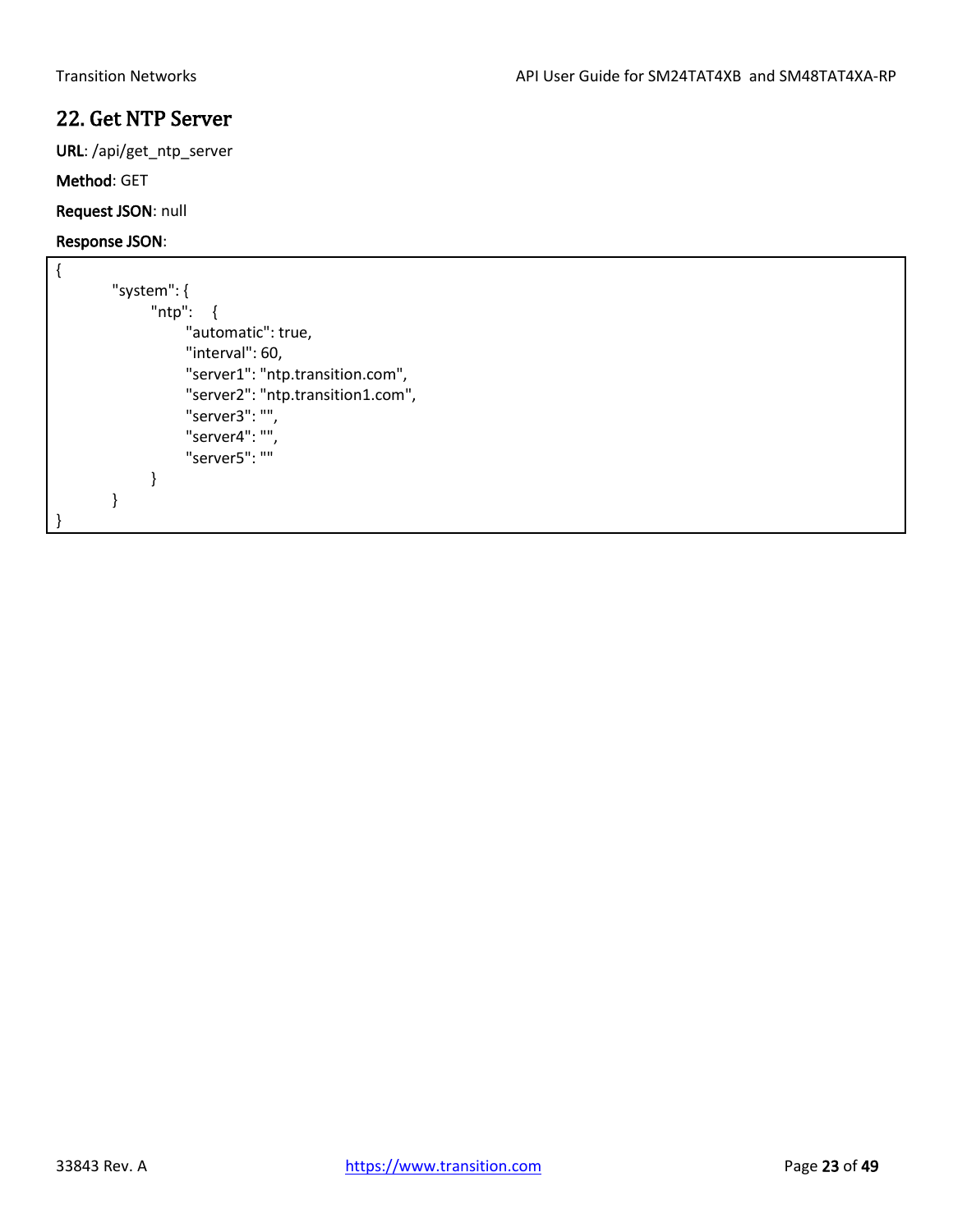# 23. Set NTP Server

URL: /api/set\_ntp\_server

### Method: POST

### Request JSON:

```
{
        "system": {
               "ntp": {
                    "automatic": true,
                    "interval": 60,
                    "server1": "ntp.transition.com",
                     "server2": "ntp.transition1.com",
                    "server3": "",
                     "server4": "",
                     "server5": ""
               }
        }
}
```
### Response JSON:

| "system": {                       |
|-----------------------------------|
| "ntp": $\{$                       |
| "automatic": true,                |
| "interval": 60,                   |
| "server1": "ntp.transition.com",  |
| "server2": "ntp.transition1.com", |
| "server3": "",                    |
| "server4": "",                    |
| "server5": ""                     |
|                                   |
|                                   |

### Section:

}

<span id="page-23-0"></span>

| <b>Name</b>        | Data type      | Allowed / Value                                       | <b>Default Value</b> |
|--------------------|----------------|-------------------------------------------------------|----------------------|
| automatic          | <b>Boolean</b> |                                                       | False                |
| interval           | Integer        | $5 \cdot 10 \cdot 15 \cdot 30 \cdot 60 \cdot 120$ min | 60                   |
| server1            | <b>String</b>  | Provide the IPv4 or IPv6 address of a NTP server.     |                      |
| srver <sub>2</sub> | <b>String</b>  | Provide the IPv4 or IPv6 address of a NTP server.     |                      |
| srver3             | <b>String</b>  | Provide the IPv4 or IPv6 address of a NTP server.     |                      |
| srver4             | <b>String</b>  | Provide the IPv4 or IPv6 address of a NTP server.     |                      |
| srver <sub>5</sub> | <b>String</b>  | Provide the IPv4 or IPv6 address of a NTP server.     |                      |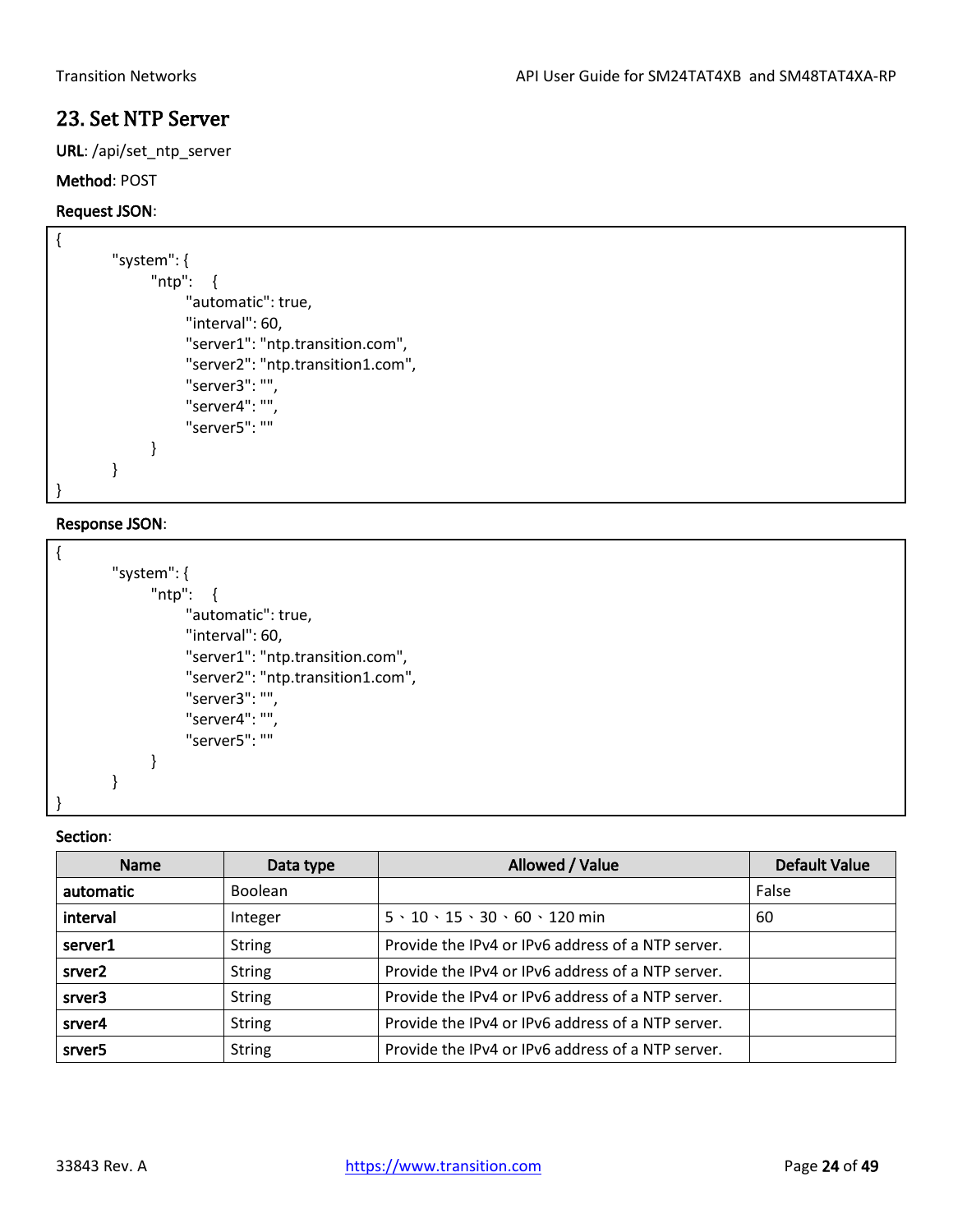# 24. Get Syslog Server

URL: /api/get\_syslog\_server Method: GET Request JSON: null

## Response JSON:

```
{
        "system":{
              "syslog":{
                   "mode": false,
                   "server_address": "",
                   "server_port": 514
              }
        }
}
```
# <span id="page-24-0"></span>25. Set Syslog Server

URL: /api/set\_syslog\_server

## Method: POST

## Request JSON:

| "system":{                           |
|--------------------------------------|
| "syslog":{                           |
| "mode": true,                        |
| "server_address": "192.168.111.188", |
| "server port": 514                   |
|                                      |
|                                      |
|                                      |

## Response JSON:



| <b>Name</b>    | Data type     | Allowed / Value          | <b>Default Value</b> |
|----------------|---------------|--------------------------|----------------------|
| mode           | Boolean       |                          | false                |
| server address | <b>String</b> | <ipv4 address=""></ipv4> |                      |
| server_port    | Integer       | 1-65535                  | 514                  |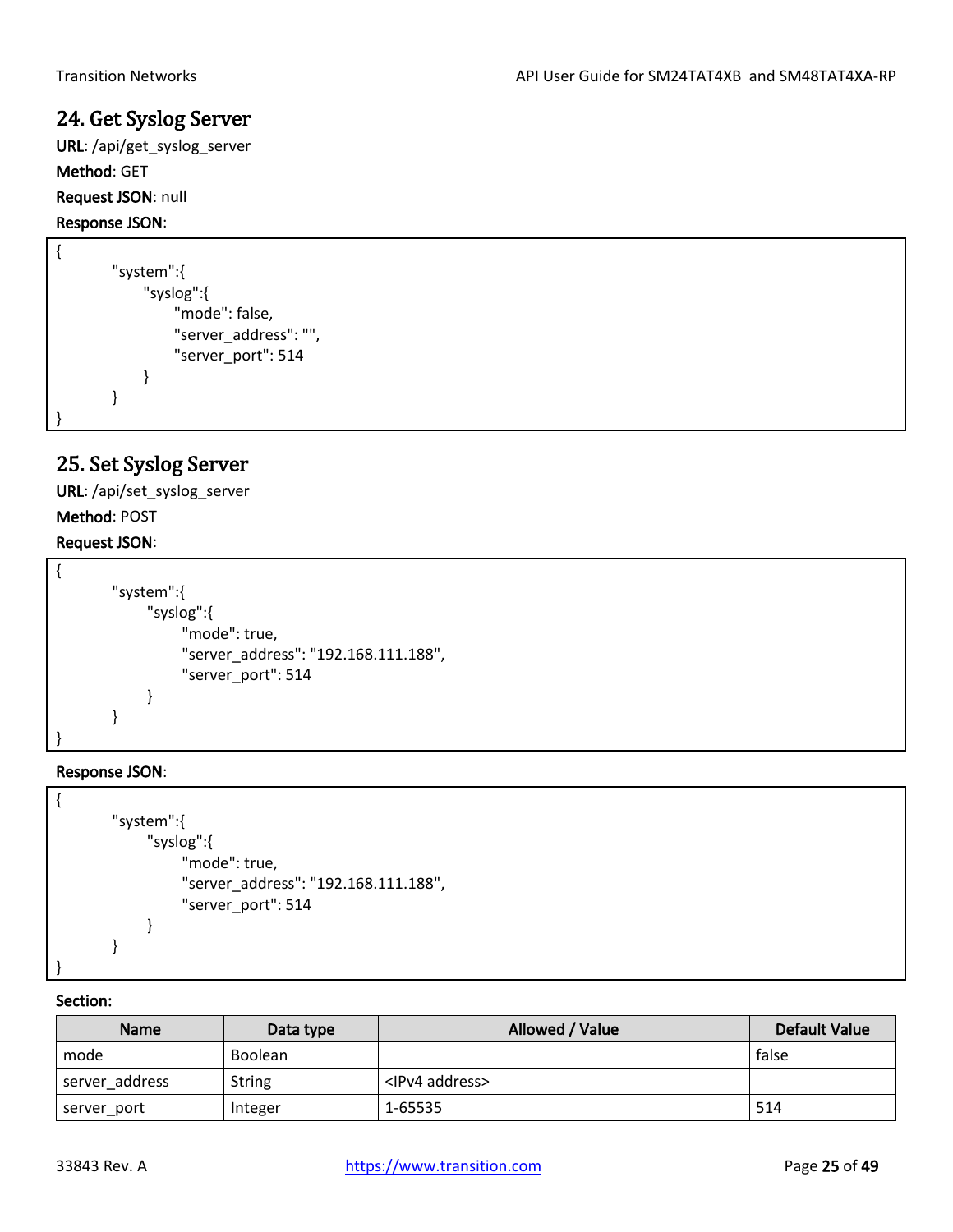# <span id="page-25-0"></span>26. Get Vlan Config

URL: /api/get\_vlan\_config

Method: GET

Request JSON: null

```
{
    "vlan": {
          "allowed_access_vlans": "1",
          "ethertype_custom_s_ports": "88a8"
    },
    "ports": [{
         "id": 1,
         "vlan": {
              "mode": "Access",
              "access": {
                   "pvid": 1,
                   "forbidden_vlan": "3,5"
              },
               "trunk": {
                   "pvid": 1,
                   "egress_tagging": "Untag Port VLAN",
                   "allowed_vlan": "1",
                   "forbidden_vlan": ""
              },
              "hybrid": {
                   "pvid": 1,
                   "port_type": "C-Port",
                   "ingress_filter": false,
                   "ingress_accept": "Tagged and Untagged",
                   "egress_tagging": "Untag Port VLAN",
                   "allowed_vlan": "1",
                   "forbidden_vlan": ""
              }
         }
    },
    … …
    ]
}
```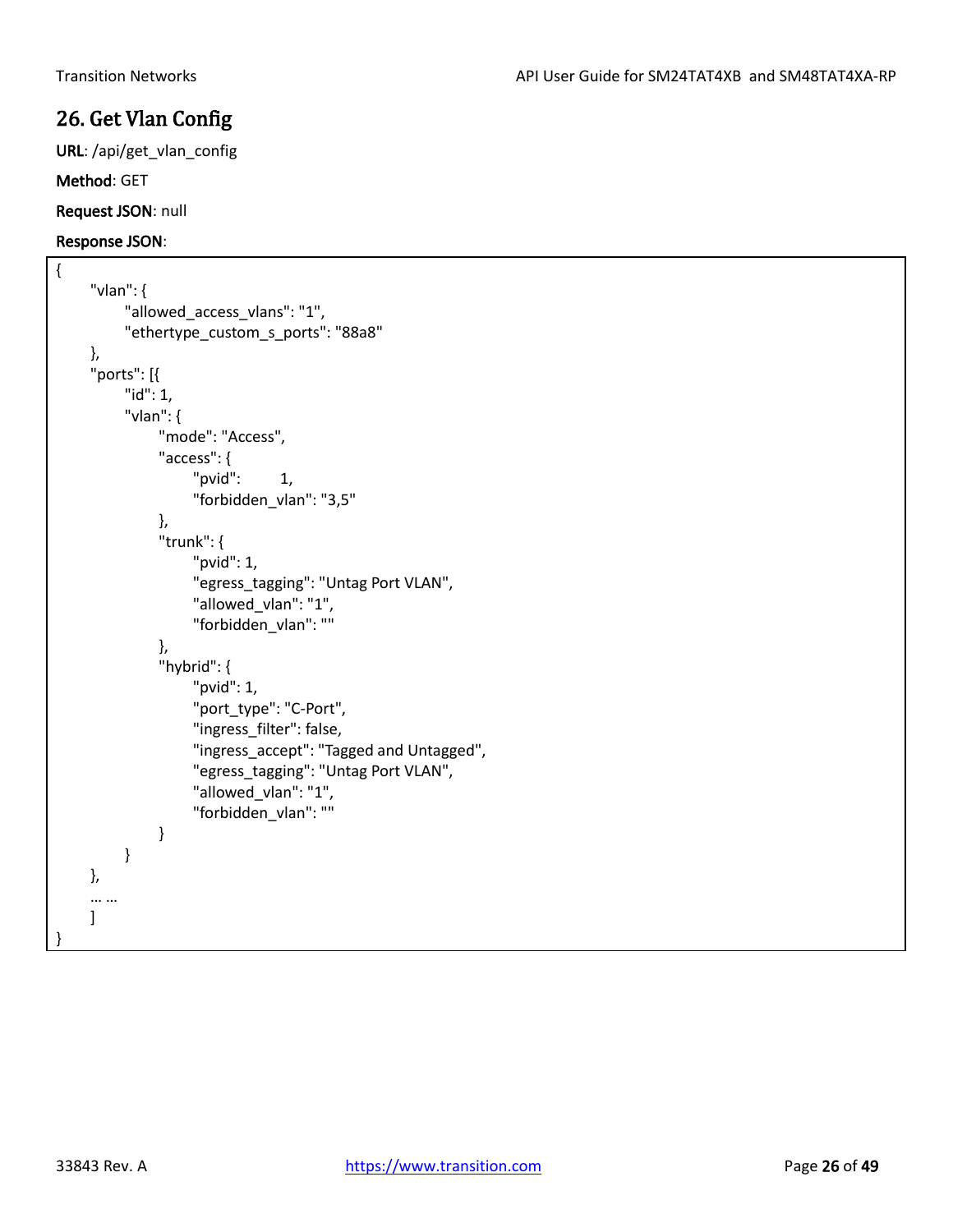## <span id="page-26-0"></span>27. Set Vlan Config

URL: /api/set\_vlan\_config

### Method: POST

### Request JSON:

```
{
     "vlan": {
          "allowed_access_vlans": "1",
          "ethertype_custom_s_ports": "88a8"
     },
     "ports": [{
          "id": 2,
          "vlan": {
               "mode": "Access",
               "access": {
                    "pvid": 1,"forbidden_vlan": "3,5"
              }
          }
    },{
          "id": 3,
          "vlan": {
               "mode": "Trunk",
               "trunk": {
                    "pvid": 1,
                    "egress_tagging": "Untag Port VLAN",
                    "allowed_vlan": "1",
                    "forbidden_vlan": "3,5"
              }
          }
    },{
          "id": 4,
          "vlan": {
               "mode": "Hybrid",
               "hybrid": {
                    "pvid": 1,
                    "port_type": "C-Port",
                    "ingress_filter": false,
                    "ingress_accept": "Tagged and Untagged",
                    "egress_tagging": "Untag Port VLAN",
                    "allowed_vlan": "1",
                    "forbidden_vlan": "3-5"
               }
         }
    },
     … …
    ]
}
```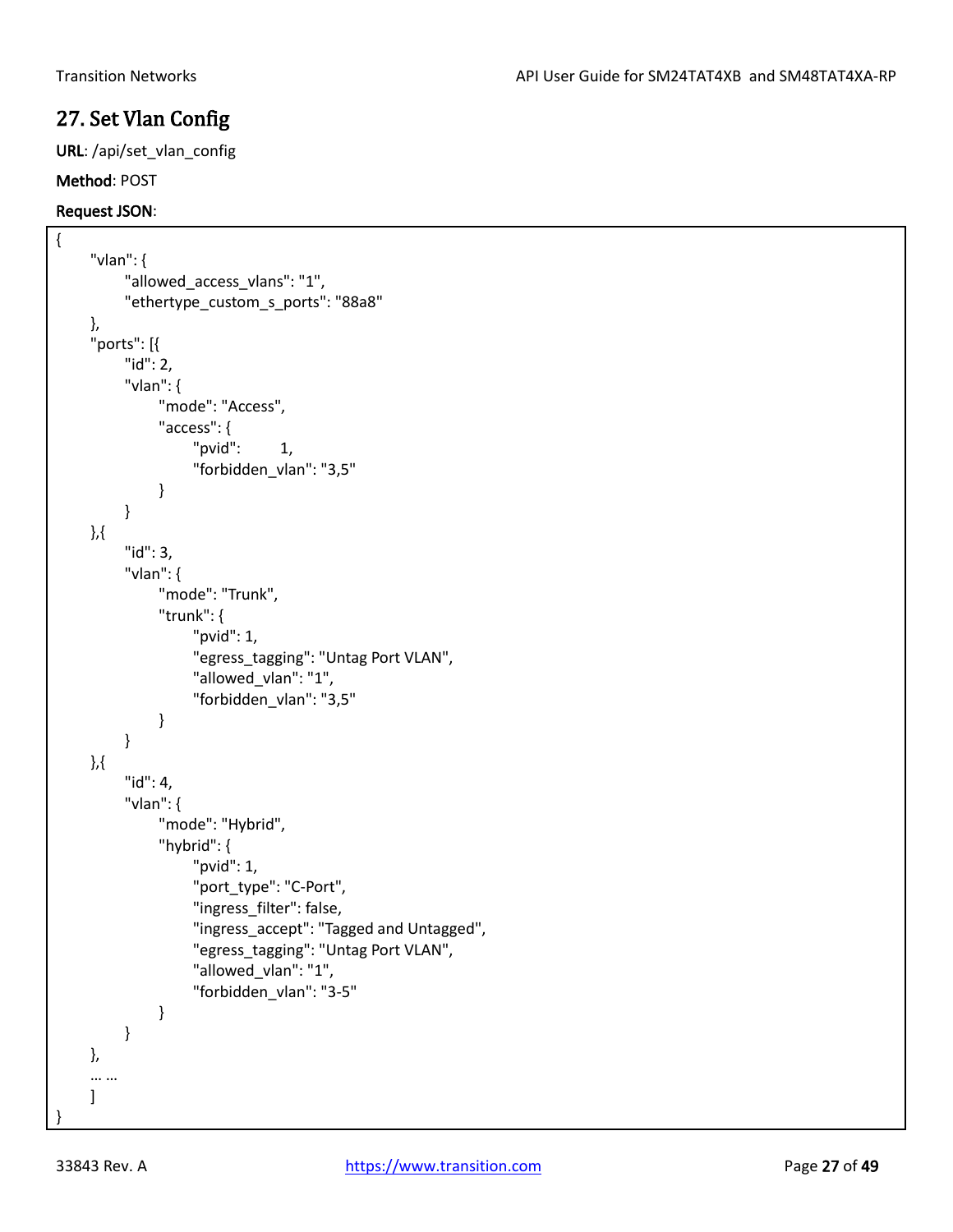{

## Response JSON:

```
"vlan": {
         "allowed_access_vlans": "1",
         "ethertype_custom_s_ports": "88a8"
    },
    "ports": [{
         "id": 1,
         "vlan": {
              "mode": "Access",
              "access": {
                   "pvid": 1,
                   "forbidden_vlan": "3,5"
              },
              "trunk": {
                   "pvid": 1,
                   "egress_tagging": "Untag Port VLAN",
                   "allowed_vlan": "1",
                   "forbidden_vlan": "3,5"
              },
              "hybrid": {
                   "pvid": 1,
                   "port_type": "C-Port",
                   "ingress_filter": false,
                   "ingress_accept": "Tagged and Untagged",
                   "egress_tagging": "Untag Port VLAN",
                   "allowed_vlan": "1",
                   "forbidden_vlan": "3,5"
              }
         }
    },
    … …
    \mathbf{I}}
```

| <b>Name</b>              | Data type      | Allowed / Value               | <b>Default Value</b> |
|--------------------------|----------------|-------------------------------|----------------------|
| allowed access vlans     | <b>String</b>  | <port-list></port-list>       |                      |
| ethertype_custom_s_ports | <b>String</b>  | <ethertype></ethertype>       | 88a8                 |
| id                       | Integer        | <port number=""></port>       |                      |
| mode                     | <b>String</b>  | "Access" > "Trunk" > "Hybrid" | Access               |
| pvid                     | Integer        | 1-4095                        |                      |
| port_type                | <b>String</b>  | "UNAWARE"                     | C-Port               |
|                          |                | "C-Port"                      |                      |
|                          |                | "S-Port"                      |                      |
|                          |                | "S-Custom-Port"               |                      |
| ingress_filter           | <b>Boolean</b> |                               | false                |
| ingress_accept           | <b>String</b>  | "Tagged and Untagged"         | Tagged and           |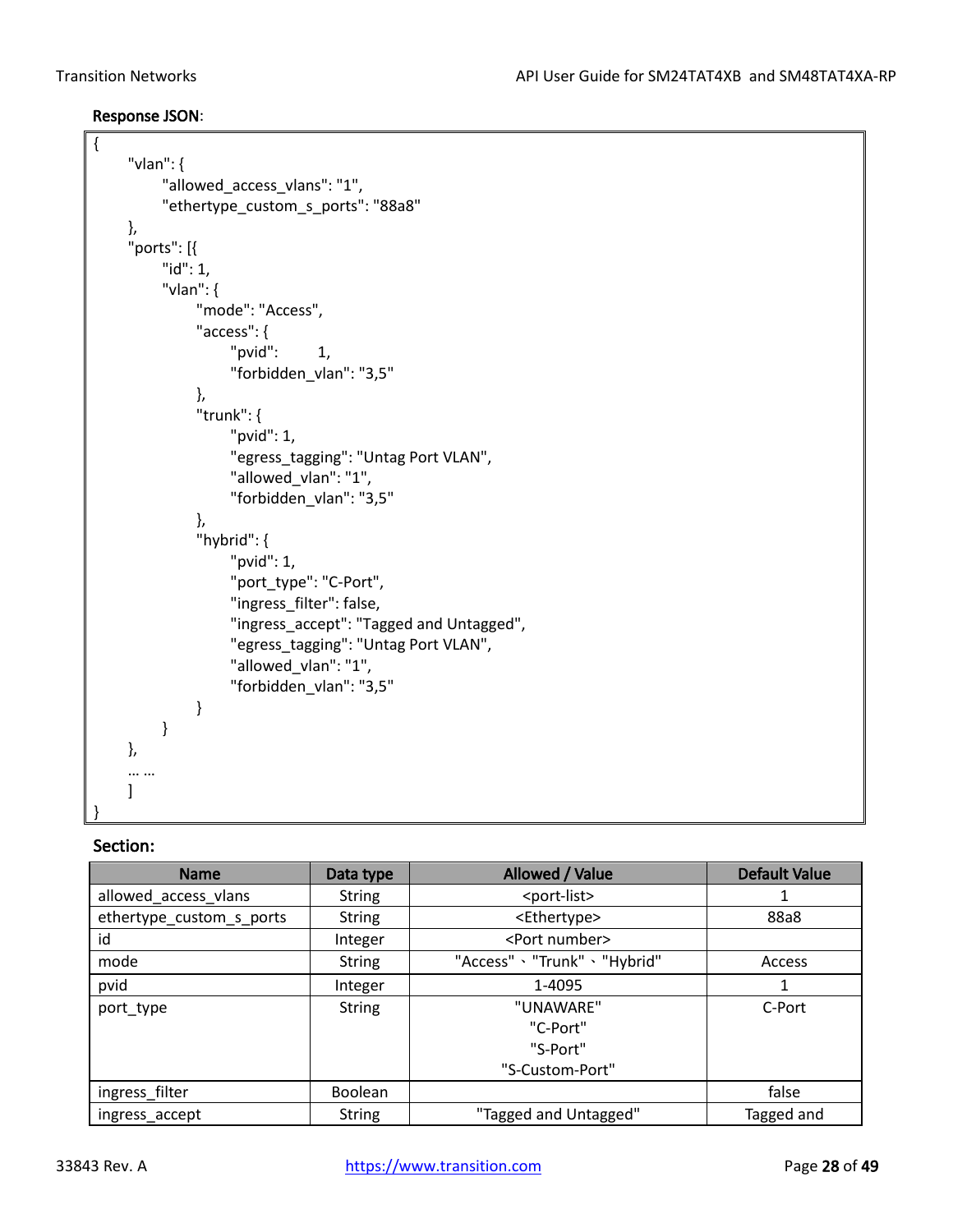|                |               | "Tagged only"           | Untagged        |
|----------------|---------------|-------------------------|-----------------|
|                |               | "Untagged only"         |                 |
| egress_tagging | <b>String</b> | "Untag Port VLAN"       | Untag Port VLAN |
| (in trunk)     |               | "Tag All"               |                 |
| egress_tagging | <b>String</b> | "Untag Port VLAN"       | Untag Port VLAN |
| (in hybrid)    |               | "Tag All"               |                 |
|                |               | "Untag All"             |                 |
| allowed_vlan   | <b>String</b> | <vlan-list></vlan-list> |                 |
| forbidden vlan | <b>String</b> | <vlan-list></vlan-list> |                 |

# <span id="page-28-0"></span>28. Get Mac Based VLAN

URL: /api/get\_mac\_based\_vlan

Method: GET

Request JSON: null

```
{
    "vlan":{
         "mac_based_vlan": [{
              "mac": "00-11-22-33-44-55",
              "vid": 15,
              "members": "2,5-6"
         }
         … …
         ]
    }
}
```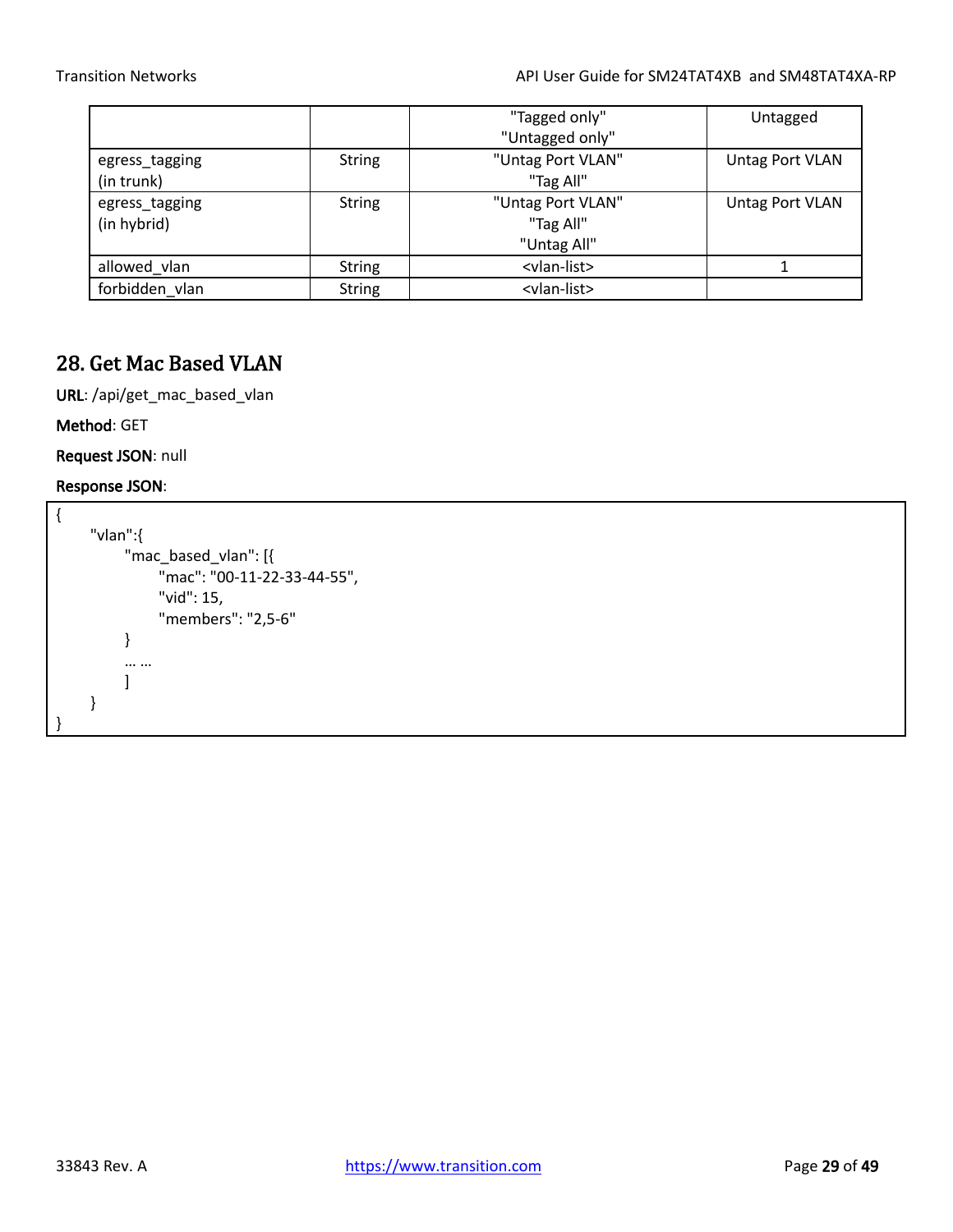# 29. Get IP Address

URL: /api/get\_ip\_address

### Method: GET

Request JSON: null

### Response JSON:

```
{
     "system": {
          "ip": {
               "interfaces": [{
                  "vid": 1,
                    "ipv4": {
                         "dhcp": false,
                         "fallback": 0,
                         "current_lease": "192.168.111.126/24",
                         "static_addr": "192.168.111.126",
                         "static_mask": 24
                    },
                    "ipv6": {
                         "static_addr": "",
                         "static_mask": 0
                    }
               }
               … …
               ]
          }
    }
}
```
# <span id="page-29-0"></span>30. Set IP Address

URL: /api/set\_ip\_address

Method: POST

## Request JSON:

```
{
     "system": {
          "ip": {
                "interfaces": [{
                     "vid": 1,
                     "ipv4": {
                          "dhcp": false,
                          "fallback": 0,
                          "static_addr": "192.168.111.126",
                          "static_mask": 24
                     },
                     "ipv6": {
```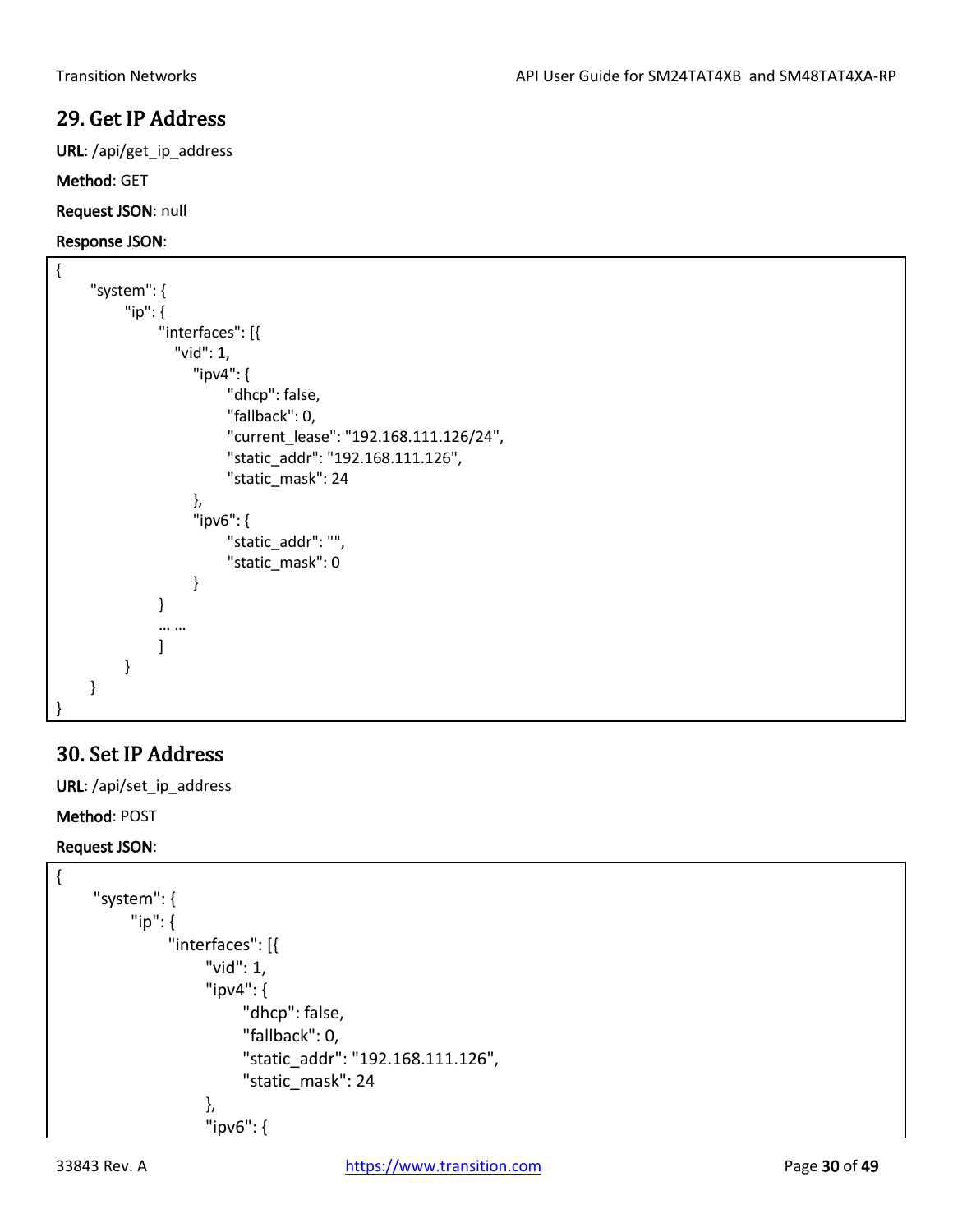

### Response JSON:

<span id="page-30-0"></span>

| <b>Name</b>       | Data type      | Allowed / Value          | <b>Default Value</b> |
|-------------------|----------------|--------------------------|----------------------|
| dhcp              | <b>Boolean</b> |                          |                      |
| fallback          | Integer        | 1-4294967295             |                      |
| ipv4: static addr | <b>String</b>  | <ipv4 address=""></ipv4> |                      |
| ipv4: static mask | Integer        | $1 - 30$                 |                      |
| ipv6: static_addr | <b>String</b>  | <ipv6 address=""></ipv6> |                      |
| ipv6: static mask | Integer        | 1-128                    |                      |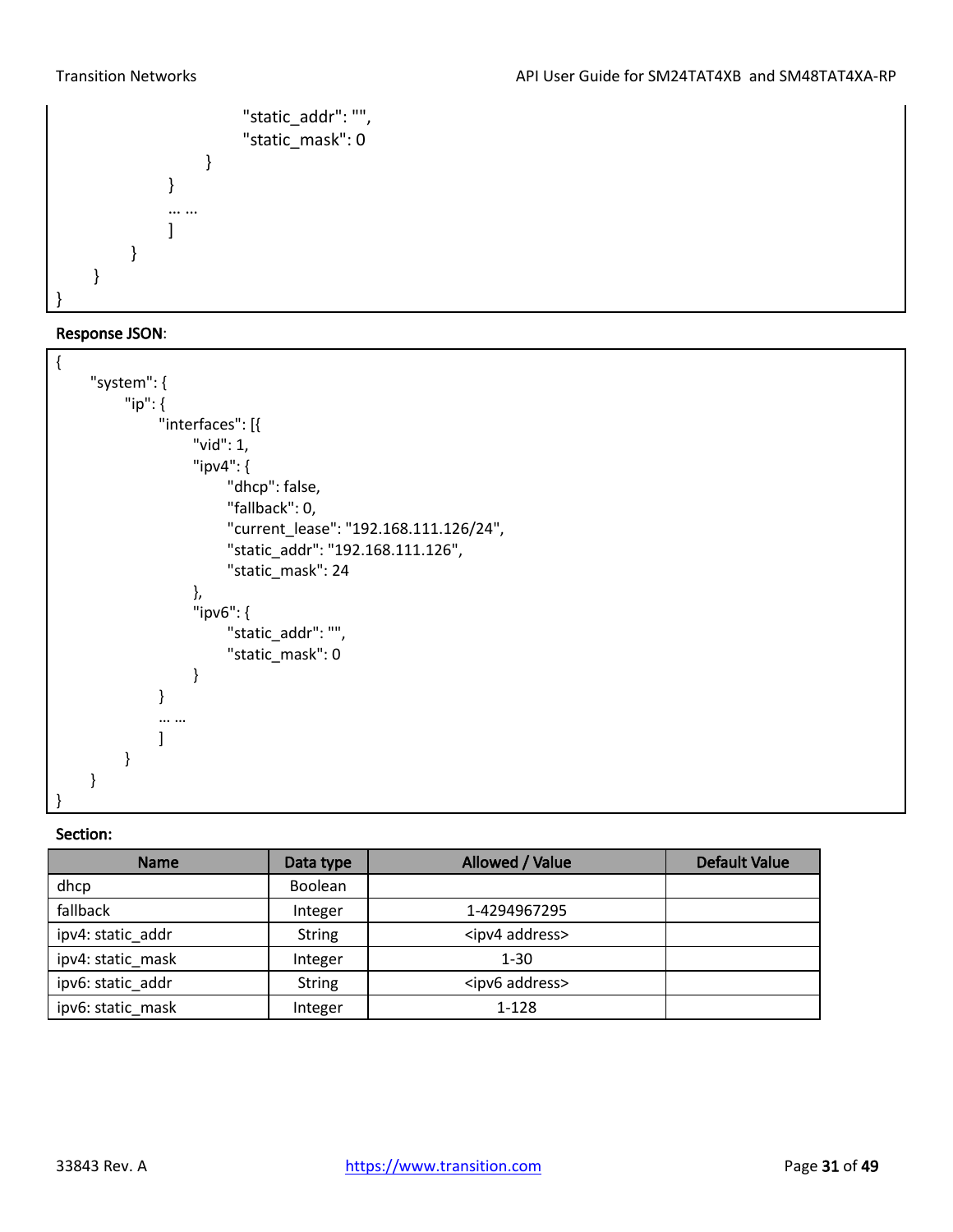# 31. Get Mirror Config

URL: /api/get\_mirror\_config Method: GET Request JSON: null

## Response JSON:

```
{
   "system": {
     "mirror": [{
        "destination_port": 2,
        "source_tx": "4,6-8",
        "source_rx": "3,5,7-8"
     }]
   }
```
# 32. Set Mirror Config

URL: /api/set\_mirror\_config

## Method: POST

<span id="page-31-0"></span>}

## Request JSON:

```
{
   "system": {
     "mirror": [{
        "destination_port": 2,
        "source_tx": "4,6-8",
        "source_rx": "3,5,7-8"
     }]
   }
}
```
## Response JSON:

```
{
   "system": {
     "mirror": [{
        "destination_port": 2,
        "source_tx": "4,6-8",
        "source_rx": "3,5,7-8"
     }]
   }
}
```

| Name             | Data type     | Allowed / Value                           | <b>Default Value</b> |
|------------------|---------------|-------------------------------------------|----------------------|
| destination port | Integer       | <port number=""> , 0 means disable</port> |                      |
| source tx        | String        | <port list=""></port>                     |                      |
| source rx        | <b>String</b> | <port list=""></port>                     |                      |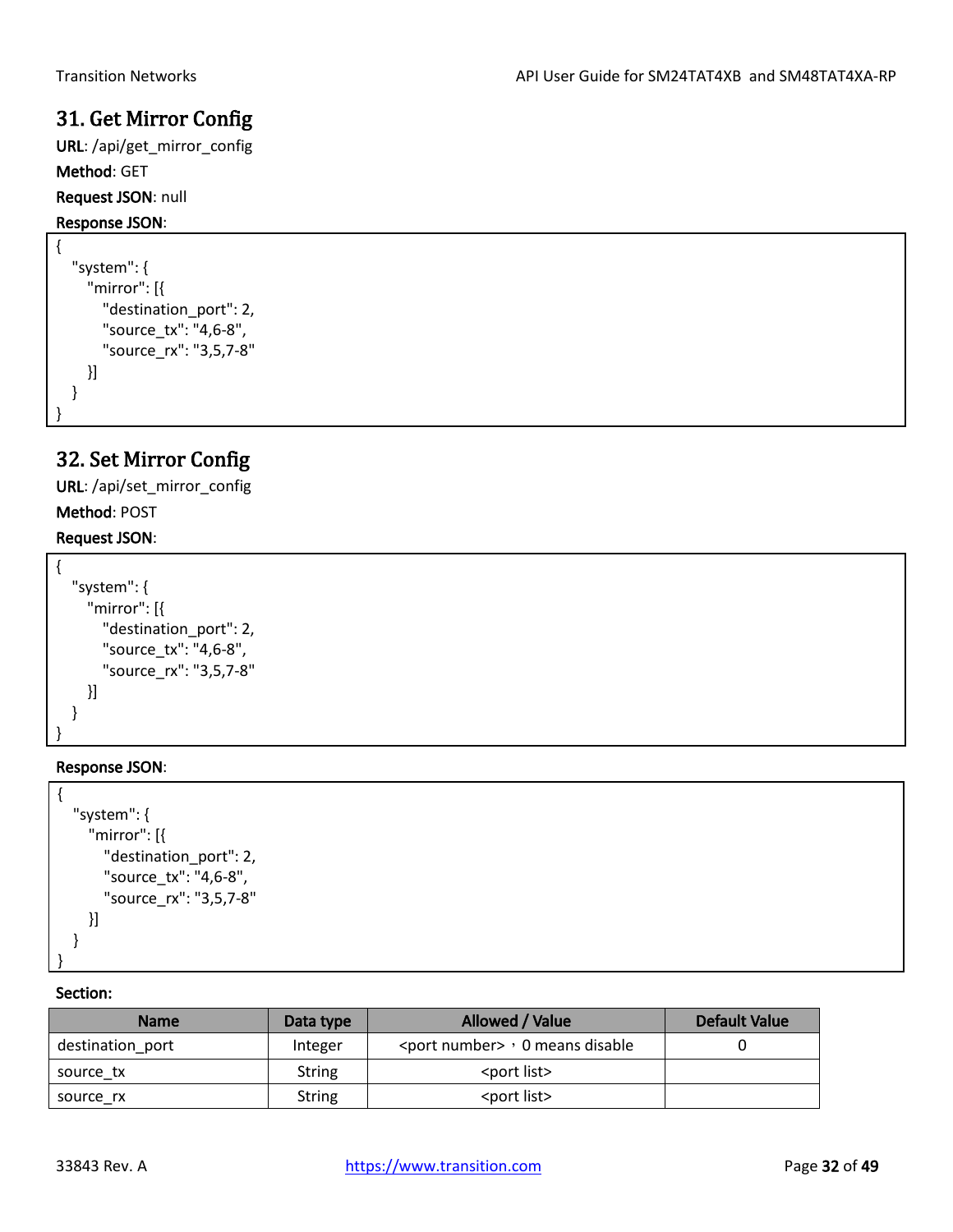# <span id="page-32-0"></span>33. Cable Diagnostic

URL: /api/cable\_diagnostics

## Method: POST

## Request JSON:



| "ports": $\{$ |                       |
|---------------|-----------------------|
|               | "id": 5,              |
|               | "cable_diagnostic": { |
|               | "link": "Link Down",  |
|               | "result": "Abnormal", |
|               | "length": "24"        |
|               |                       |
|               |                       |
|               |                       |

| <b>Name</b> | Data type | <b>Allowed / Value</b>  | <b>Default Value</b> |
|-------------|-----------|-------------------------|----------------------|
| port        | Integer   | <port number=""></port> |                      |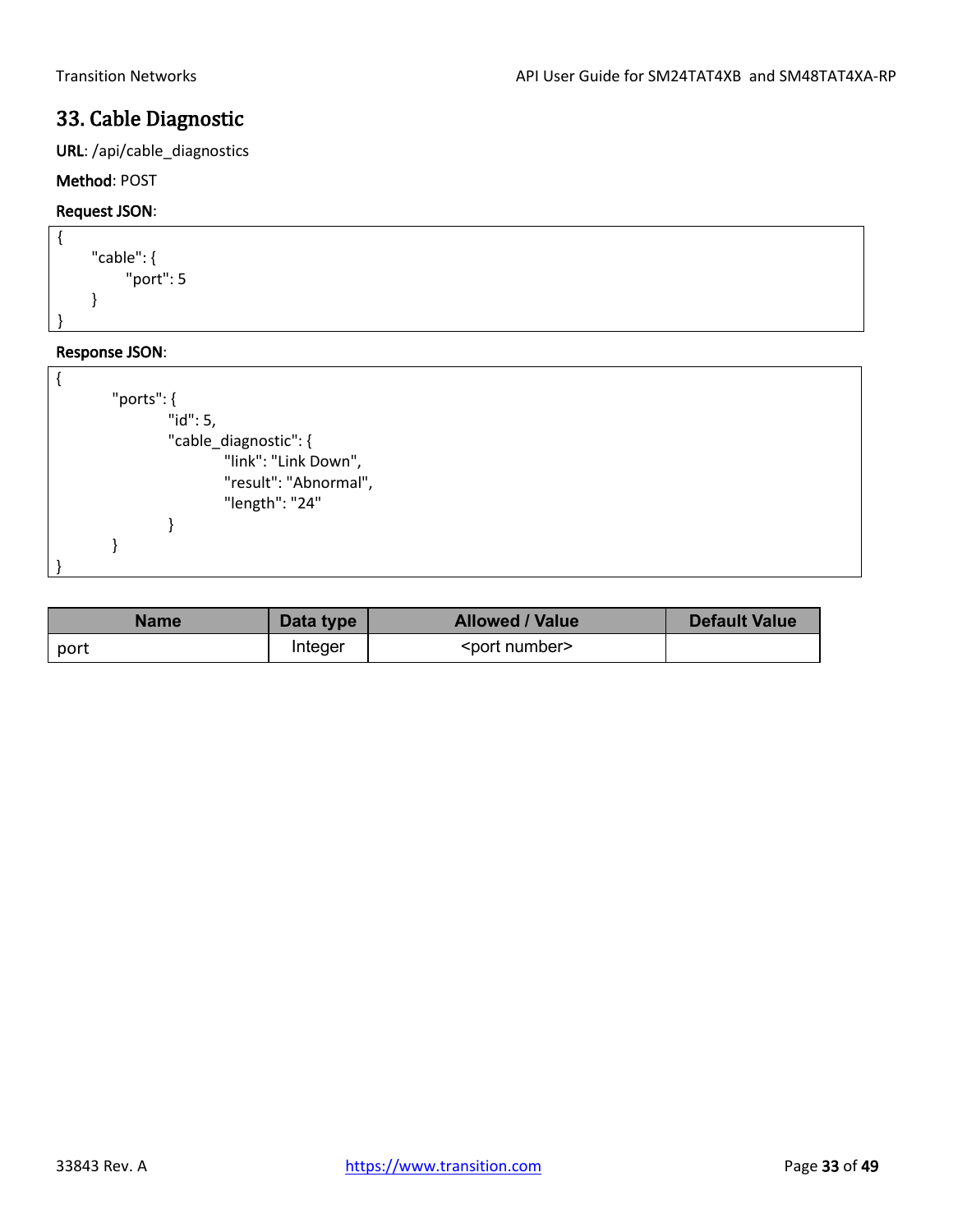# <span id="page-33-0"></span>34. Device List Table

URL: /api/dev\_list\_table

### Method: GET

Request JSON: null

### Response JSON:

{

```
"device_list_table":
    [{
         "switch_mac" : "00-C0-F2-47-A6-F8",
         "device_list" : 
         [{ 
            "poe_used": 0,
           "status": "on",
           "device_type": "SWITCH",
           "model_name": "SM8TAT2SA",
           "device_name": "Switch C",
           "mac": "00-C0-F2-47-A6-FA",
           "ip_addr": "192.168.90.5",
           "rx_rate": 1024,
             "port_no" : 6,
           "link_partner_port_no": 1,
           "events":
    [{
     "date":"2010-01-01",
     "time":"23 51",
     "message":"Higher than maximum throughput limit"
   },
   {
     "date":"2010-01-01",
     "time":"23 52",
     "message":"Higher than maximum throughput limit"
   }],
   "number_of_alarm_events": 2
 },
 {
           "poe used": 0,
           "status": "on",
           "device_type": "SWITCH",
           "model_name": "SM8TAT2SA",
           "device_name": "Switch B",
           "mac": "00-C0-F2-47-A6-F9",
           "ip_addr": "192.168.90.4",
           "rx_rate": 1024,
           "port_no" : 10,
          "link partner port no": 2,
           "events":[],
           "number_of_alarm_events": 0
```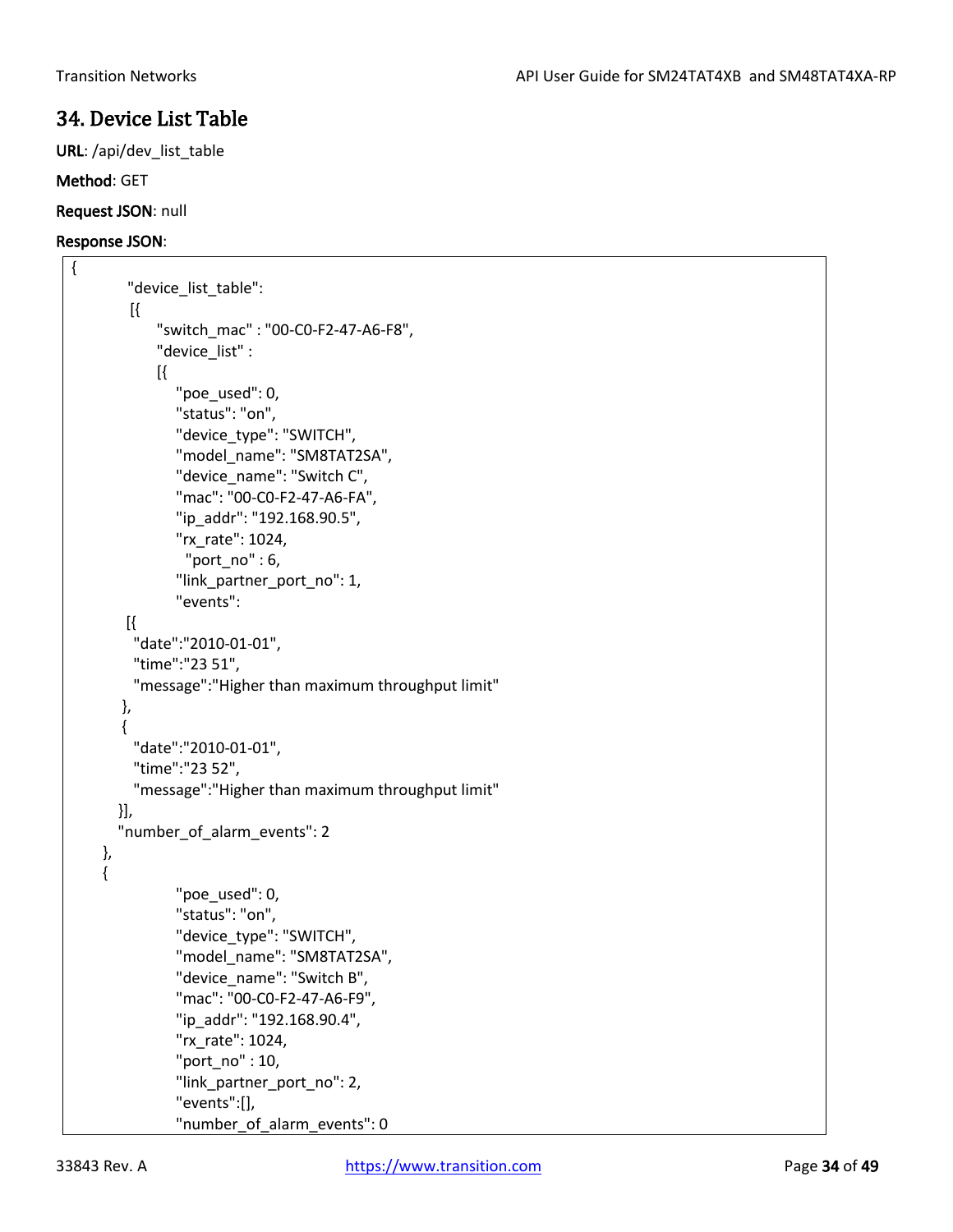|     |    | "poe_used": $34,$              |
|-----|----|--------------------------------|
|     |    | "status": "on",                |
|     |    | "device_type": "Camera",       |
|     |    | "model name": "AXIS Camera",   |
|     |    | "device name": "Camera A",     |
|     |    | "mac": "00-40-8C-7D-81-9A",    |
|     |    | "ip_addr": "192.168.90.203",   |
|     |    | "rx rate": 1024,               |
|     |    | "port $no$ ": 26,              |
|     |    | "link_partner_port_no": 0,     |
|     |    | "events":[],                   |
|     |    | "number_of_alarm_events": 0    |
| }], |    |                                |
|     |    | "switch_addr": "192.168.90.3", |
|     |    | "device_name": "Switch A"      |
|     | }] |                                |
|     |    |                                |

| <b>Name</b> | Data type | Unit       |  |
|-------------|-----------|------------|--|
| poe_used    | Integer   | $0.1$ watt |  |
| rx rate     | Integer   | byte       |  |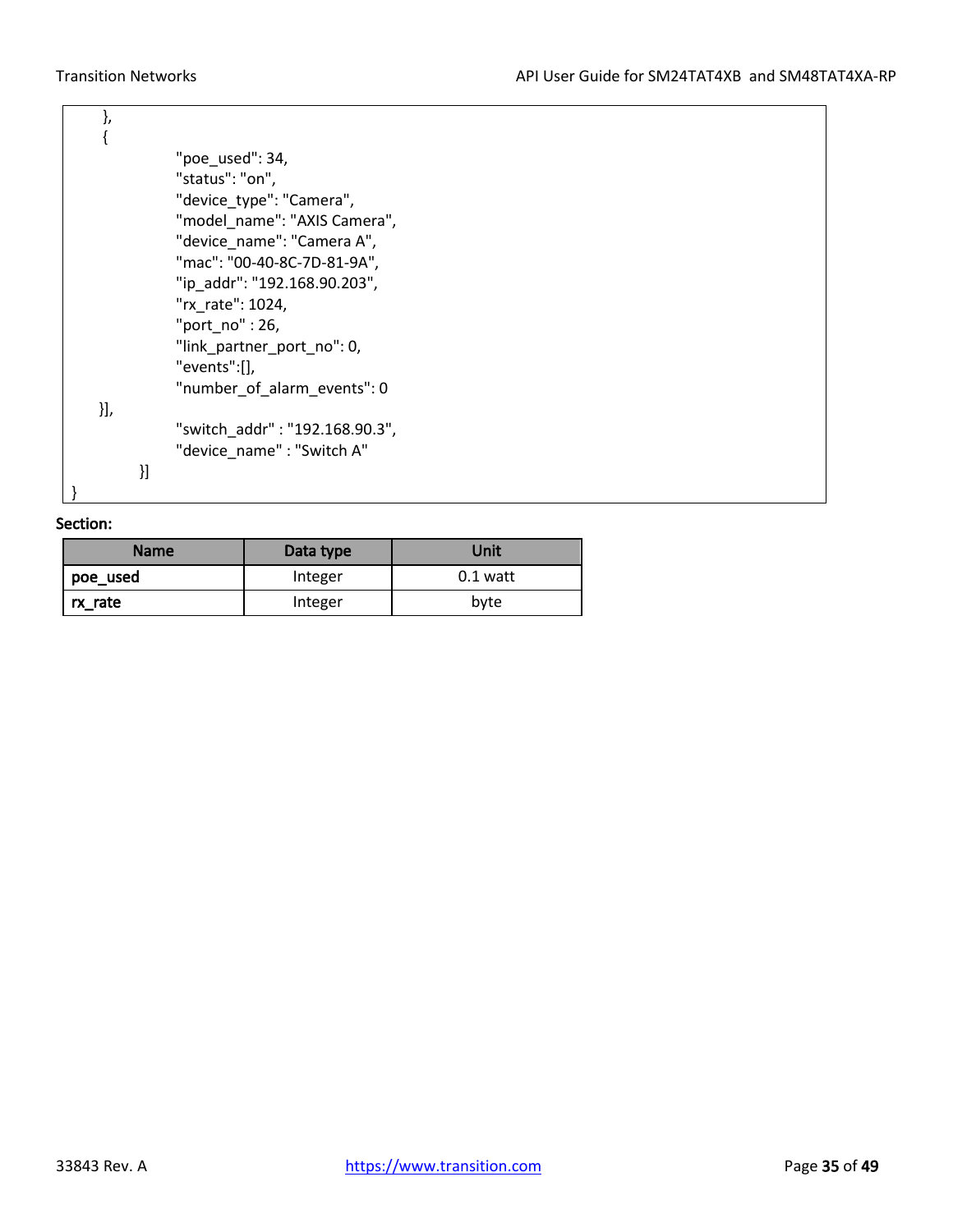# <span id="page-35-0"></span>35. Ping

URL: /api/ping

## Method: POST

### Request JSON:

```
{
        "ping": {
                 "host" : "192.168.1.1",
                 "version" : 4,
                 "count" : 5,
                 "length" : 56,
                 "vlan" : 1 ,
                  "interval" : 1
        }
}
```
Note: get action status used "Get Ping Status".

## Response JSON:

```
{
    "response":{
         "status":"success",
         "message":""
    }
}
```

| <b>Name</b> | Data type     | Allowed / Value                                                                 | <b>Default Value</b> |
|-------------|---------------|---------------------------------------------------------------------------------|----------------------|
| host        |               | <ipv4 address=""></ipv4>                                                        |                      |
|             | <b>String</b> | <ipv6 address=""></ipv6>                                                        |                      |
|             |               | <host name=""></host>                                                           |                      |
| version     | Integer       | 4 : "host" is <ipv4 address=""> <math>\cdot</math> <host name=""></host></ipv4> |                      |
|             |               | 6 : "host" is <lpv6 address=""></lpv6>                                          | 4                    |
| count       | Integer       | $1 - 60$                                                                        | 5                    |
| length      | Integer       | 2-1452 Bytes                                                                    | 56                   |
| vlan        | Integer       | <vlan id=""><br/>(Note: "host" is <ipv6 address=""> used.)</ipv6></vlan>        |                      |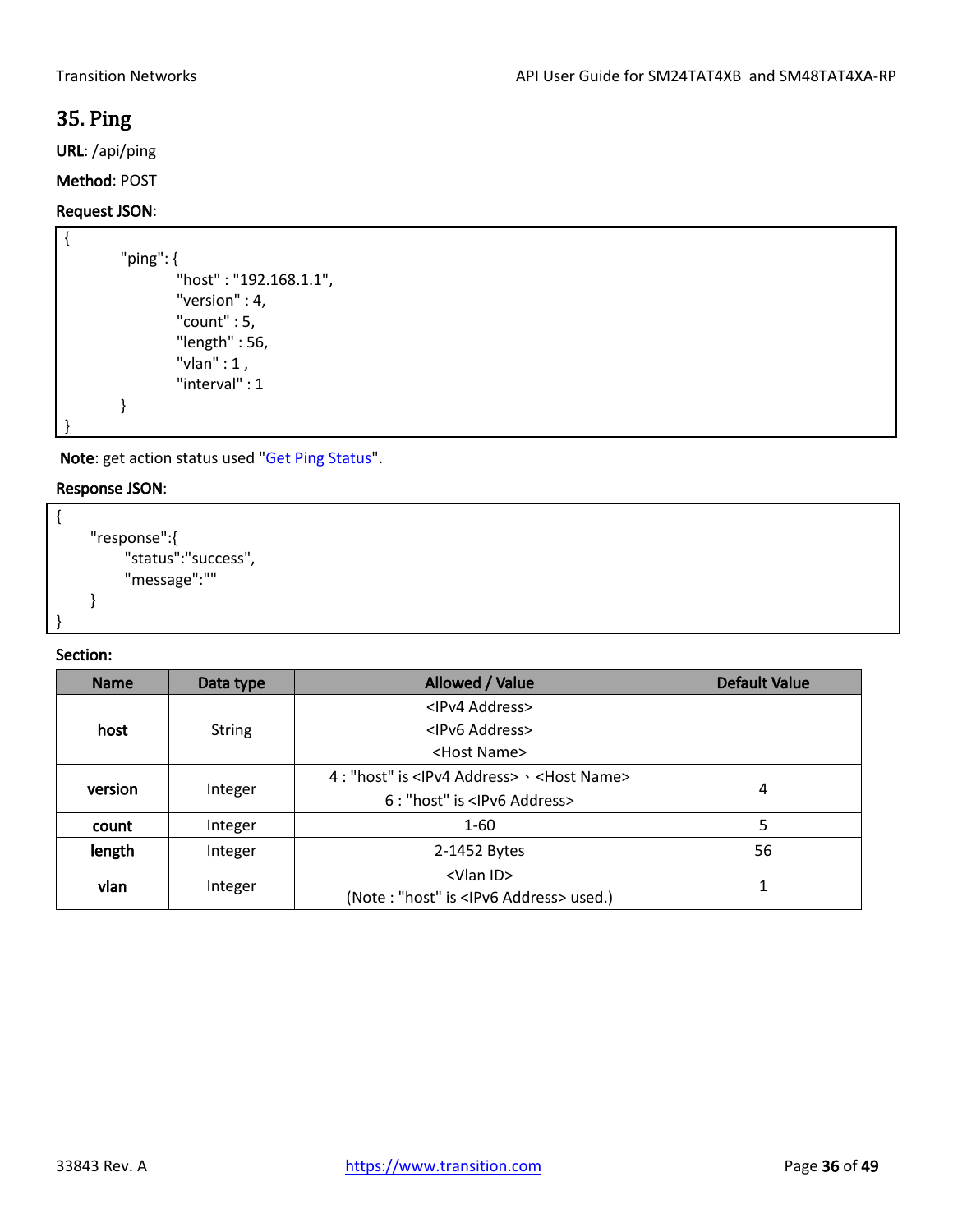## <span id="page-36-0"></span>36. Get Ping Status

URL: /api/get\_ping\_status

### Method: GET

Request JSON: null

### Response JSON:

```
{
       "ping": {
               "status": "done",
         "message": "PING server 192.168.111.183, 56 bytes of data.\nrecvfrom: Operation timed out\nrecvfrom: 
         Operation timed out\ nrecvfrom: Operation timed out\ nrecvfrom: Operation timed out\ nrecvfrom: 
         Operation timed out\ nSent 5 packets,received 0 OK, 0 bad\ n "
       }
}
```
Section:

| <b>Name</b> | Data type | <b>Allowed / Value</b>           |
|-------------|-----------|----------------------------------|
| status      | String    | "start"<br>"processing" · "done" |

## <span id="page-36-1"></span>37. Traceroute

URL: /api/traceroute

Method: POST

### Request JSON:

```
{
        "traceroute": {
                 "host" : "192.168.1.1",
                 "version" : 4,
                 "ip_protocol" : "ICMP",
                 "wait_time" : 5,
                 "maxttl" : 5,
                 "count" : 3
        }
}
```
Note: get action status used "Get Traceroute Status".

### Response JSON:

{

}

```
"response":{
    "status":"success",
     "message":""
}
```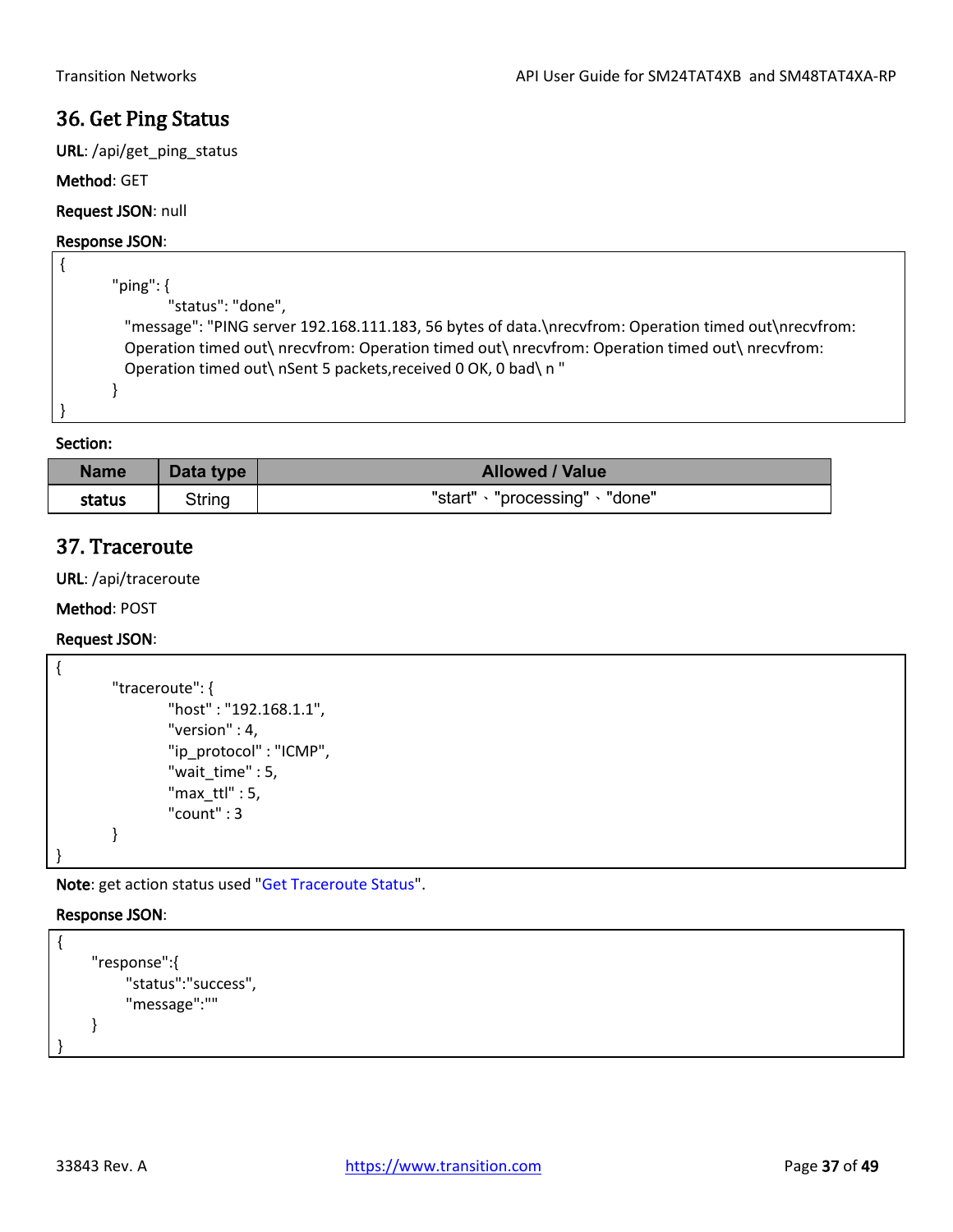### Section:

| <b>Name</b> | Data type     | Allowed / Value                                                   | <b>Default Value</b> |
|-------------|---------------|-------------------------------------------------------------------|----------------------|
|             |               | <ipv4 address=""></ipv4>                                          |                      |
| host        | <b>String</b> | <ipv6 address=""></ipv6>                                          |                      |
|             |               | <host name=""></host>                                             |                      |
| version     | Integer       | 4 : "host" is <ipv4 address=""> &gt; <host name=""></host></ipv4> |                      |
|             |               | 6 : "host" is <lpv6 address=""></lpv6>                            | 4                    |
| ip_protocol | <b>String</b> | "ICMP" 、"UDP" 、"TCP                                               | <b>ICMP</b>          |
| wait_time   | Integer       | $1 - 60$                                                          | 5                    |
| max ttl     | Integer       | $1 - 255$                                                         | 30                   |
| count       | Integer       | $1 - 10$                                                          | 3                    |

# <span id="page-37-0"></span>38. Get Traceroute Status

URL: /api/get\_traceroute\_status

Method: GET

Request JSON: null

## Response JSON:

| "traceroute": {                                                                           |
|-------------------------------------------------------------------------------------------|
| "status": "done",                                                                         |
| "message": "traceroute to 192.168.1.1 (192.168.1.1), 5 hops max, 140 byte packets\n 1 * * |
| *\n 2 * * *\n 3 * * *\n 4 * * * \n 5 * * * \n"                                            |
|                                                                                           |
|                                                                                           |

| <b>Name</b> | Data type | Allowed / Value                 |
|-------------|-----------|---------------------------------|
| status      | String    | "start" · "processing" · "done" |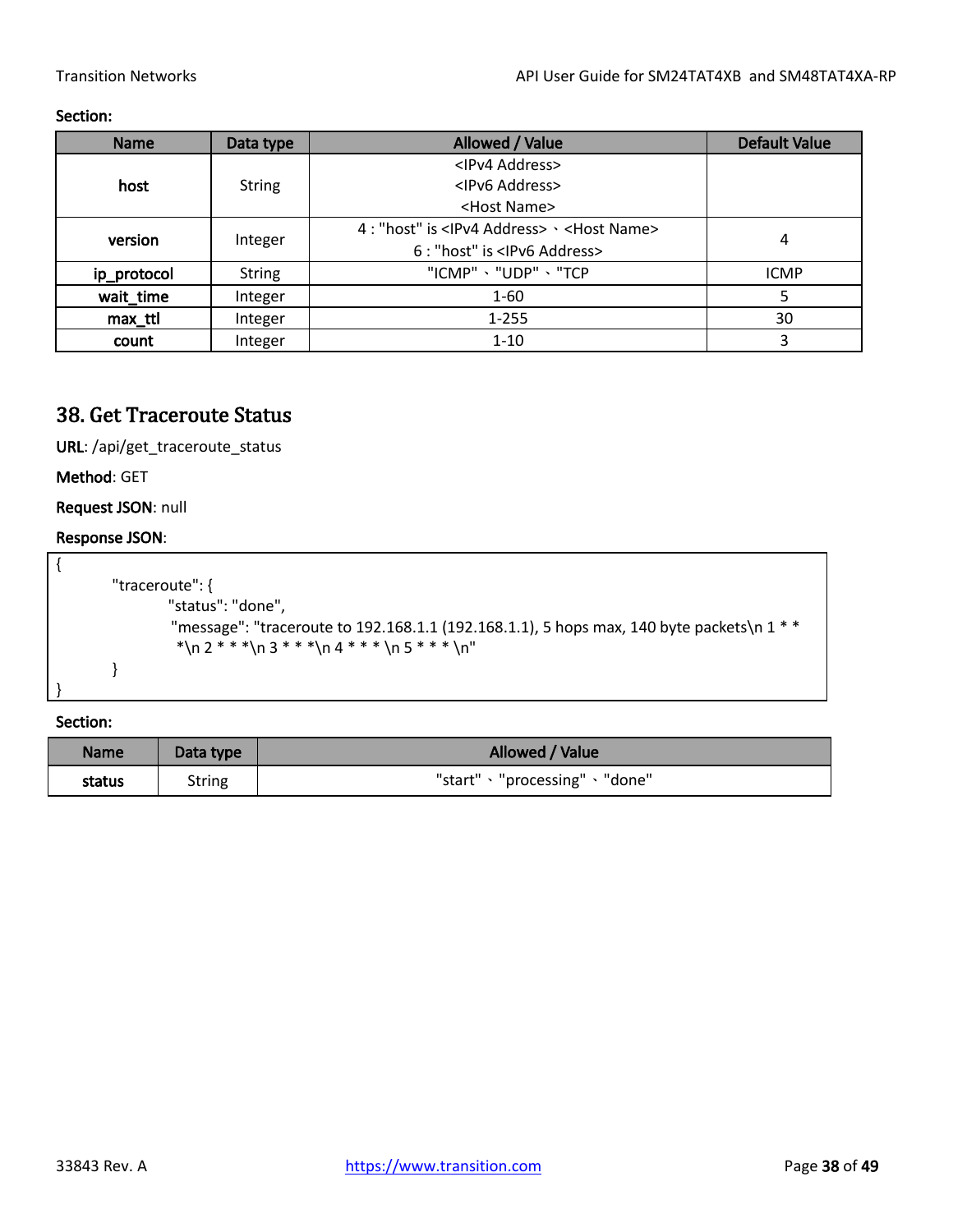# <span id="page-38-0"></span>39. Activate Config

URL: /api/activate\_config

## Method: POST

## Request JSON:

```
{
        "system": {
                 "config": {
                          "activate_file": "startup-config"
                 }
        }
}
```
### Response JSON:

```
{
       "response": {
               "status": "success",
               "message": ""
       }
}
```
### Section:

| <b>Name</b>   | Data type     | Allowed / Value       | <b>Default Value</b> | <b>Note</b>       |
|---------------|---------------|-----------------------|----------------------|-------------------|
|               |               |                       |                      | Special Filename: |
| activate file | <b>String</b> | <file name=""></file> |                      | "default-config"  |
|               |               |                       |                      | "startup-config"  |

# <span id="page-38-1"></span>40. Get DI DO Config

URL: /api/get\_di\_do\_config

Method: GET

Request JSON: null

```
{
       "system": {
               "di_do": {
                       "digital_out_mode": false,
                       "di_normal_mode": "High",
                       "do_normal_mode": "Open"
               }
       }
}
```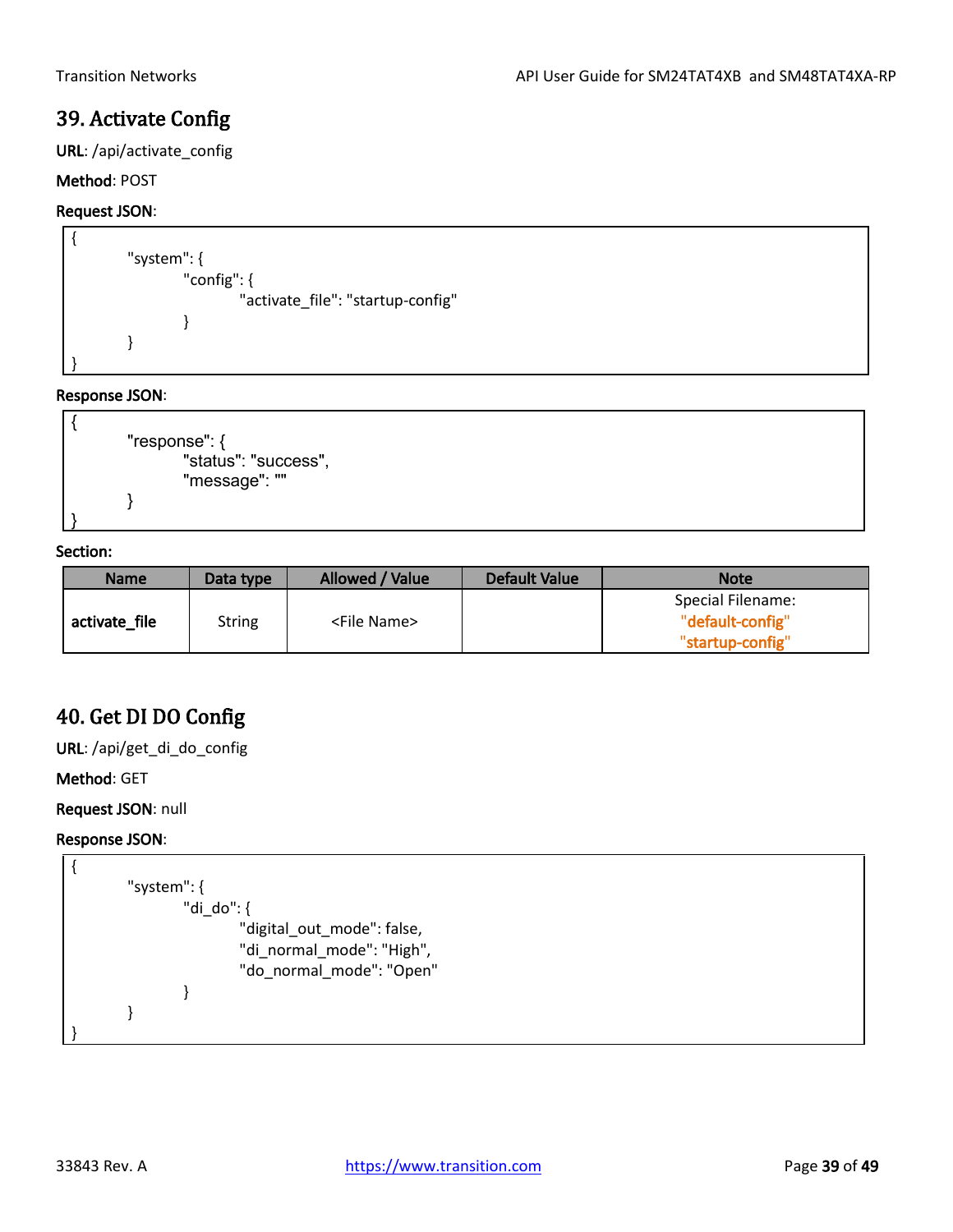# <span id="page-39-0"></span>41. Set DI DO Config

URL: /api/set\_di\_do\_config

## Method: POST

## Request JSON:

| "system": $\{$                                                                      |
|-------------------------------------------------------------------------------------|
| "di do": {                                                                          |
| "digital_out_mode": false,<br>"di_normal_mode": "High",<br>"do_normal_mode": "Open" |
|                                                                                     |
|                                                                                     |
|                                                                                     |

## Response JSON:



## Section:

| <b>Name</b>      | Data type      | Allowed / Value | Default Value |
|------------------|----------------|-----------------|---------------|
| digital_out_mode | <b>Boolean</b> |                 | false         |
| di normal mode   | <b>String</b>  | "Low"、"High"    | High          |
| do normal mode   | <b>String</b>  | "Open"、"Close"  | Open          |

Note: digital\_out\_mode means Trap Event Severity Configuration > DI-1-Abnormal > Digital Out mode.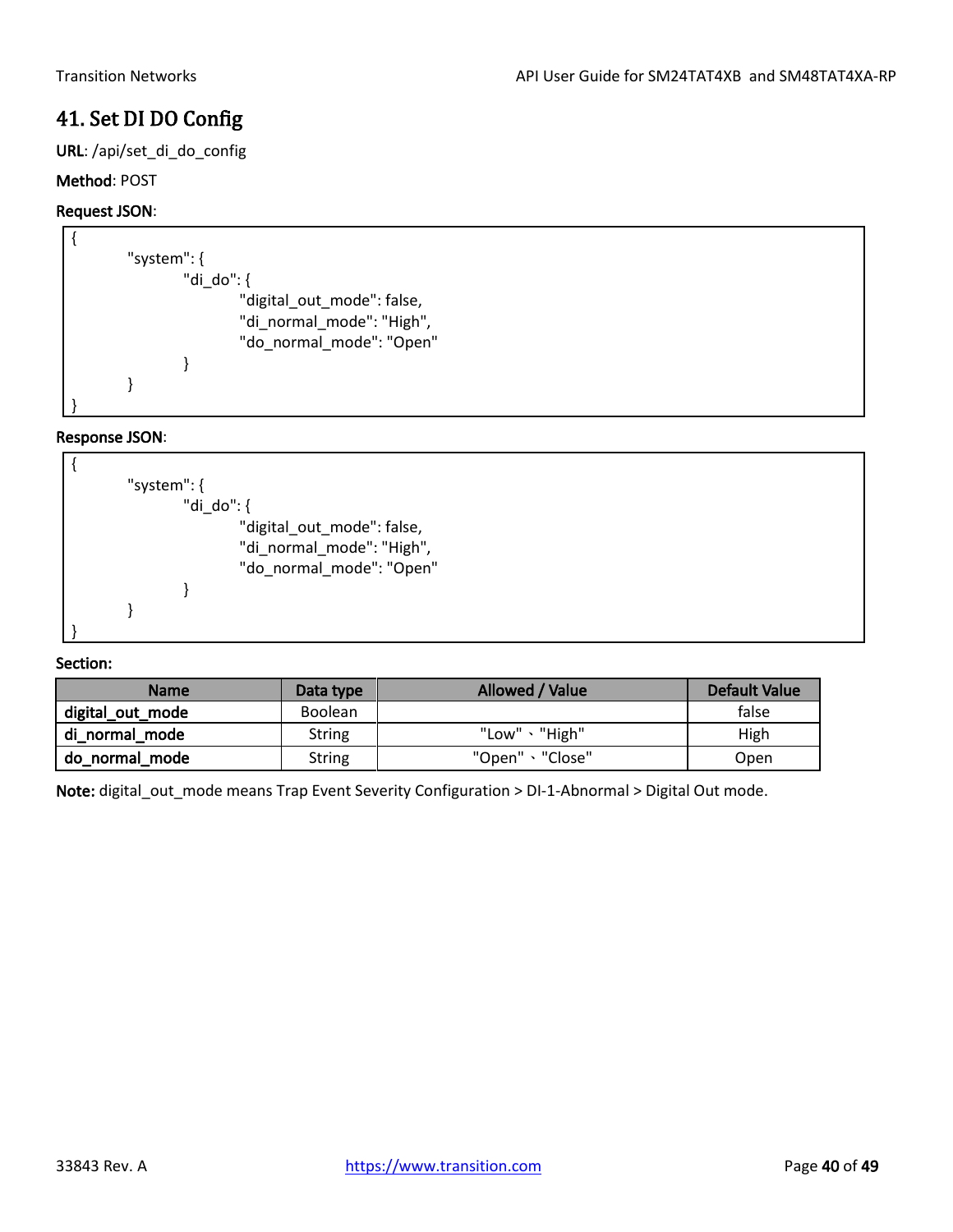# <span id="page-40-0"></span>42. Get DI DO Status

URL: /api/get\_di\_do\_status

## Method: GET

Request JSON: null

## Response JSON:

{ "system": { "di\_do": { "di\_status": "Normal", "do\_status": "Normal" } } }

# <span id="page-40-1"></span>43. Set DO Relay

URL: /api/set\_di\_do\_relay

## Method: GET

## Request JSON: null

```
{
        "system": {
                 "di_do": {
                         "do_relay_status": true
                 }
        }
}
```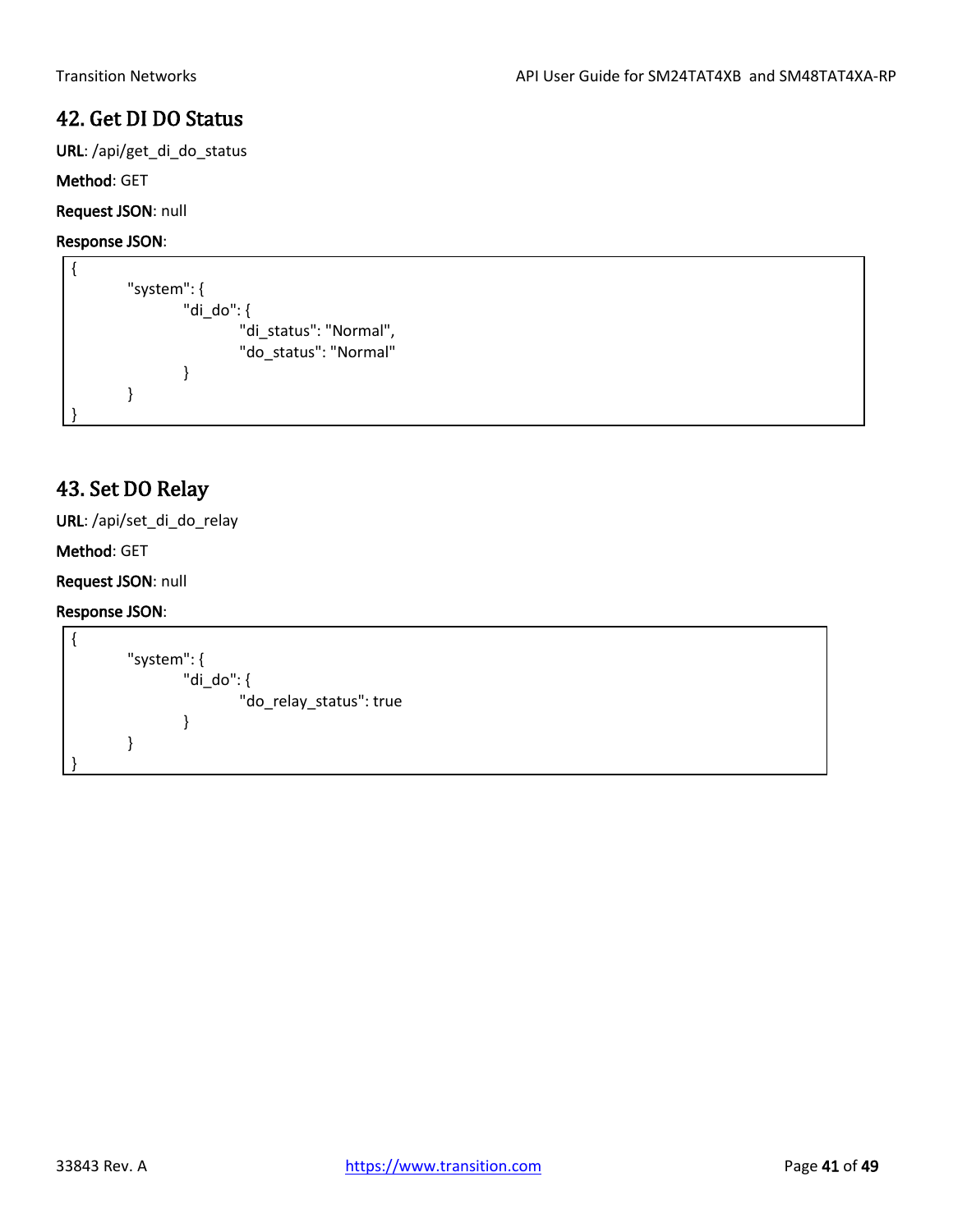# <span id="page-41-0"></span>44. Get SNMP Trap Config

URL: /api/get\_snmp\_trap\_config

Method: GET

Request JSON: null

## Response JSON:

| "snmp": $\{$ |                                             |
|--------------|---------------------------------------------|
| "trap": $[$  |                                             |
|              | "name": "123",                              |
|              | "mode": "Disabled",                         |
|              | "version": "SNMPv2c",                       |
|              | "community": "public",                      |
|              | "dest addr": "0.0.0.0",                     |
|              | "dest_port": 162,                           |
|              | "probe_engine_id": false,                   |
|              | "secu engine id": "80001455030040c7000000", |
|              | "secu_name": "None"                         |
| ł,           |                                             |
|              |                                             |
|              |                                             |
|              |                                             |
|              |                                             |

# <span id="page-41-1"></span>45. Add SNMP Trap Config

URL: /api/add\_snmp\_trap\_config

Method: POST

Request JSON:

| "snmp": $\{$                    |
|---------------------------------|
| "trap": $\{$                    |
| "add": $[$                      |
| "name": "test123",              |
| "mode": "UDP",                  |
| "version": "SNMP v3",           |
| "community": "public",          |
| "dest_addr": "123.123.123.123", |
| "dest_port": 55,                |
| "secu_engine_id": "7788",       |
| "secu_name": "None"             |
| }]                              |
|                                 |
|                                 |
|                                 |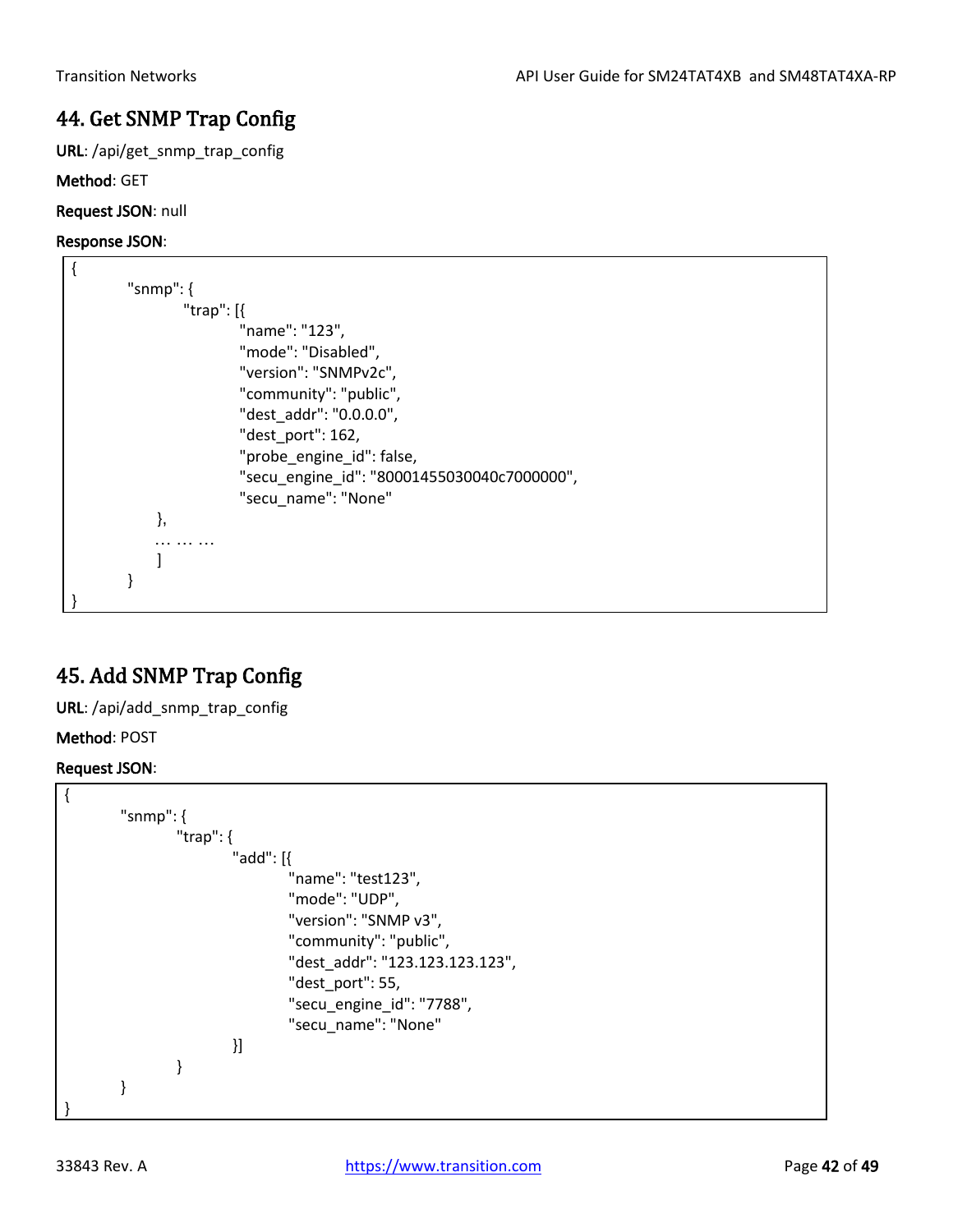### Response JSON:

| "snmp": $\{$                    |  |
|---------------------------------|--|
| "trap_mode": false,             |  |
| "trap": $[$                     |  |
| "name": "test123",              |  |
| "mode": "UDP",                  |  |
| "version": "SNMPv3",            |  |
| "community": "public",          |  |
| "dest addr": "123.123.123.123", |  |
| "dest_port": 55,                |  |
| "secu_engine_id": "7788",       |  |
| "secu name": "None"             |  |
| }]                              |  |
|                                 |  |
|                                 |  |

| <b>Name</b>    | Data type     | Allowed / Value                                                                                                                          | <b>Default Value</b> |
|----------------|---------------|------------------------------------------------------------------------------------------------------------------------------------------|----------------------|
| name           | <b>String</b> | length is 1 to 32, the allowed content is ASCII<br>characters from 33 to 126                                                             |                      |
| mode           | <b>String</b> | "TCP"、"UDP"、"Disabled"                                                                                                                   | <b>Disabled</b>      |
| version        | <b>String</b> | "SNMP v1" 、"SNMP v2c" 、"SNMP v3"                                                                                                         | SNMP v2c             |
| community      | <b>String</b> | length is 0 to 255, the allowed content is ASCII<br>characters from 33 to 126                                                            |                      |
| dest_addr      | <b>String</b> | <ipv4 address=""><br/><ipv6 address=""><br/><host name=""></host></ipv6></ipv4>                                                          |                      |
| dest_port      | Integer       | 1~65535                                                                                                                                  | 162                  |
| secu_engine_id | <b>String</b> | contain an even number(in hexadecimal format) with<br>number of digits between 10 and 64, but all-zeros and<br>all-'F's are not allowed. |                      |
| secu_name      | <b>String</b> |                                                                                                                                          | None                 |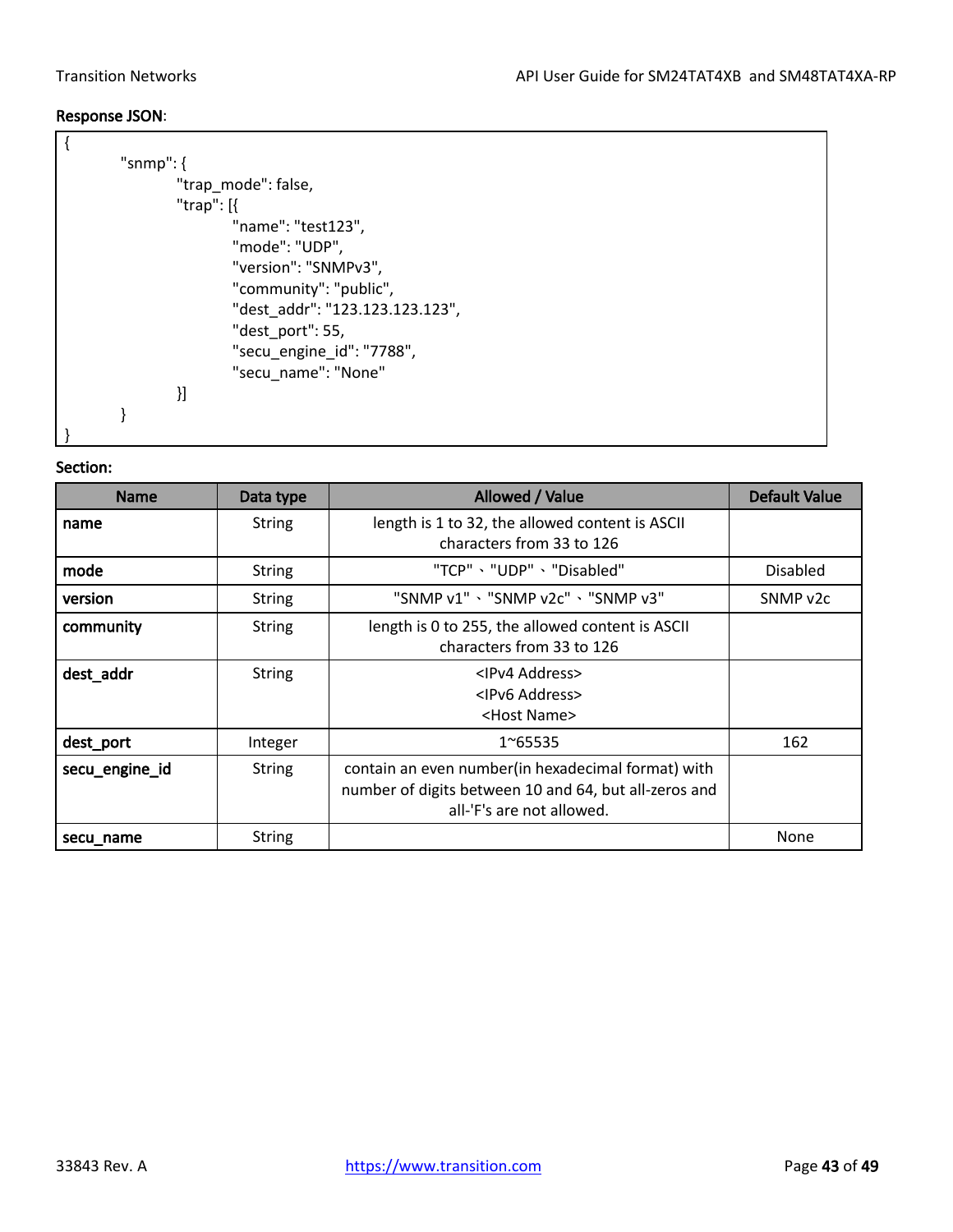# <span id="page-43-0"></span>46. Delete SNMP Trap Config

URL: /api/del\_snmp\_trap\_config

## Method: POST

## Request JSON:



## Response JSON:



| <b>Name</b> | Data type | Allowed / Value                                                                | Default Value |
|-------------|-----------|--------------------------------------------------------------------------------|---------------|
| I name      | String    | length is 1 to 32, the allowed content is ASCII characters<br>from 33 to $126$ |               |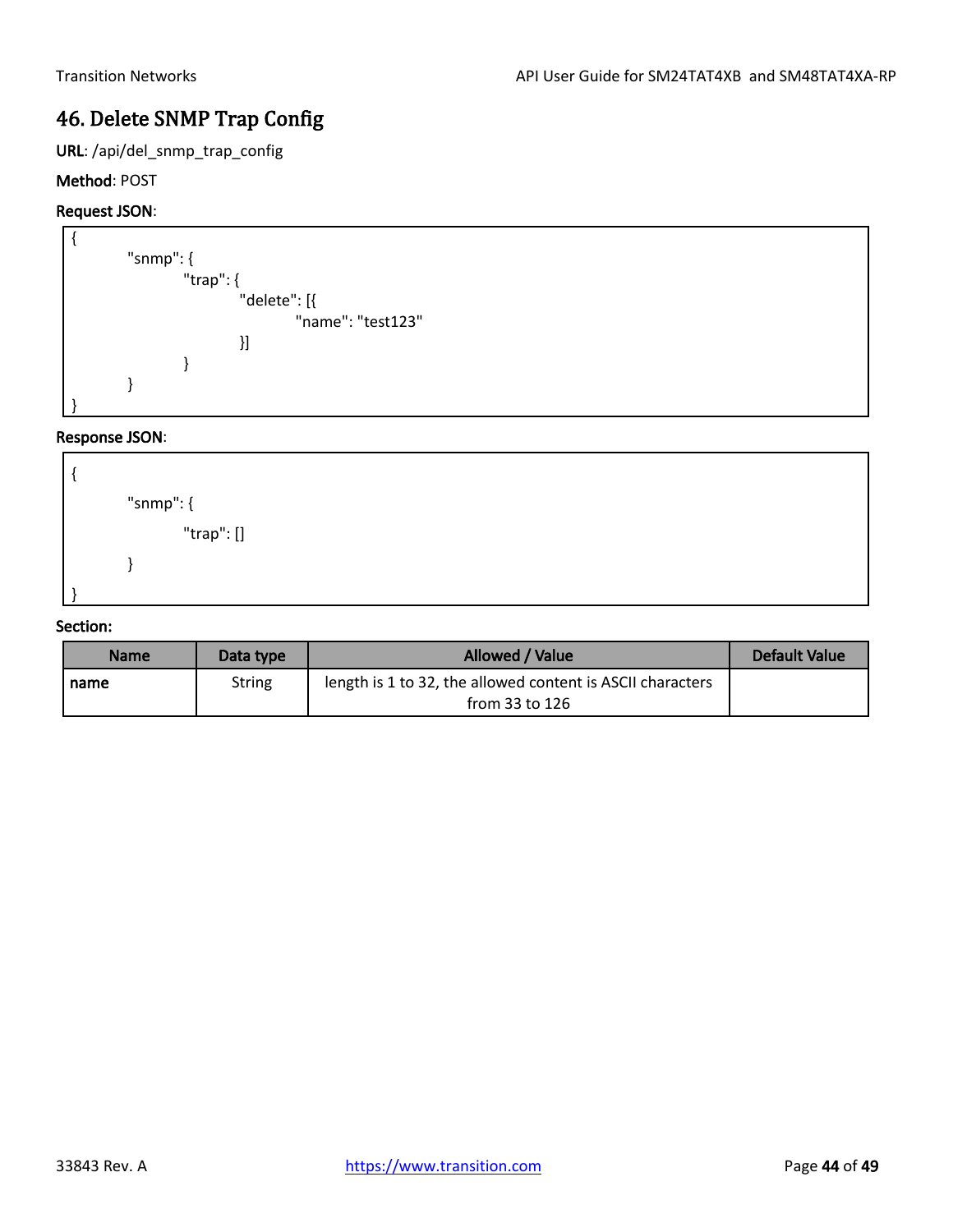# <span id="page-44-0"></span>47. Get System Log

URL: /api/get\_syslog

Method: GET

Request JSON: null

## Response JSON:

| "system": $\{$ |                                      |
|----------------|--------------------------------------|
| "syslog": $\{$ |                                      |
| " $log$ ": [{  |                                      |
|                | " $id$ ": 1,                         |
|                | "level": "Warning",                  |
|                | "time": "2011-01-01T00:00:12+00:00", |
|                | "message": "DI 1 change to abnormal" |
| },             |                                      |
|                |                                      |
|                |                                      |
|                |                                      |
|                |                                      |
|                |                                      |

Note: Only get the latest 100 entries.

# <span id="page-44-1"></span>48. Clear System Log

URL: /api/clear\_syslog

Method: GET

Request JSON: null

```
{
         "system": {
                  "syslog": {
                           "log": []
                  }
        }
}
```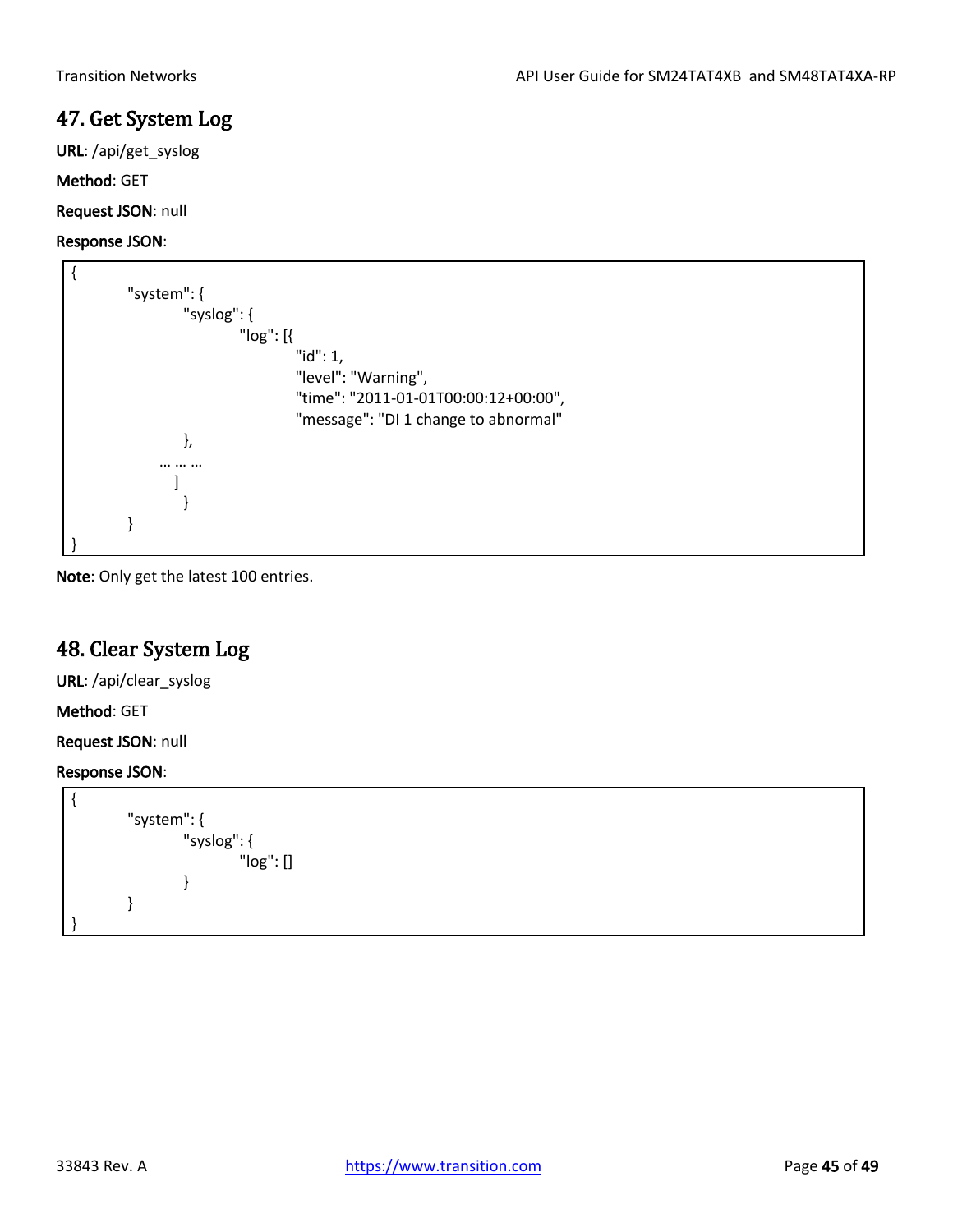# <span id="page-45-0"></span>49. Get SFP Port Detail

URL: /api/get\_sfp\_port\_detail

## Method: GET

Request JSON: null

## Response JSON:

| { |             |             |                                           |
|---|-------------|-------------|-------------------------------------------|
|   | "ports": [{ |             |                                           |
|   |             | "id": "11", |                                           |
|   |             | "sfp": $\{$ |                                           |
|   |             |             | "connector_type": "SFP or SFP Plus - LC", |
|   |             |             | "fiber type": "Reserved",                 |
|   |             |             | "tx central wavelength": "850",           |
|   |             |             | "bit_rate": "10 Gbps",                    |
|   |             |             | "vendor oui": "00-17-2d",                 |
|   |             |             | "vendor name": "Axcen Photonics",         |
|   |             |             | "vendor pn": "AXXE-5886-05B3",            |
|   |             |             | "vendor_revision": "V1.0",                |
|   |             |             | "vendor_serial_number": "AX20240007781",  |
|   |             |             | "date code": "200612",                    |
|   |             |             | "temperature": "46.41 C",                 |
|   |             |             | "vcc": "3.34 V",                          |
|   |             |             | "mon1 bias": "8 mA",                      |
|   |             |             | "mon2_tx_pwr": "-2.09 dBm",               |
|   |             |             | "mon3_rx_pwr": "none"                     |
|   |             | }           |                                           |
|   | }]          |             |                                           |
|   |             |             |                                           |

Note: Only get the info with port inserted module.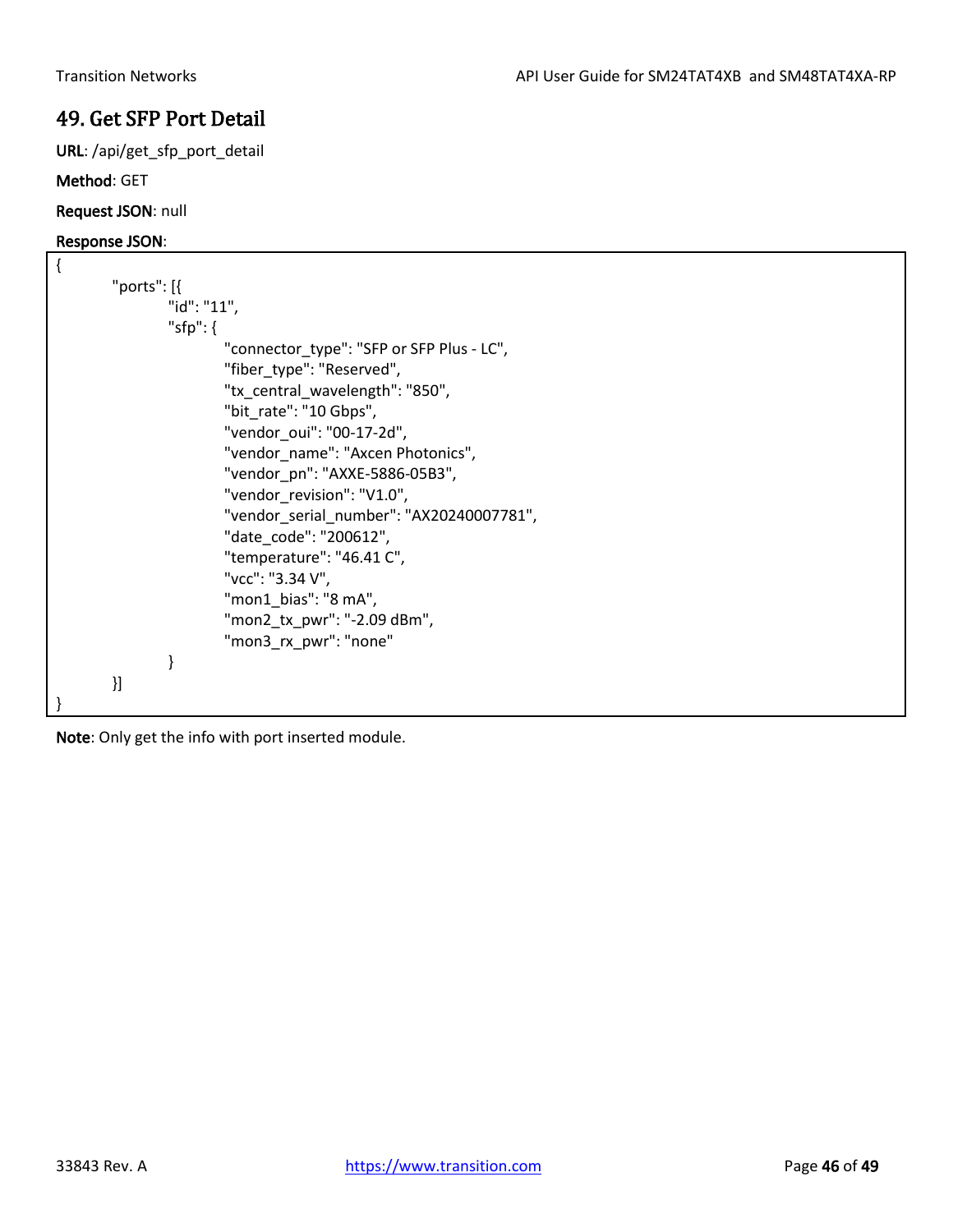# <span id="page-46-0"></span>50. Import Config

URL: /api/import\_config

### Method: POST

### Request JSON:

```
{
        "system": {
                "config": {
                         "import_url": "http://192.168.111.1/config.txt",
                          "params": "Replace"
                }
        }
}
```
### Response JSON:



### Section:

| Name       | Data type | Allowed / Value      | Default Value |
|------------|-----------|----------------------|---------------|
| import_url | String    | <url></url>          |               |
| params     | String    | "Replace" \ " Merge" | Replace       |

## <span id="page-46-1"></span>51. Export Config

URL: /api/export\_config

Method: POST

### Request JSON:

```
{
        "system": {
                 "config": {
                         "export_url": "http://192.168.111.1"
                 }
        }
}
```

```
{ 
     "response":{
          "status":"success",
          "message":"" 
     }
}
```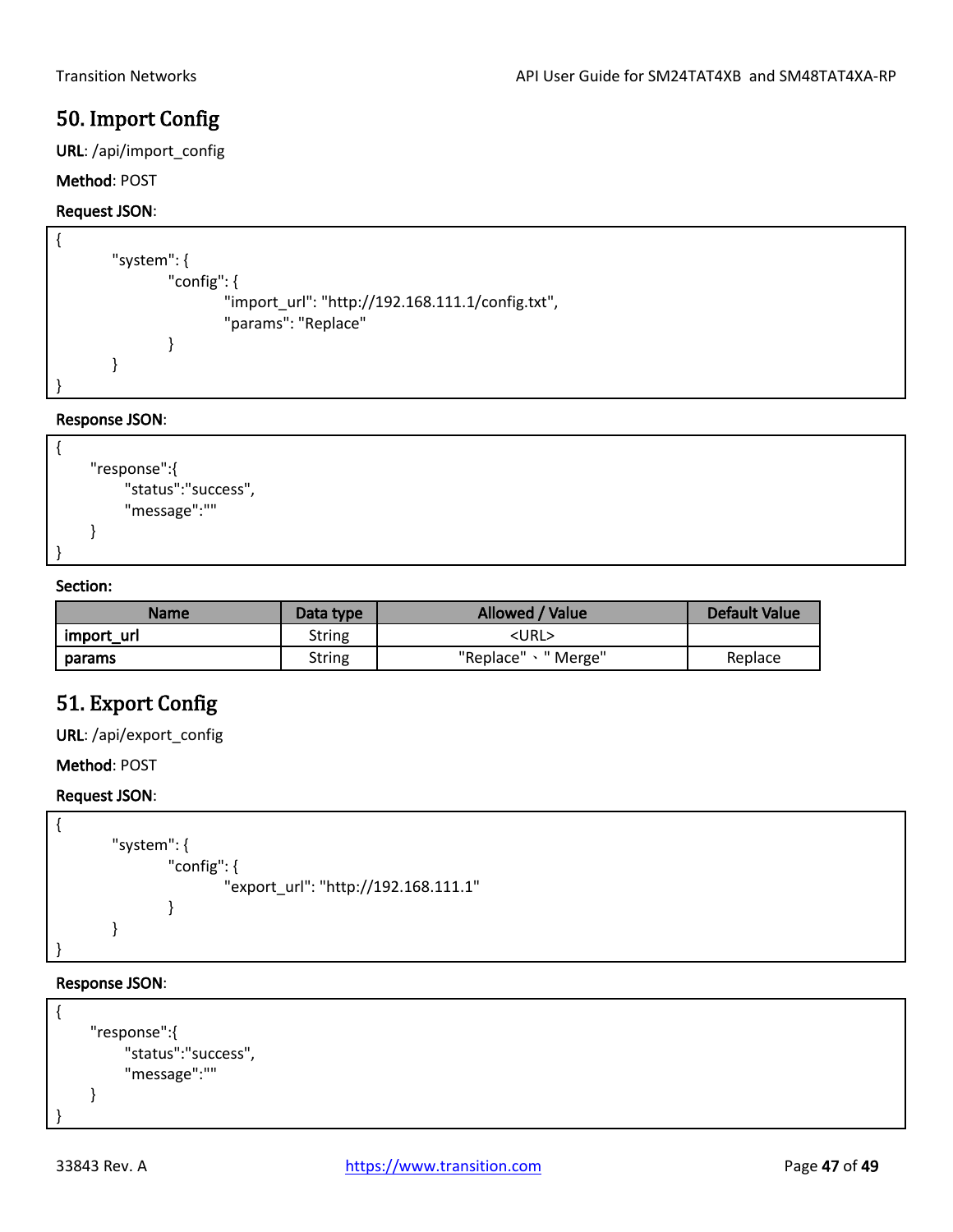Section:

| <b>Name</b>    | Data type | Allowed / Value | Default Value |
|----------------|-----------|-----------------|---------------|
| -url<br>export | String    | <url></url>     |               |

# <span id="page-47-0"></span>52. Get Config Action Status

URL: /api/get\_config\_action\_status

## Method: GET

Request JSON: null

## Response JSON:



| <b>Name</b>        | Data type     | Allowed / Value                                 |
|--------------------|---------------|-------------------------------------------------|
|                    | <b>String</b> | Never updated                                   |
|                    |               | The device has been import config successfully. |
| config file status |               | Error: Failed to import config file.            |
|                    |               | The device has been export config successfully. |
|                    |               | Error: Failed to export config file.            |